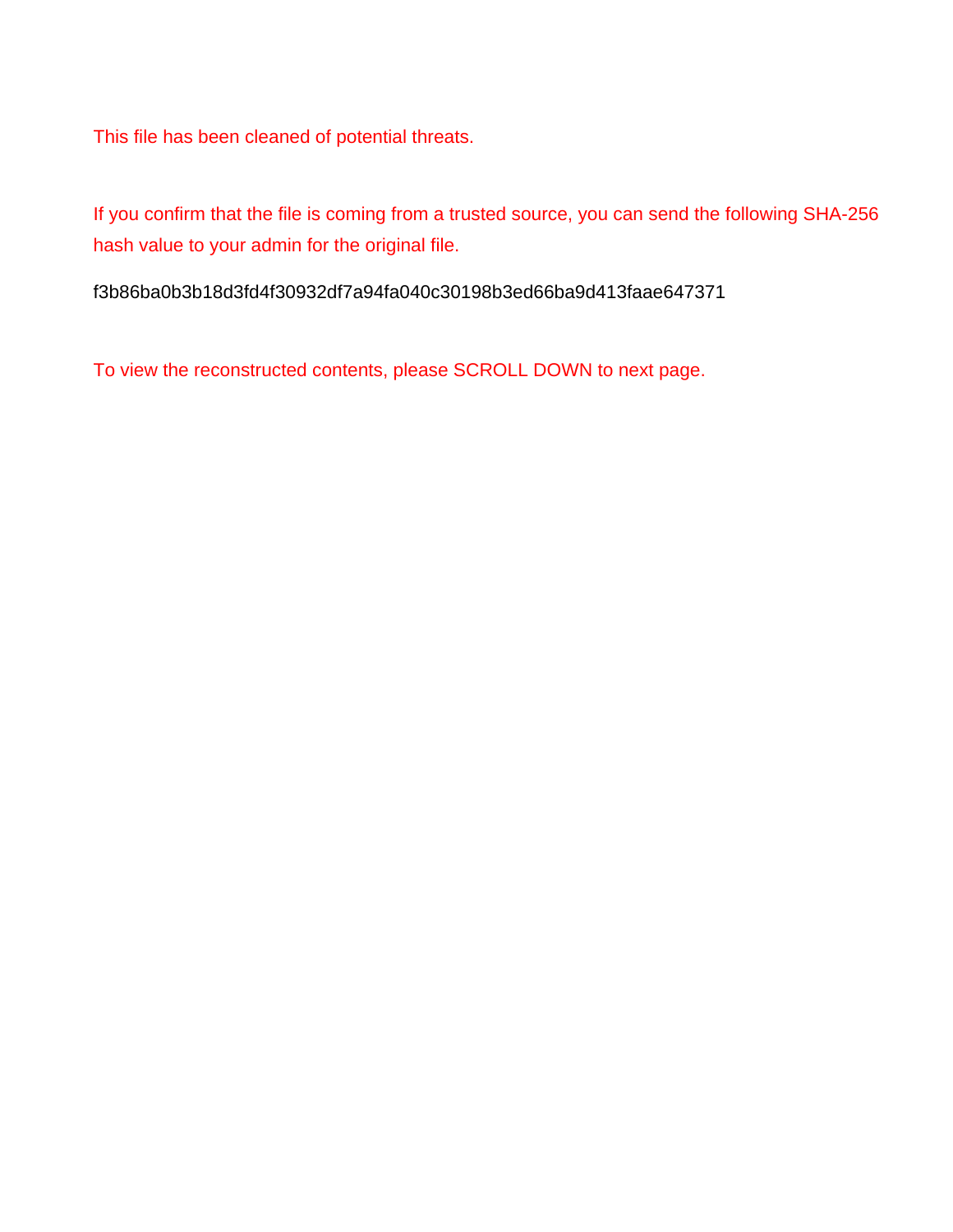## **INSTITUTE FOR PLASMA RESEARCH**

#### **NEAR INDIRA BRIDGE, BHAT, GANDHINAGAR 382 428 GUJARAT STATE, INDIA**

#### **Phone: 079 23962022 Fax: 079 23962277**

#### **REVISED**

**-----------------------------------------------------------------------------------------------------------------------**

#### **TENDER NOTICE No. IPR/TN/PUR/F/15-16/4 DATED 24-06-2015**

Sealed tenders are invited in **TWO PARTS** from the eligible vendors for the following item.

|                  |                             |                         |          | Due Date & Time for      |                          |                             | <b>Earnest</b>                          |
|------------------|-----------------------------|-------------------------|----------|--------------------------|--------------------------|-----------------------------|-----------------------------------------|
| Sr.<br><b>No</b> | <b>Tender</b><br>Notice No. | <b>Item</b>             | Qty.     | Submission of<br>tender  | Opening of<br>tender     | <b>Tender</b><br><b>Fee</b> | <b>Money</b><br><b>Deposit</b><br>(EMD) |
| 1.               | IPR/TN/                     | Design,<br>Fabrication, | 1 System | 19 <sup>th</sup> August, | 19 <sup>th</sup> August, | Rs. 1000.00                 | Rs.                                     |
|                  | <b>PUR/F/15-</b>            | Pre-dispatch            |          | 2015                     | 2015                     | or                          | 3,74,049.00                             |
|                  | 16/4                        | Inspection,<br>Factory  |          | by                       | by                       | USD 16.00                   | or                                      |
|                  |                             | Acceptance<br>Tests,    |          | 1.00 p.m.                | 2.30 p.m.                | or                          | USD 5882.00                             |
|                  | <b>(TWO PART</b>            | Supply, Installation &  |          | (Extended)               | (Extended)               | EURO 14.00                  | or                                      |
|                  | TENDER)                     | Site<br>Commissioning,  |          |                          |                          |                             | Euro 5241.00                            |
|                  |                             | Acceptance Tests and    |          |                          |                          |                             |                                         |
|                  |                             | of Helium<br>Training   |          |                          |                          |                             |                                         |
|                  |                             | Oill<br>Compressor and  |          |                          |                          |                             |                                         |
|                  |                             | forl<br>Removal System  |          |                          |                          |                             |                                         |
|                  |                             | Cryogenic Test Facility |          |                          |                          |                             |                                         |
|                  |                             | at IPR                  |          |                          |                          |                             |                                         |

Tender document is available on IPR Website **: www.ipr.res.in//purchasetenders.html.** Tenderers meeting the eligibility criteria mentioned in the tender documents may, at their option, download the tender documents from the website and submit their offer along with prescribed **Tender Fee (non- refundable) and EMD** in the form of Demand Draft drawn in favour of *Institute for Plasma Research* and payable at *Ahmedabad, Gujarat (India)* from any nationalized/scheduled bank / First class Bank of International repute, if Demand Draft is from a Foreign Bank, it should be drawn in favour of *Institute for Plasma Research* and payable at *Ahmedabad, Gujarat (India)* as per the details given in the tender documents. In case party desires to collect the tender documents by post, they may contact the Purchase Officer along with prescribed tender fee. Tender documents will be issued upto **05-08-2015.**

A pre-bid meeting of the tenderers is arranged on 14-07-2015 at 10:00 a.m. at IPR campus. Tenderers should send their queries, if any (both technical & commercial) together with confirmation of their participation in the pre-bid meeting, at least three (3) days prior to the date of Pre-bid meeting.

Representative who wish to attend the tender opening should carry an authorization letter from their organization for participation in the tender opening failing which he/she will not be allowed to attend the tender opening. However a single participation will only be allowed.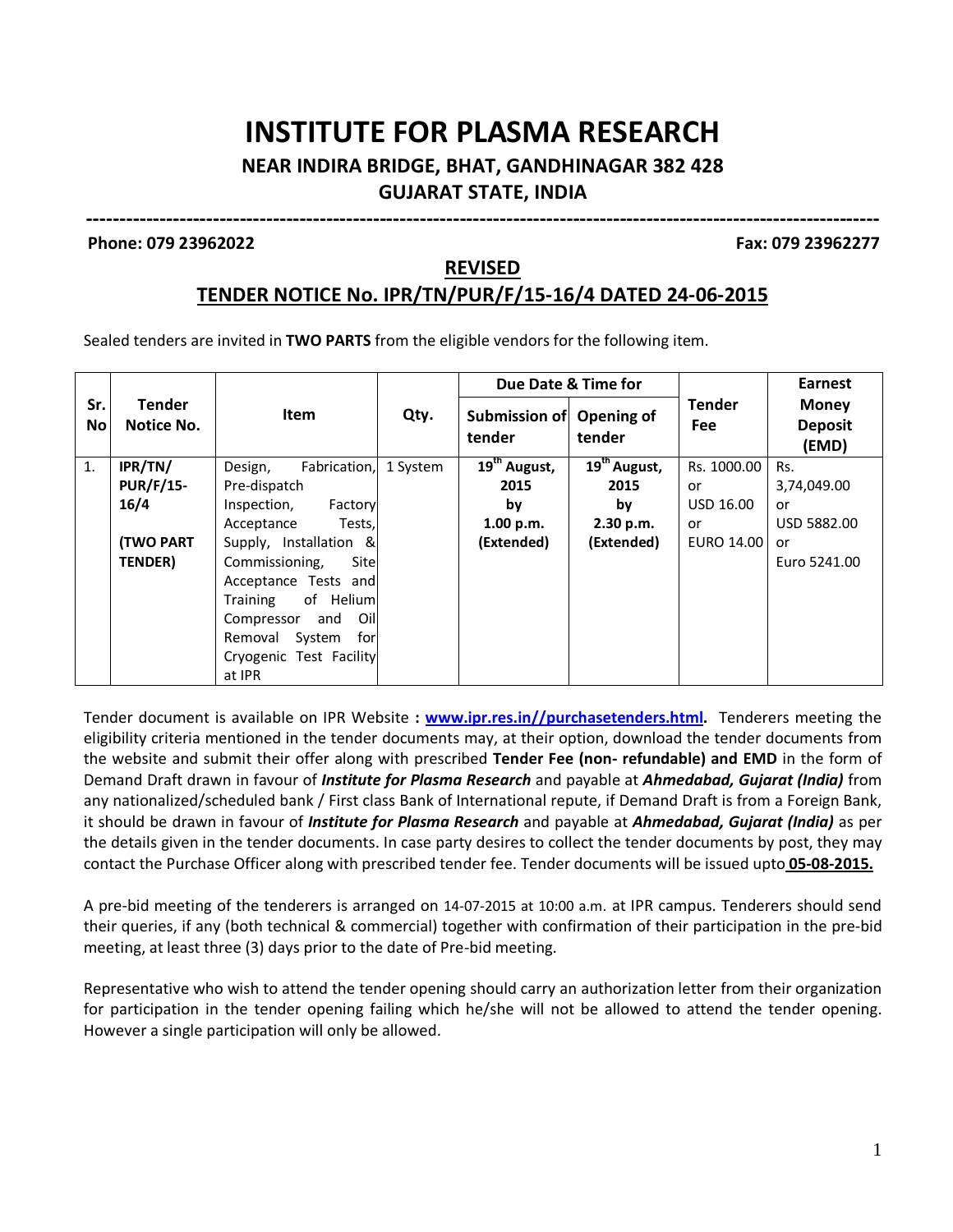## **PART-A**

## **REVISED TENDER DOCUMENT**

**SPECIFICATIONS OF HELIUM COMPRESSOR AND OIL REMOVAL SYSTEM FOR CRYOGENIC TEST FACILITY AT IPR** 

**DESIGN, FABRICATION, PRE-DISPATCH INSPECTION, FACTORY ACCEPTANCE TESTS,** 

**SUPPLY, INSTALLATION & COMMISSIONING, SITE ACCEPTANCE TESTS AND TRAINING OF** 

**HELIUM COMPRESSOR AND OIL REMOVAL SYSTEM FOR CRYOGENIC TEST FACILITY AT** 

**IPR SITE**

**BHAT, GANDHINAGAR, GUJARAT, INDIA**

**(TENDER NOTICE No. IPR/TN/PUR/F/15-16/4 DATED 24-06-2015)**

**(TWO PART TENDER)**





**INSTITUTE FOR PLASMA RESEARCH NEAR INDIRA BRIDGE, BHAT GANDHINAGAR: 382428 GUJARAT STATE (INDIA)**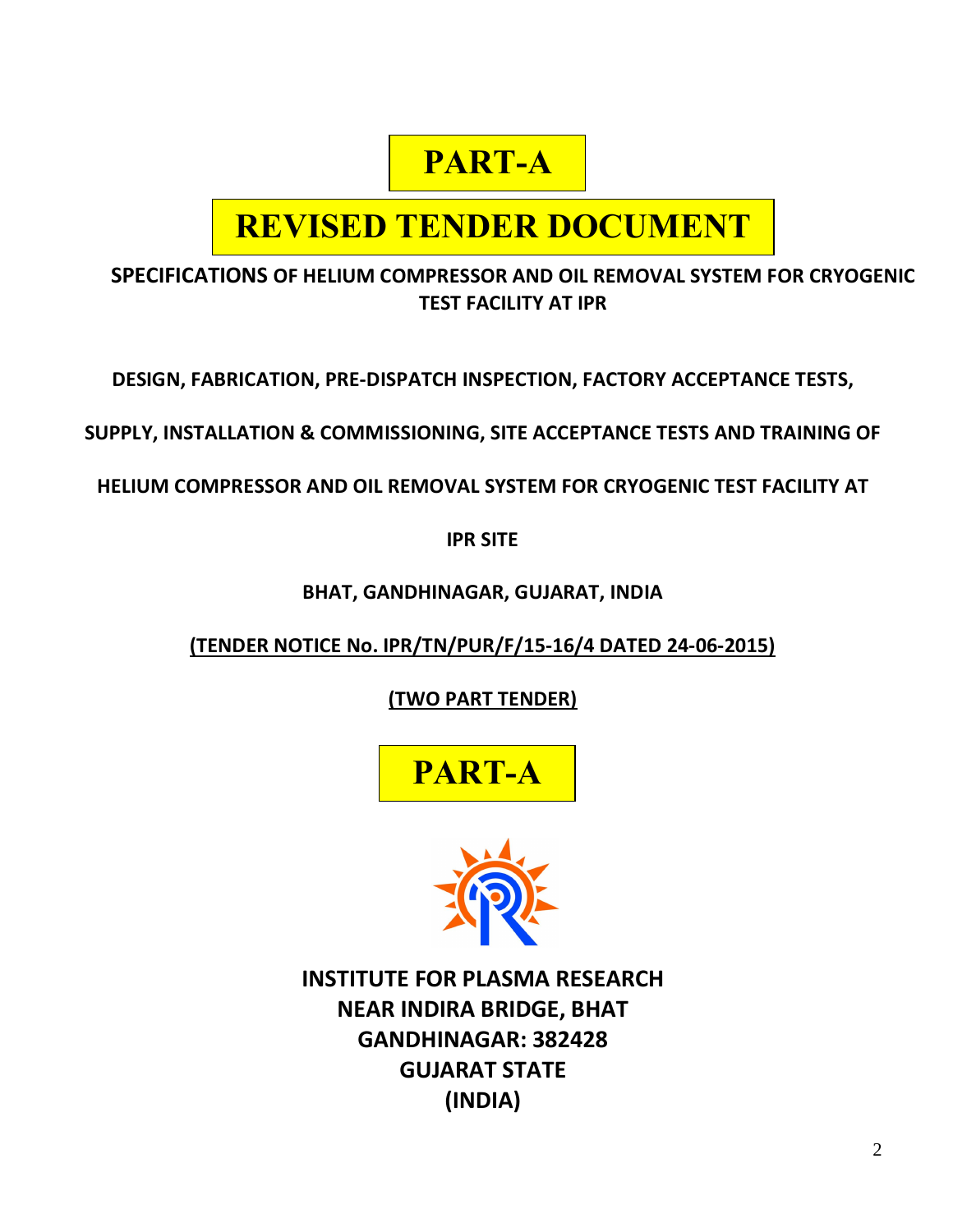## **Revised Tender Document**

Design, Fabrication, Factory Acceptance Tests, Pre-dispatch Inspection, Supply, Installation, Commissioning and Site Acceptance Tests of Helium Compressor and Oil Removal System for Cryogenic Test Facility at IPR, India



27 July, 2015

**INSTITUTE FOR PLASMA RESEARCH NEAR INDIRA BRIDGE, BHAT GANDHINAGAR: 382428 GUJARAT STATE (INDIA)**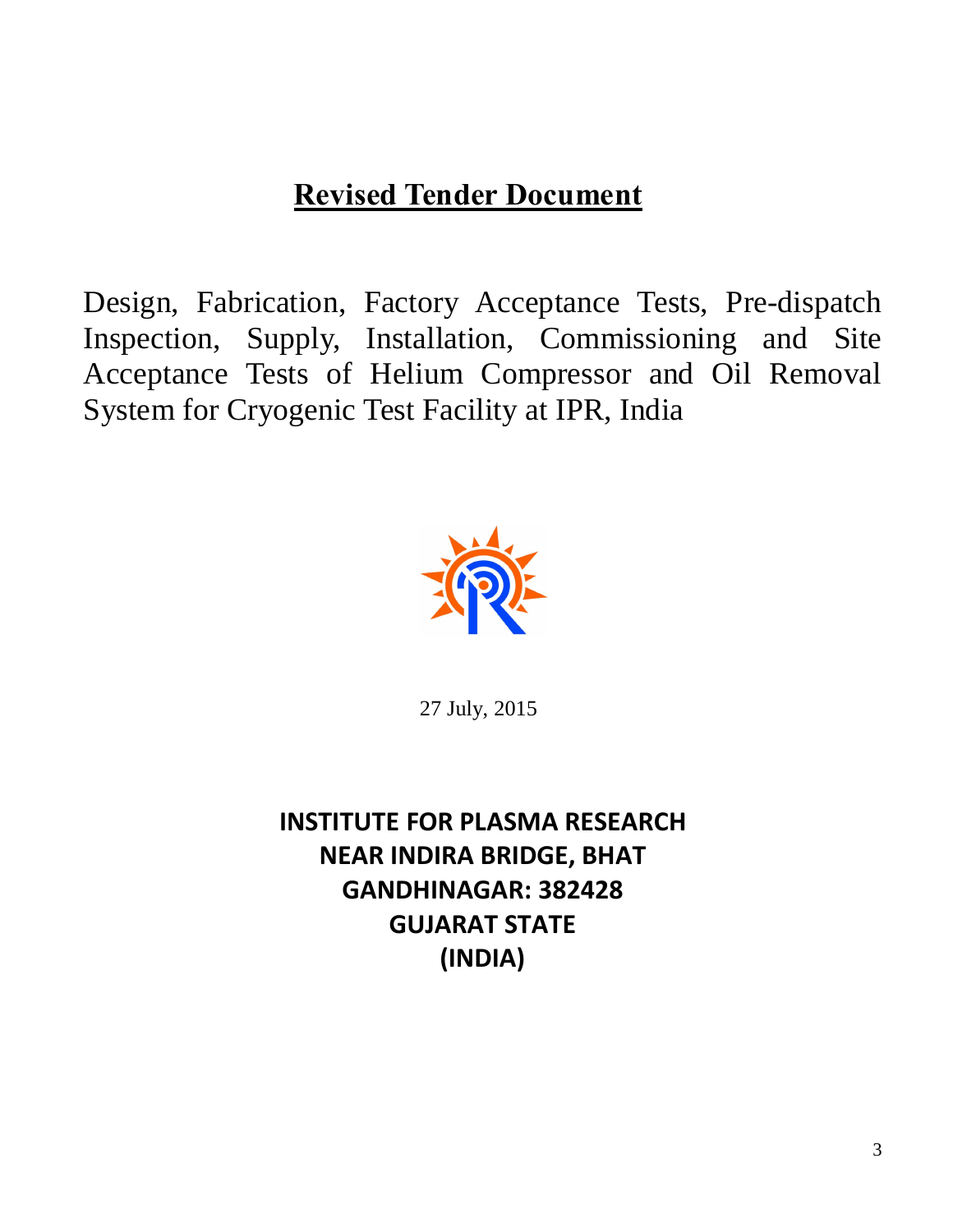#### **Table of Contents**

- 1. INTRODUCTION
- 2. OPERATIONAL AND DESIGN REQUIREMENTS
	- 2.1 GENERAL DESCRIPTION
	- 2.2 OPERATIONAL REQUIREMENTS
	- 2.3 MAIN DESIGN DATA FOR CORS
- 3. SCOPE OF WORK AND SUPPLY
	- 3.1 SCOPE OF WORK
	- 3.2 SCOPE OF SUPPLY
- 4. ESSENTIAL INFORMATION NEEDED ALONG WITH THE OFFER
- 5. GENERAL SUPPLY
- 6. CODES AND STANDARDS
- 7. QA,QC, TESTS, INSTALLATION, COMMISSIONING, TRAINING, GUARANTEE/WARRANTY, SPARE PARTS
	- 7.1 GENERAL CONDITIONS
	- 7.2 PRESSURE AND LEAK TESTS
		- 7.2.1 PRESSURE TESTS
		- 7.2.2 HELIUM LEAK TESTS
	- 7.3 FACTORY ACCEPTANCE TESTS (FAT) AT THE SUPPLIER & SITE
	- 7.4 INSTALLATION, COMMISSIONING AND ACCEPTANCE TESTS AT IPR SITE
	- 7.5 TRAINING FOR IPR PERSONNEL AT IPR
	- 7.6 SPARE PARTS
	- 7.7 LIST OF THE ITEMS TO BE PROVIDED BY IPR AS FREE ISSUE MATERIALS/UTILITIES AT IPR SITE
	- 7.8 ACCEPTANCE AND GUARANTEES/WARRANTY
- 8. ITEMS NOT IN THE SCOPE OF WORK/SUPPLY
- 9. DOCUMENTATION TO BE DELIVERED
- 10. GENERAL INFORMATIONS
- 11. QUOTATION OF PRICE
- 12. PAYMENT STRUCTURE
- 13. ELIGIBILITY CRITERIA
- 14. DELIVERY PERIOD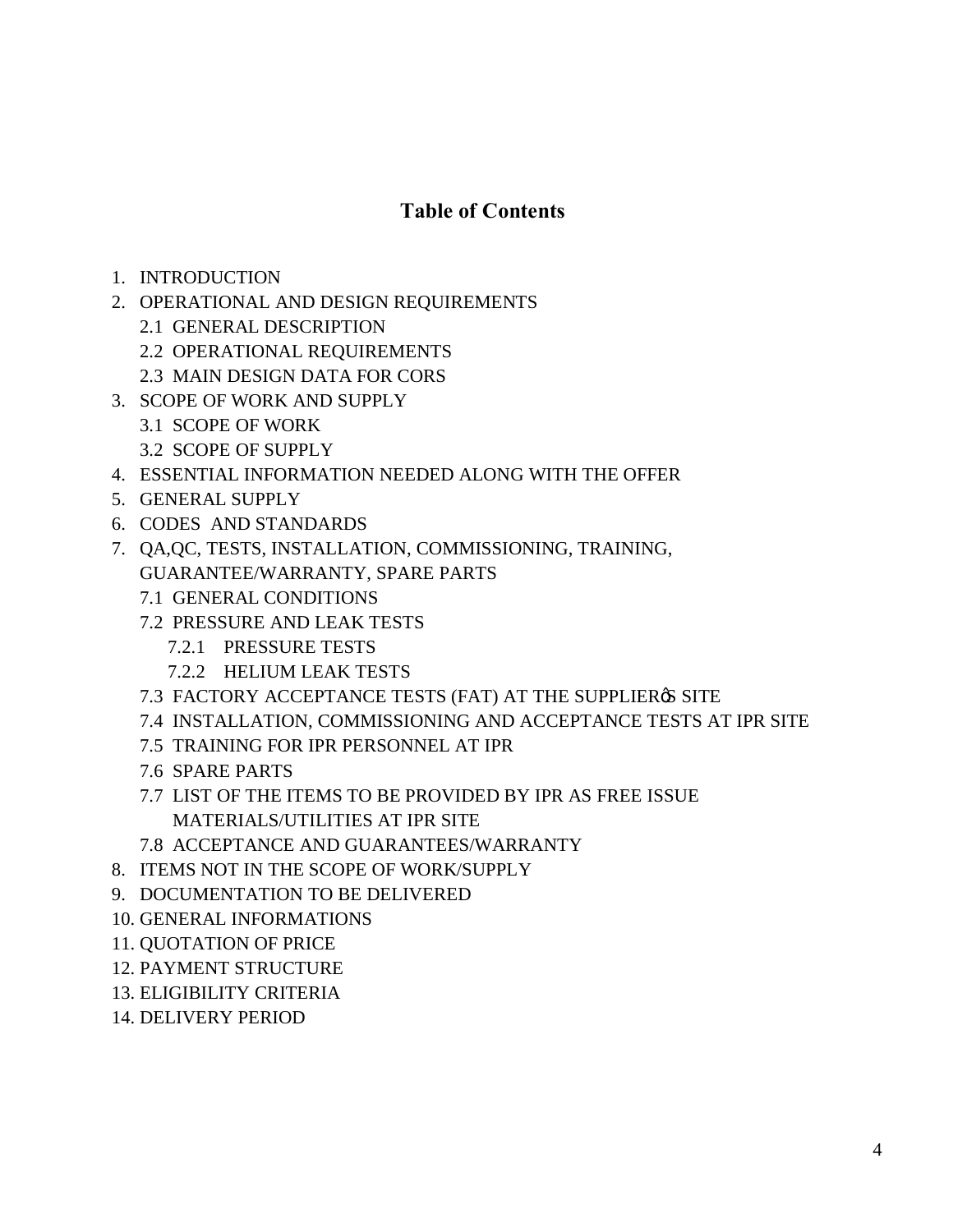#### **1. INTRODUCTION**

The present specification concerns the design, manufacturing, inspection tests, supply, installation at Institute for Plasma Research (IPR), commissioning and acceptance tests of single oil injected/oil flooded helium screw compressor with oil removal system (CORS) for test facility at IPR, Gandhinagar, Gujarat, India. This will be used for testing of cryogenic plate-fin heat exchangers and other cryo-components using compressed helium gas in the cryogenic test facility at IPR. This compressor system will be used, later, for helium refrigerator/liquefier (HRL) plant to produce liquid helium. The compressor should have high reliability for uninterrupted operation for at least 2 months. It should have sufficient instruments & sensors for monitoring and fault diagnosis and appropriate controls with interlocks for safe operations.

The Compressor and Oil Removal System (CORS) is mainly composed of:

- 1. One single stage screw compressor block equipped with electric motor.
- 2. Oil Removal system with bulk oil separator, oil coalescers, removal of trace oil vapour from helium gas, oil re-circulation provision, oil cooler and helium cooler.
- 3. Suitable interconnecting piping (Material SS304) among different components of CORS with compatible terminations at both ends keeping requirements of easier assembly and disassembly.
- 4. The CORS shall be equipped with suitable by-pass control valve, control valves for gas intake from/ return to buffer tank and safety valves at appropriate locations for efficient helium gas management among helium buffer tank, CORS and cold box with cold applications
- 5. Instrumentations, controls, safety interlocks, control logics and electric control cabinet along with PLC(programmable logic controller), its software, SCADA (supervisory control and data acquisition) and necessary fault finding gadgets.
- 6. Electric power supply cabinet.
- 7. The system is to be of self-standing type without any special preparation for the floor.

#### **2. OPERATIONAL AND DESIGN REQUIREMENTS**

#### **2.1 GENERAL DESCRIPTION**

This helium compressor system will be used to run a cryogenic test facility having closed loop helium gas circulation. In the test facility, cryogenic plate-fin heat exchangers and other cryo-components will be tested, for which, it is required to have compressed helium gas at 14 bar (a) pressure and  $\sim$ 310 K temperature with flow rate 70 g/s as nominal requirement. Compressed helium should be very pure at the outlet of the whole unit of the CORS and so, oil impurity should be less than 1 ppm by weight and air impurity, if any, added by CORS should be less than 10 ppm by volume).

#### **2.2 OPERATIONAL REQUIREMENTS**

Pure helium first at approx. ambient pressure and temperature is fed to the compressor suction and compressed to the required discharge pressure. The high pressure stream is fed to its own bulk oil separator or primary oil separation system. The secondary oil removal system or final oil removal is achieved by coalescing filters arranged in series and an oil adsorber bed with filters installed downstream of the primary oil separation system. All these are part of this supply (also a part of this specification). Following operational requirements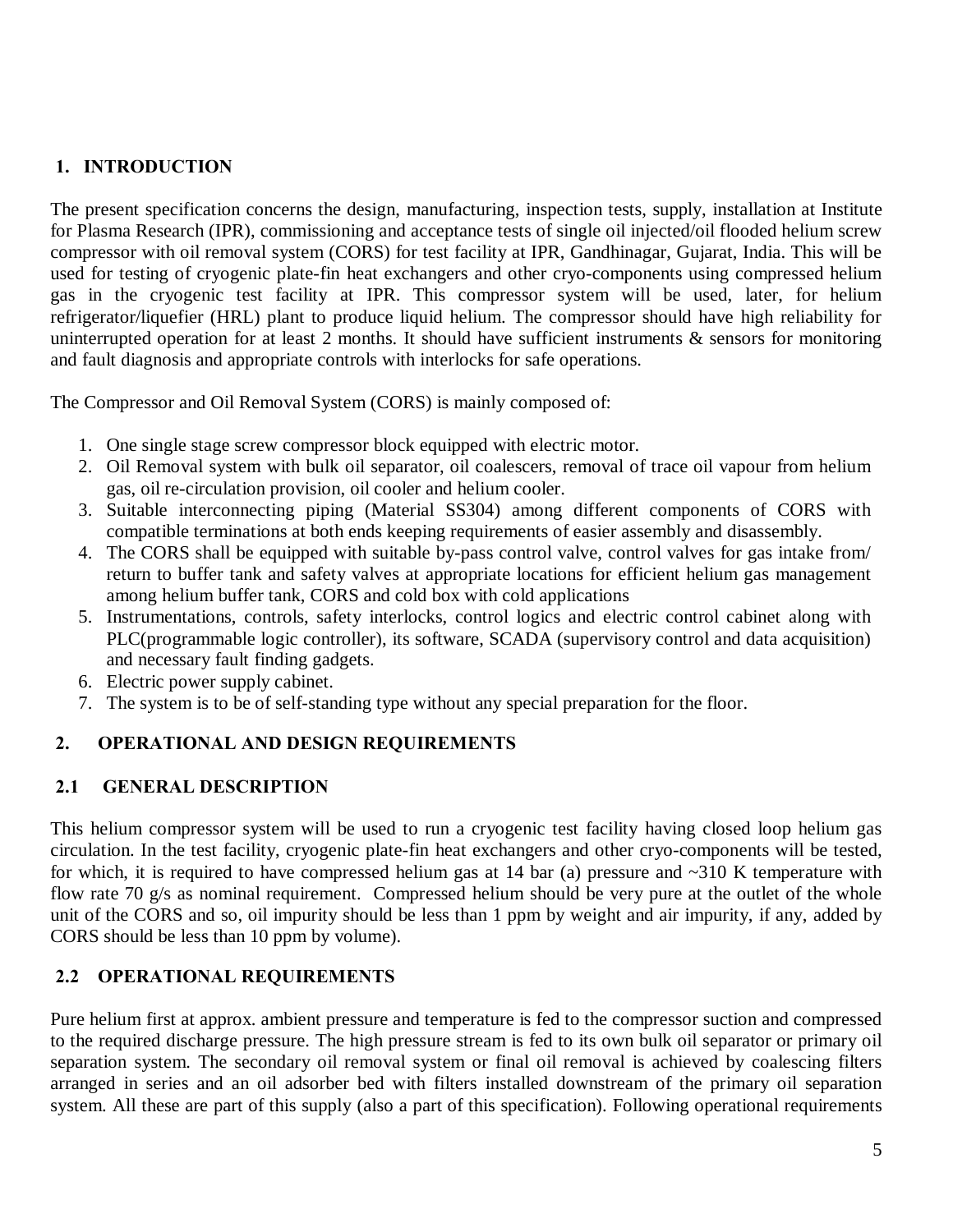should be included besides the other obvious requirements of a helium CORS meant for HRL and accordingly design should be made.

- 1. Provision of independent conditioning (purging of impurities and filling with pure helium gas) of different parts of CORS as and when required. This, as an example could be replacement of charcoal in the adsorber and after this the charcoal bed with associated piping need to be conditioned so that pure helium can be filled by replacing the air impurity. The supplier shall include the necessary equipments/elements like vacuum pumps, vacuum gauges, associated piping and valves, etc.
- 2. Removal of pressurized helium from different parts of the CORS as and when required. This, as an example, could be removal of pressurized helium gas from the charcoal bed before opening it for maintenance. The supplier shall include the necessary equipments/elements like valves, pressure measuring elements/gauges and associated piping, etc.
- 3. Regeneration of charcoal bed: Appropriate heater, piping, insulation, valves, temperature sensors, gauges, flow meters, should be there to use dry warm nitrogen gas for removal of oil adsorbed in charcoal. Warm nitrogen pipe line at pressure about 2 bar (a) (maximum 5 bar (a)) will be supplied from external dry nitrogen generators. Piping connection provision should be there for connection to the piping of this external system.
- 4. Oil filling and oil drainage: In case oil has to be filled at the beginning and in case oil has to be drained out for oil tank maintenance, these operations are necessary. Oil tank should have clearly visible level indicators other equipments to perform these operations easily.
- 5. System should provide independent component removal for repairing and maintenance for different components like, compressor block, motor, oil cooler, helium cooler, oil pumps, charcoal bed, oil coalescers, filters, valves, etc.
- 6. Operation of CORS unit in bypass mode without connection to application for compressor performance test.
- 7. Operation locally (using the PLC cabinet display panel which will have provision for different operation by finger-pressing or touch screen) and remote (from a distance of about 200 m using a desktop display screen and mimic diagrams of PID) should be possible.

#### **2.3 MAIN DESIGN DATA OF CORS**

Following Table-1 gives the main data required for the design of Oil flooded/oil injected helium screw compressors. Only **screw type compressor** will be considered as this can provide high flow rate at the pressure required here.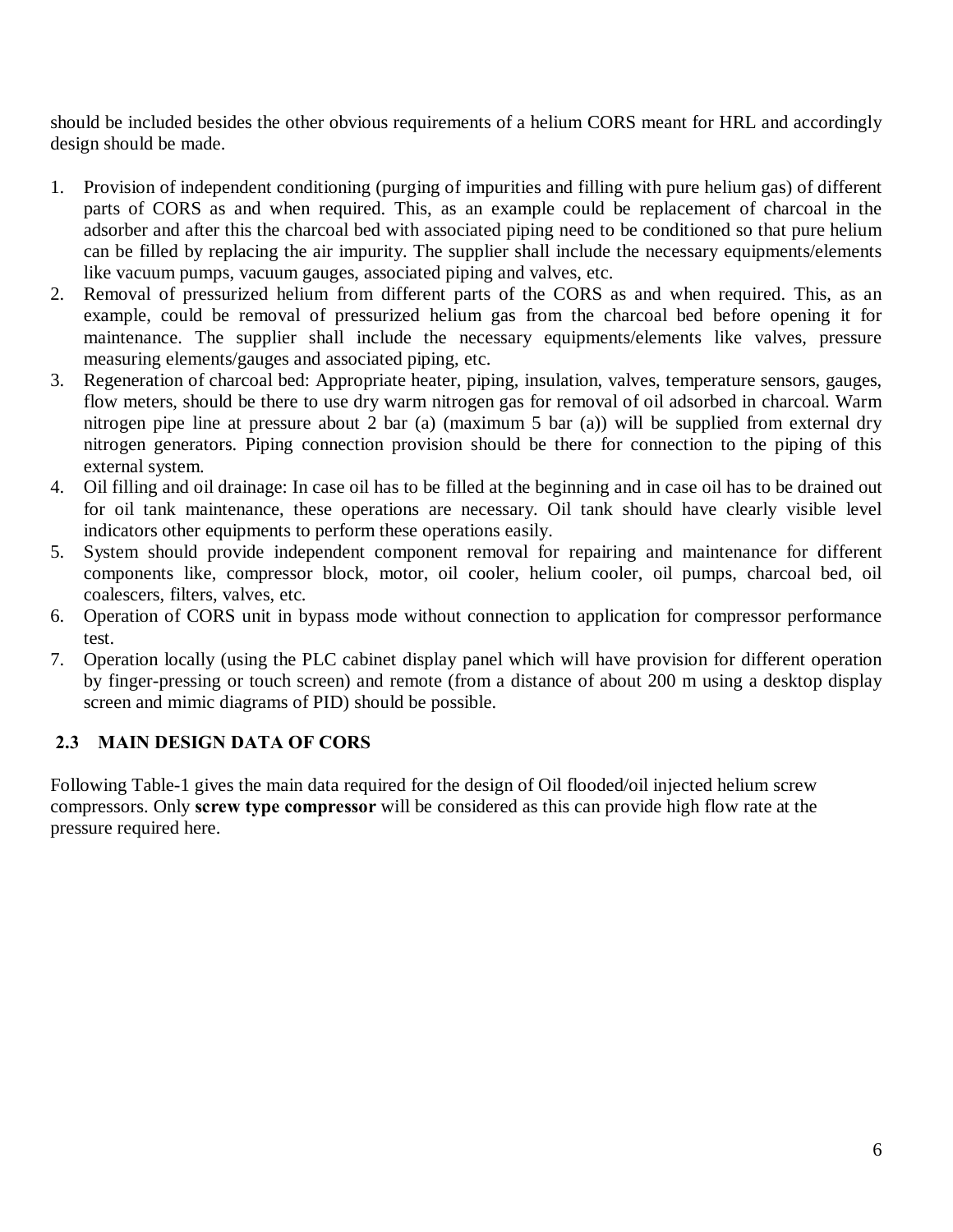|  |  |  |  |  | Table-1: Main design data for helium compressor and oil removal system |  |
|--|--|--|--|--|------------------------------------------------------------------------|--|
|  |  |  |  |  |                                                                        |  |
|  |  |  |  |  |                                                                        |  |
|  |  |  |  |  |                                                                        |  |

| Sl.<br>No.     | Parameter                                                                                                  |                  | unit Nominal operating                          | Off-nominal<br>condition perating condition                                                  |
|----------------|------------------------------------------------------------------------------------------------------------|------------------|-------------------------------------------------|----------------------------------------------------------------------------------------------|
| 1              | Suction pressure                                                                                           | bar(a)           | 1.05                                            | 0.9 to 1.2                                                                                   |
| $\overline{2}$ | Suction temperature                                                                                        | $\rm ^{\circ}C$  | 35                                              | 5 to 45                                                                                      |
| 3              | Discharge pressure helium going to the<br>application, at the outlet of the whole unit<br>of CORS          | bar(a)           | 14                                              | 12 to 15                                                                                     |
| $\overline{4}$ | Outlet temperature of helium going to the<br>application, at the outlet of the whole unit<br>of CORS       | $\rm ^{\circ}C$  | 35                                              | 20 to 40                                                                                     |
| 5              | Helium flow rate                                                                                           | g/s              | $70 + -2$                                       | 20 to 75                                                                                     |
| 6              | Capacity control (Step less Part Loading -<br>Unloading)                                                   |                  |                                                 | <30% to 107% of<br>nominal flow rate<br>with sliding valve<br>or Variable<br>frequency drive |
| $\overline{7}$ | Number of compressors (No standby)                                                                         | Number           | 1                                               |                                                                                              |
| 8              | Maximum total (or global) helium Leak<br>Rate for whole unit with operating<br>pressure                    | $Nm^3$ per day   | < 0.1                                           | < 0.1                                                                                        |
|                | Maximum local helium leak rate at any<br>point in the CORS unit with 14 bar (a)<br>internal pressurization | mbar $1/s$       | $< 5x 10^{-4}$                                  | $< 5x 10^{-4}$                                                                               |
| 9              | Type of compressor                                                                                         | $-$              | Oil flooded/oil<br>injected screw<br>compressor |                                                                                              |
| 10             | Single stage or double stage compression                                                                   | $-$              | Either type is<br>accepted                      |                                                                                              |
| 11             | Level of oil impurity in the helium stream<br>at the outlet of the whole unit of CORS                      | PPM by<br>weight | $\leq$ 1                                        | $<$ 1                                                                                        |
| 12             | Type of cooling (air-cooled or water-<br>cooled) for helium cooler and oil cooler                          | $- -$            | Water cooling                                   |                                                                                              |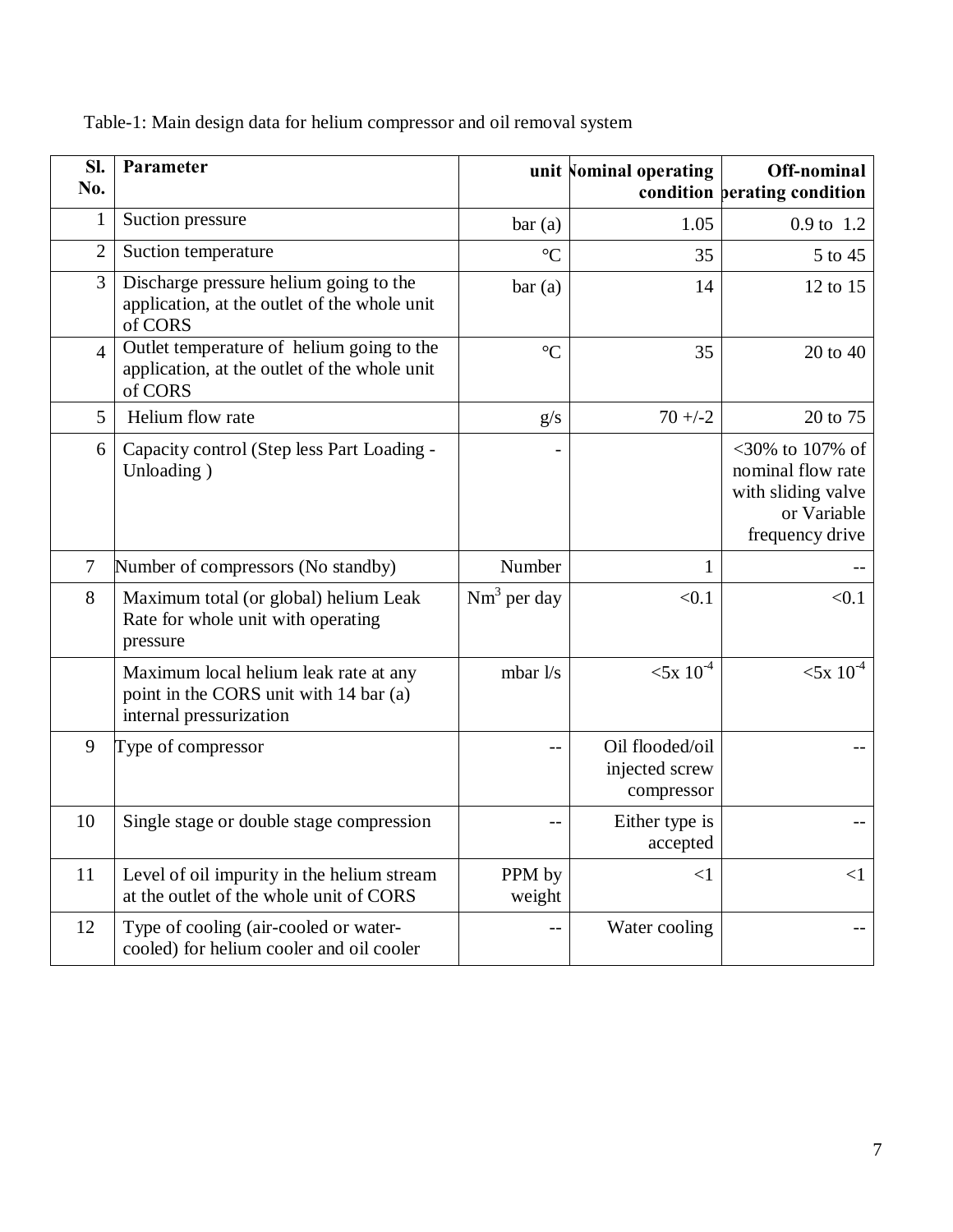#### **Other Specifications, supplier need to consider for design and analysis:**

- 1. Starting method: Soft starter (soft starter is in the scope of work and supply)
- 2. Motor Power: Compatible to compressor load as per the main design data in table-1. Compression process should be efficient and power consumption by motor should be minimized.
- 3. Type and configuration required: Oil flooded/oil injected, Skid mounted, single stage with shock absorbers.
- 4. Fluid to be supplied from purchaser ts gas storage cylinder or tank for compression can have composition : pure helium (99.99 by Volume % dry Helium Gas, remaining is nitrogen, oxygen, Argon, moisture, hydrocarbon and hydrogen) :
- 5. Operation Period (24 hours x 7 days on continuous basis for about 2 months continuously) hrs  $\sim$ 7000 hrs per year.
- 6. Available cooling water for the oil cooler and helium cooler: Available supply temperature :  $30^{\circ}$ C; Acceptable return temperature: <40°C
- 7. Available electrical power : a) 415 V  $\pm$  10%, 50 Hz  $\pm$  5%, 3 phase, 5 wire (without back up) for heavy loads and b) 230 V  $\pm$  1%, 50 Hz  $\pm$  1Hz, single phase, 3 wire (regulated & uninterrupted with 30 minutes battery support) for control
- 8. Ambient conditions : temperatures : maxi  $48^{\circ}$ C ó mini  $+4^{\circ}$ C
- 9. Humidity: maxi 86% 6 mini 17% Relative humidity up to 90% and dusty surroundings.
- 10. Noise /Vibration: Less than 90 dB (A) at approximately 1 meter apart from compressor station and less than 40 micron (at full amplitude) vibration amplitude.
- 11. Maximum Vibration Level at any point in the system: <40 micron amplitude
- 12. The unit will be located indoor.
- 13. Design pressure of the high pressure parts of the system should be at least 20 bar(a).
- 14. Design pressure for low pressure parts should be at least 5 bar(a).
- 15. Appropriate safety valves in different locations should be included to release accidental pressure rises.
- 16. If oil pump is used for recirculation of oil, no. of oil pumps should be 2, while one is in operation other one is in standby.
- 17. Final oil impurity removal from helium can be by charcoal adsorber bed.
- 18. CORS shall be designed for mean time between maintenance of more than 7000 hrs of operational time and design should be such that, at a stretch CORS can be operated continuously for 1500 hrs. Absorber bed should have capacity of operation of 7000 hrs before regeneration.
- 19. Appropriate filters should be included to safe-guard compressor system and HRL in which this compressed helium will be used.
- 20. Available compressed air at IPR has pressure about 6 bar (a) for valve operations
- 21. All parts of the compressor unit will be installed indoor but it is not dust-proof.
- 22. Rotary vacuum pump of suitable capacity with suction filters should be included for purging and pumping of internal space of piping, vessels and other equipments. For this purpose, appropriate manual leak tight valves with piping connection to different systems should be included. Appropriate vacuum pressure indicator (with digital for reading at remote location) should be included to monitor the vacuum level.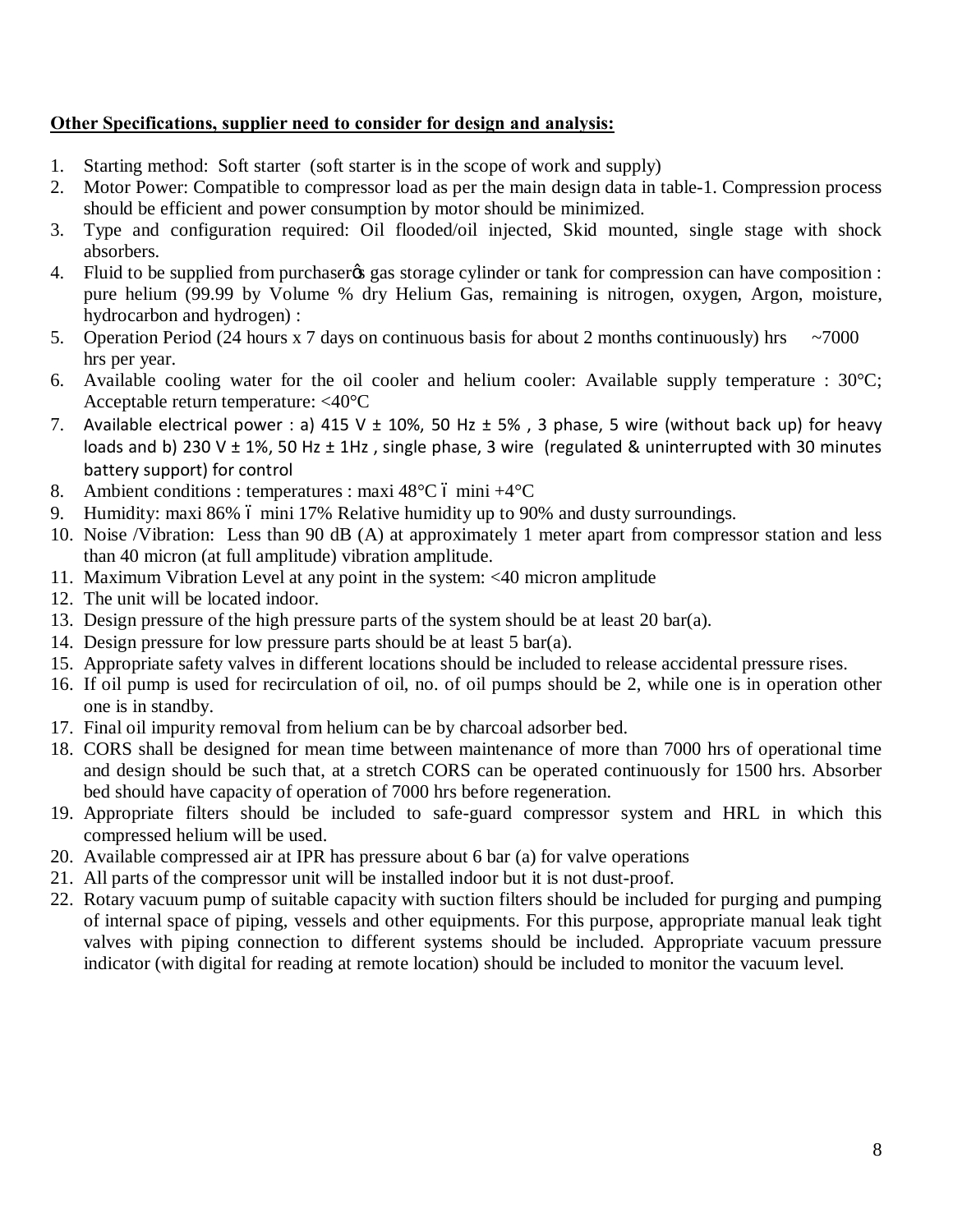#### **3. SCPOE OF WORK AND SUPPLY**

#### **3.1 SCOPE OF WORK**

The offer must include the following works, whose details are given in the respective sections in this document:

- 1. Design and analysis of compressor and oil removal system with all accessories as per this document.
- 2. Quality controls, inspections, installation on the test bed and performance tests (factory acceptance tests for pre-dispatch inspection) at vendores factory as per section-5 of this document.
- 3. Packing, forwarding and transport to IPR site and insurance and customs duty clearance.
- 4. Installation of CORS with its instrumentations, control valves, control units and other accessories and performing the site acceptance tests (SAT) at IPR site.
- 5. Documentations related to quality controls and tests done at vendores site and tests and commissioning done at IPR site.
- 6. Documentations related to design, drawing, codes and standards used for different parts.
- 7. Documentations related to instrumentation, control units and control logics
- 8. Documentations required for trouble shooting during operation, maintenance and repair.

#### **3.2 SCOPE OF SUPPLY**

The offer must include the following main components

- 1. One Compressor unit with electrical motor.
- 2. Variable frequency drive or slide valve mechanism for part load.
- 3. Oil management system with bulk oil separator, oil cooler, oil pump for oil recirculation (optional), coalescers, adsorber beds, filters, etc.
- 4. Helium cooler
- 5. Helium gas management system for controlled gas intake from /return to helium buffer tank and bypass control valve, so that compressor unit can be operated without connection to applications. Helium Buffer tank is not in the scope of vendor. IPR has buffer tank which can store helium gas at 14 bar (a).
- 6. Structural Frame for whole systems
- 7. Electric Control cabinet and power supply cabinet. Ideally these two cabinets would be close to the compressor skid. IPR would provide total power required at 415 V in one connection to vendor's electrical cabinet.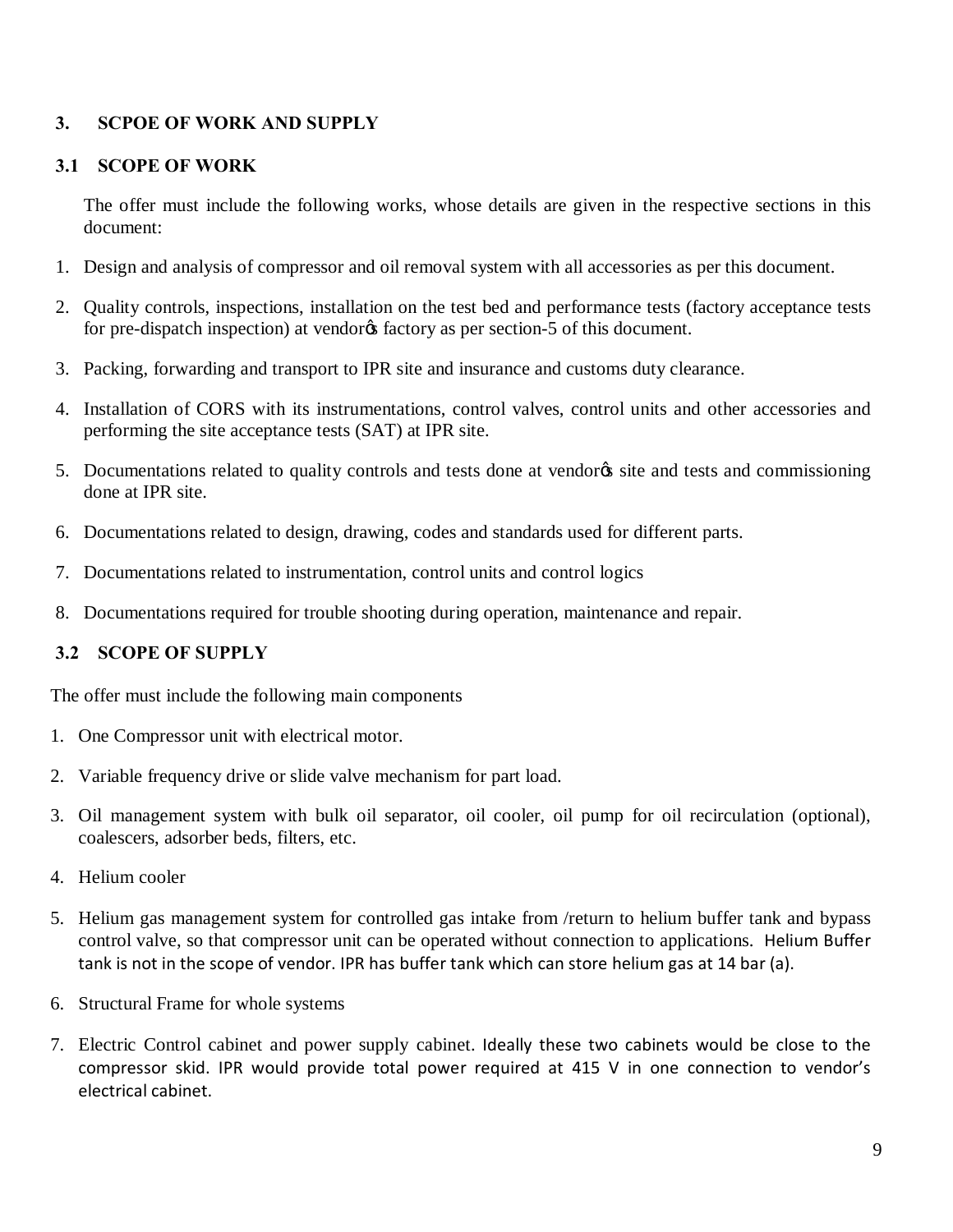8. Instrumentation and Control System which should include sufficient valves, instruments, safety release equipments, PLCs and its software, operational and control logics. As optional, vendor can supply SCADA system, computer for operators located at about 200 m (circuit length) away of CORS and interconnecting cable with cable tray. For the SCADA system computer, IPR would also provide total control power required at 230 V in one connection to vendor's system.

#### **4 ESSENTIAL INFORMATION NEEDED ALONG WITH THE OFFER**

Vendor should include following information, besides other informations, along with the quotations;

- 1. For each system, sub-system and components, there should be a list of elements/equipments/instruments/sensors included in the offer. This should also include main performance parameters/capacities of these parts and also as whole system.
- 2. PFD and PID for whole system should be provided with details.
- 3. Tentative Dimensions and weight of the whole skid and also that of the major components like the compressor block and different vessels.
- 4. Noise levels for the õpen version at a distance of 1 meter from the unit. We prefer the noise level of the compressor to be as minimum as possible.

#### **5 GENERAL SUPPLY**

The general supply includes:

- 1. Flanges and counter-flanges must be provided for all interfaces and interconnections between skids (if supplied with more than one skid). Vendor should supply inlet and outlet piping terminations with flanges for connections to the cooling water, helium gas and compressed air as per industry standard practices. IPR will do the cooling water, helium gas and compressed air piping connections to these terminations. Supplier must provide these details, like, pipe diameters, thickness, flange dimensions along with system overall dimensions and engineering drawings to IPR during design phase and before manufacturing.
- 2. All instrumentations necessary for operations, fault diagnosis and acceptance test & commissioning of CORS at IPR;
- 3. Pressure and temperature switches for protections;
- 4. The manpower, equipment and materials needed for installation and commissioning of the specified CORS on site at IPR, India;
- 5. The complete technical documentation in English for the compressor station including all individual technical items and elements;
- 6. Two sets of all documents inclusive of drawings, installation data, operation and maintenance manuals, spares lists and maintenance schedules.

#### **6 CODES AND STANDARDS**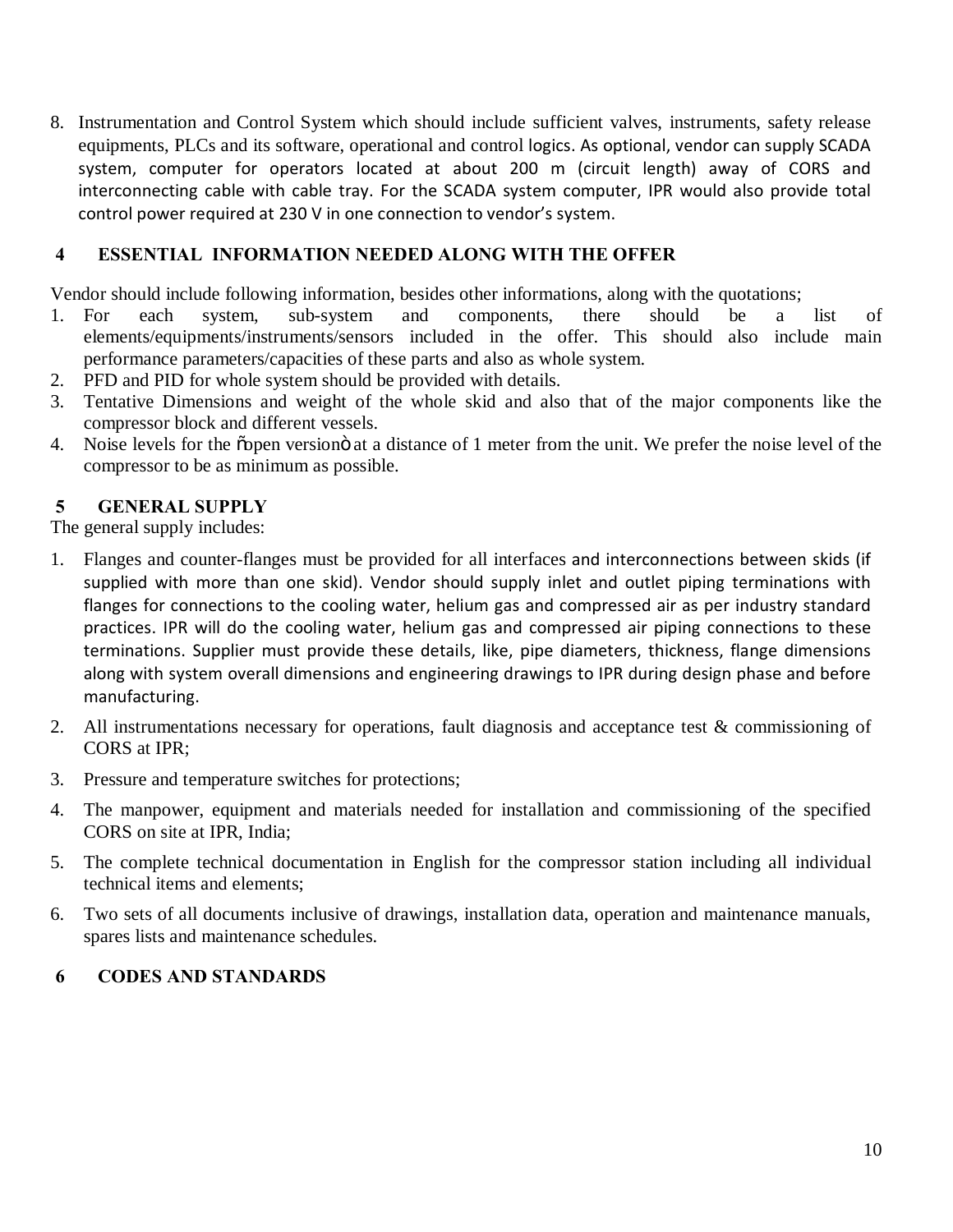The applicable codes and standards specified by IPR for designing, manufacturing and inspection are the following:

- 1. All the pressure vessels, piping and heat exchangers (i.e. the oil separator, the oil cooler, piping and the helium cooler) must be conformed to ASME or equivalent standard. All electrical equipment must be conformed to IEC or equivalent standard.
- 2. Structural steel and miscellaneous structures: according to ISO standard.
- 3. Test certificates for material, components and elements should be produced for all above cases.
- 4. Equivalent standards may be followed, after approval by IPR. Supplier should justify with documentation during design phase and before manufacturing, that followed standards/codes are equivalent to or more stringent than the requirement as per the codes asked in the tender document.

#### **7 QA, QC, TESTS, INSTALLATION, COMMISSIONING, TRAINING, GUARANTEE/WARRANTY, SPARE PARTS**

#### **7.1 GENERAL CONDITIONS**

The supplier must deliver a detailed quality assurance (QA) and quality control (QC) plan listing all the manufacturing and quality control operations. The supplier will be responsible for carrying out this program. Supplier must inform IPR of the dates of all important controls and tests at least one month in advance. All material or manufacturing faults detected during the tests are to be remedied by the supplier at its own cost. Deviations have to be described into non-conformity sheets.

The customer, the end user representatives and third party inspection authorities must be guaranteed free access to the supplier  $\alpha$  and subcontractor  $\alpha$  workshops, offices and laboratories during testing.

For all pressure vessels and pipework, the supervision and tests during manufacture and the interpretation of results will be made at the cost of the supplier, by a qualified inspector according to ASME standards or equivalent. As oil content test at the outlet of the CORS unit is not practically feasible, vendor shall provide supporting design basis and details of the oil removal system during design approval stage.

All the tools and tackles required for the complete erection of components shall be arranged by the Contractor, except the items specified and agreed upon by IPR.

Lubricating oils, greases required during commissioning should be provided by vendor.

A detailed time schedule QA/QC plan has to be supplied within 30 days following the placement of the order for IPR $\alpha$  review and suggestions if any. After acceptance by IPR, manufacturing process can be started.

The plan should include two visits for inspection/witness of IPR and/or IPR approved  $3<sup>rd</sup>$  party personnel for an intermediate visit during some critical tests and manufacturing processes at supplier  $\alpha$  site and for the factory acceptance tests at supplier site as predispatch inspection.

#### **7.2 PRESSURE AND LEAK TESTS**

#### **7.2.1 PRESSURE TESTS**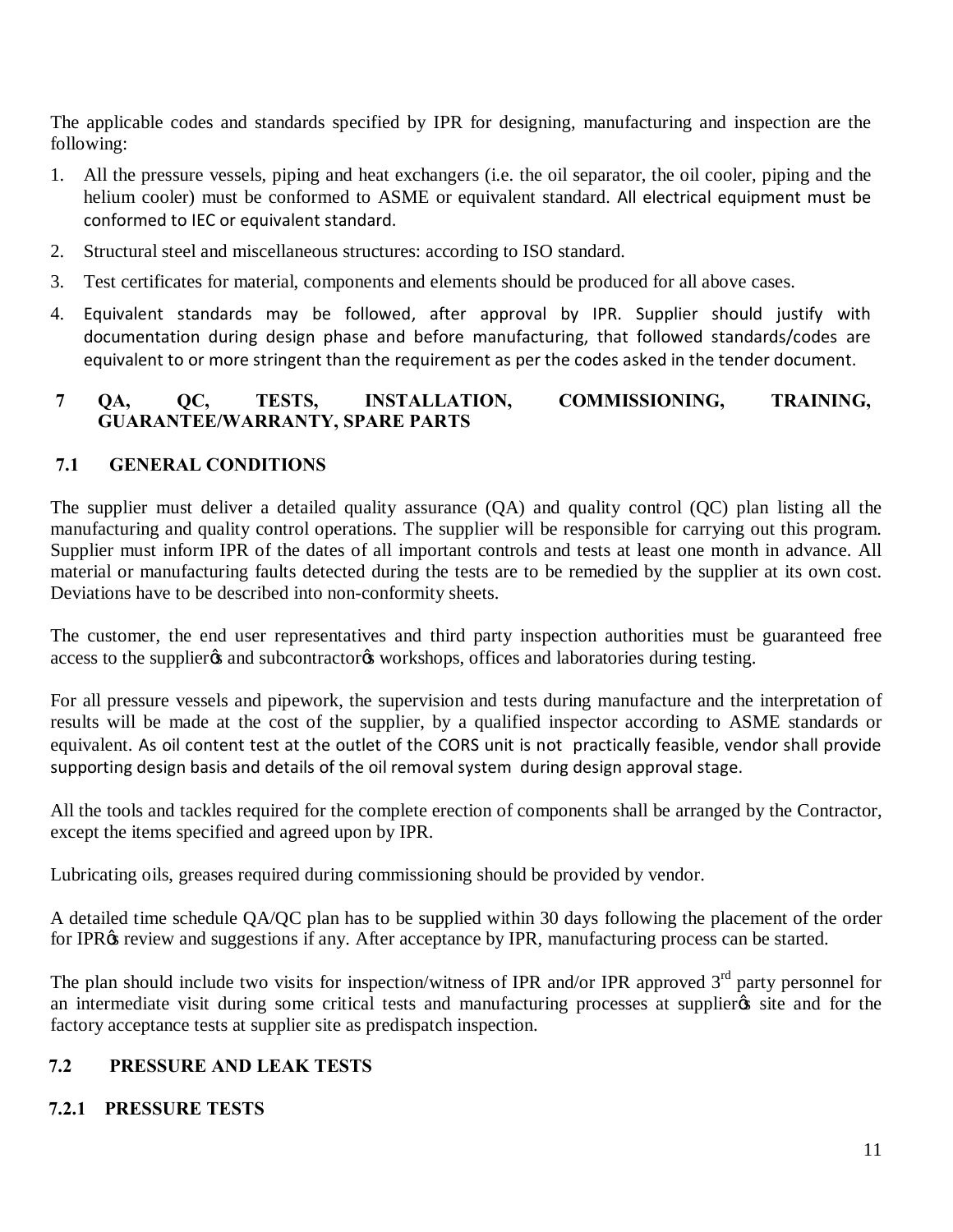The design pressure of all components and elements facing fluid pressure, should be at least 20 bar (a). In case of accidental pressure rise, system components and elements should be able to withstand high pressure and hence the design pressure is kept at 20 bar(a).

Hydraulic pressure tests will be carried out on the pressure vessels before the final assembly of the components and certified by qualified inspector according to ASME or equivalent code.

A final pneumatic pressure test shall be carried out with dry nitrogen gas on the completed skid assembly before shipment as per ASME or equivalent code. Before shipment it should be ensured that it is filled with dry nitrogen and closed properly, so that until the final assembly at IPR site, no atmospheric gas goes inside.

#### **7.2.2 HELIUM LEAK TESTS**

The supplier is requested to demonstrate in its factory that the finished compressor set is in accordance with the specified leak rates. The leak test shall be carried out with pure helium (or mixture of 50% pure helium+50% dry nitrogen and test result need to be appropriately extrapolated for actual leak rate) under the pressure of 14 bar (a) (or at a lower pressure with appropriate extrapolation of result for pressure 14 bar (a)). All the pipe works and vessels have to be perfectly flushed with pure helium or a known mixture of helium and nitrogen after preliminary evacuation (down to a vacuum of approximately 30mbar). Supplier shall make all the necessary arrangements for the evacuation, helium filling and leak testing. A sniffer connected to calibrated helium leak detector may be used to check all the welds and connections.

Data on integrated leak tightness in terms of integrated leak rate per unit time of CORS operation i.e. cubic meters of helium gas lost per hour should be recorded based on the volume, pressure and temperature of helium gas buffer tank to which CORS will be connected. Vendor can also suggest a method for finding the integrated leak rate which can be used after it is approved by IPR.

#### **7.3 FACTORY ACCEPTANCE TESTS (FAT) AT THE SUPPLIER'S SITE**

It includes:

- 1. Electrical pre-commissioning and simulation of the control loops (normal operation faults);
- 2. Test under pressure (Pneumatic test) with nitrogen as per ASME or equivalent code and checking of pressure evolution (recording pressure and temperature);
- 3. Helium Leak tightness test with sniffer probe. The allowed local helium leak tightness is  $\langle 5x10^{-4}$ mbar.l/s, while helium pressure is 14 bar (a); this test reports will be reviewed by IPR and approval on this will be given by IPR.
- 4. check of final documentations (according to Section 9), quality files, tests and inspection reports including in particular : test certificates of the compressors (test runs at Supplier premises), Hydraulic/Pneumatic pressure tests of all pressure vessels and piping, certified by qualified inspector, Standard manufacturers test certificates for the total equipment (heat exchangers, motors, etcí).

These above tests will be done as pre-dispatch inspection. Other critical test requirements will be decided during technical bid evaluation. Vendor should intimate IPR at least 1 month in advance about the dates of above mentioned FAT. The methods of tests should be provided to IPR before 2 months of dates of test.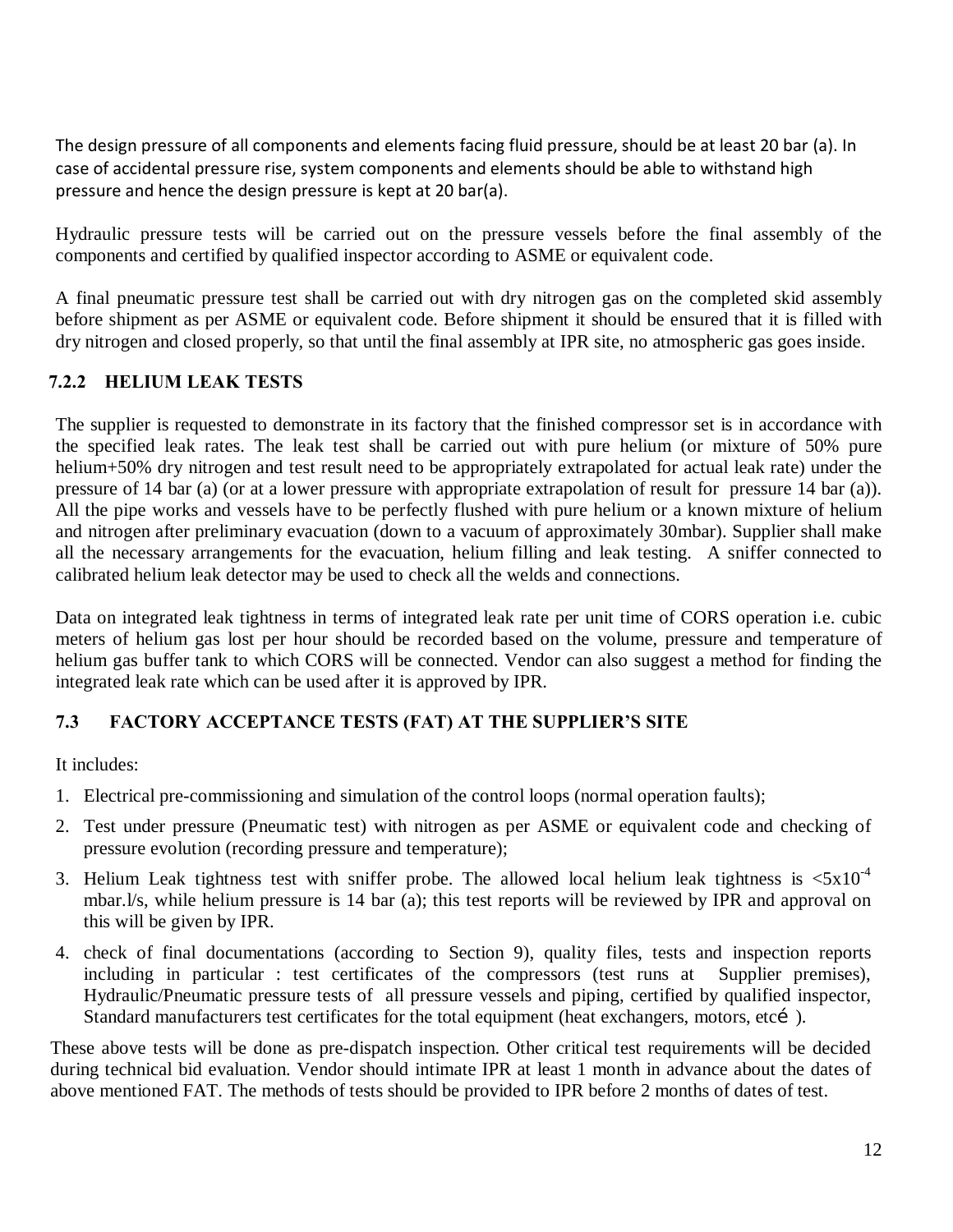#### **7.4 INSTALLATION, COMMISSIONING AND ACCEPTANCE TESTS AT IPR SITE**

All installation works, interconnecting piping, cabling, wiring works, if any, in the compressor system, all performance tests and commissioning runs for acceptance tests must be carried out by the personnel and under the responsibility of Vendor. The details of the test procedure should be supplied by vendor to IPR for approval before 2 months of delivery of CORS at IPR.

During commissioning following tasks will be performed and test results should match as per specifications agreed by the vendor within +/- 5% deviation:

- 1. Checking of motor/compressor alignments as per standard alignment requirement which vendor must provide in the maintenance manual;
- 2. Test of all the sequential procedures for starting the compressor unit, nominal operations for at least 2 days continuously, off-nominal operations, shut-down of the compressor unit.
- 3. Nominal and off-nominal mass flow rates at nominal and off-nominal operating condition;
- 4. power consumptions at full load and part load;
- 5. helium output temperature;
- 6. All compressor and motors parameters (pressures, temperatures etcí);
- 7. piping and machines vibrations;
- 8. functional test of all the valves including the slide valve for capacity control (if included);
- 9. Mass flow rate and power consumptions for different slide valve positions/speed of VFD.
- 10. Local oil leaks will be checked visually. There should not be any visible oil leakage.
- 11. Local helium leak tests at critical locations by helium leak detectors.
- 12. Global helium leakage test by operating the compressor for longer time in a closed loop and noting down the pressure change in the system. The detailed procedure will be discussed and agreed by IPR and supplier.

All the test results should conform to that specified by the supplier within  $+/-5\%$  deviation.

During above tests, compressor unit will remain connected to the application. Supplier must also provide a procedure, without considering connection with the IPR $\alpha$  application, to do all the above mentioned tests effectively which can be used after approval of IPR, in case application is not available.

#### **7.5 TRAINING FOR IPR PERSONNEL AT IPR**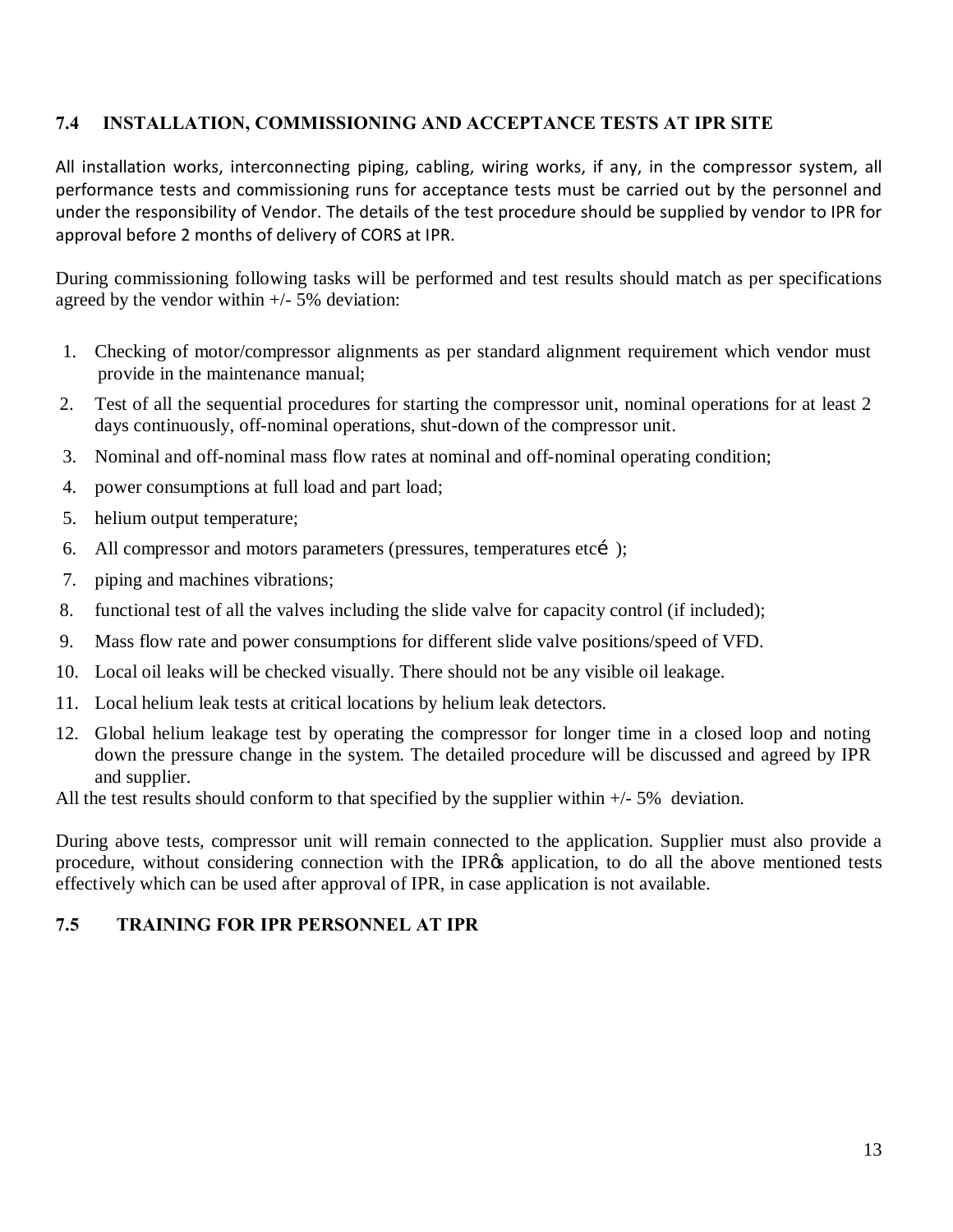The Vendor should provide a training course to a group of IPR personnel regarding basic design concepts, components/elements and instruments and controls of the CORS. The training must cover troubleshooting during operations, assembly, disassembly, maintenance and repair requirements. It should accompany with disassembly and assembly work by at least two IPR personals separately under the guidance of vendor<sub> $\&$ </sub> expert. This should be done for components feasible to do and will be decided after discussion between supplier and IPR.

#### **7.6 SPARES PARTS**

Vendor should provide the list of spares including consumables required for at least 2 years operation with price list.

#### **7.7 LIST OF THE ITEMS TO BE PROVIDED BY IPR AS FREE ISSUE MATERIALS/ UTILITIES AT IPR SITE**

The following items will be supplied by IPR during the various stages of integration, assembly, installation as a part of **Free Issue Materials (FIM)** and other help/services without any charge to the vendor.

- 1. A mobile crane of 15-ton capacity.
- 2. Electrical power 230/415V AC, water, air, argon, He gas, LN2 and ready indoor site for Installation.
- 3. He-leak detector, sniffer probe, helium, dry nitrogen gas.
- 4. One Megger (0-5 kV range) set for insulation test.
- 5. Helium gas buffer tank or cylinders with piping for gas transfer to compressor unit, when needed during operation.

#### **7.8 ACCEPTANCE AND GUARANTEES/WARRANTY**

On successful completion of on site performance tests and reception of all specified documents, the customer will issue a **certificate of acceptance**. The supplier must guarantee/warranty the equipment he has supplied for a period of 24 months or 8000 hours of operation, starting from the date of this site acceptance or 30 months from the date of arrival of CORS system at IPR, whichever is earlier.

The supplier must guarantee that all the equipment supplied will continue to conform to the requirements of this specification and in particular will maintain the performance defined there. The supplier is therefore to undertake to restore at his cost any variation from the specification or loss of performance which occurs or becomes evident during the guarantee period, whether the fault lies in equipment of his own manufacture or that of his subcontractors.

#### **8 ITEMS NOT IN THE SCOPE OF WORK/ SUPPLY**

- 1. Civil works and masonry: foundations, basements, drillings, sealings, etci
- 2. Equipment for helium leakage detection at IPR Site ;
- 3. Instrument air piping ;
- 4. All electrical cables and cable trays on site for power supply up to power supply cabinet.
- 5. Consumable items/materials on site, during erection and tests: helium, N2, Ar, water, electricity.

#### **9 DOCUMENTATION TO BE DELIVERED**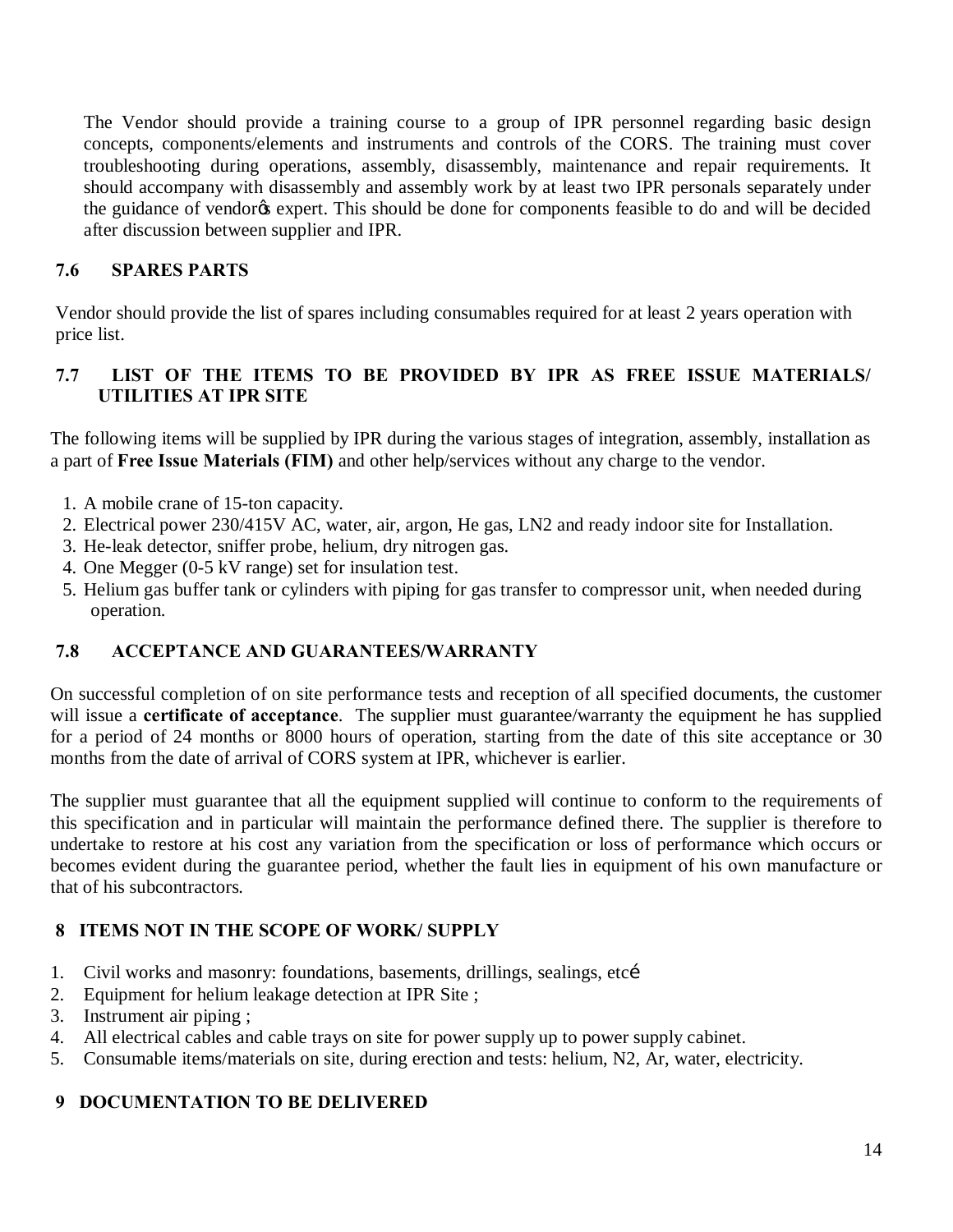The documentation has to be prepared in accordance with the relevant standards and codes (ISO, or equivalent etc.). Details on the application of these codes will be defined jointly between IPR and Supplier. The documents specified below must be provided by the Supplier and must be written in English (2 copies) 6 soft copy and print copy.

- 1. Piping and Instrumentation Diagrams (PID) and process flow diagrams;
- 2. Documentation related to design, drawing, codes and standards used for different parts.
- 3. Instrumentation list with specifications;
- 4. General arrangement drawing per skid (if more than one skid) with required installation and handling guide plans with load indications
- 5. Control Unit technical data sheets, control architecture and control logics with codes;
- 6. Instrumentation equipment specifications and technical handbooks ;
- 7. Electrical and control documentation (wiring diagrams, list of input/output with identifying numbers and control elements ;
- 8. Piping drawings inside battery limits;
- 9. Compressor, motor, heat exchangers, primary and secondary oil removal system, PLC technical handbooks and data sheets ;
- 10. Instrumentation equipment specifications and technical handbooks ;
- 11. Fabrication file with all inspection and test reports and quality assurance reports during fabrication.
- 12. Material test certificates, completed quality plan (list of manufacture and control operations) and non-conformity reports, if any.
- 13. Manual of installation and maintenance ;
- 14. Definition of manpower required for installation and start-up including technical resources at IPR site;
- 15. Spare parts price list ;
- 16. Manual for operation, assembly, disassembly, maintenance and trouble-shooting during operation.

#### *All the documents shall be supplied in English language also in addition as digital files in a standard format (AutoCAD, Catia, and MSWord)*

#### **10 GENERAL INFORMATIONS**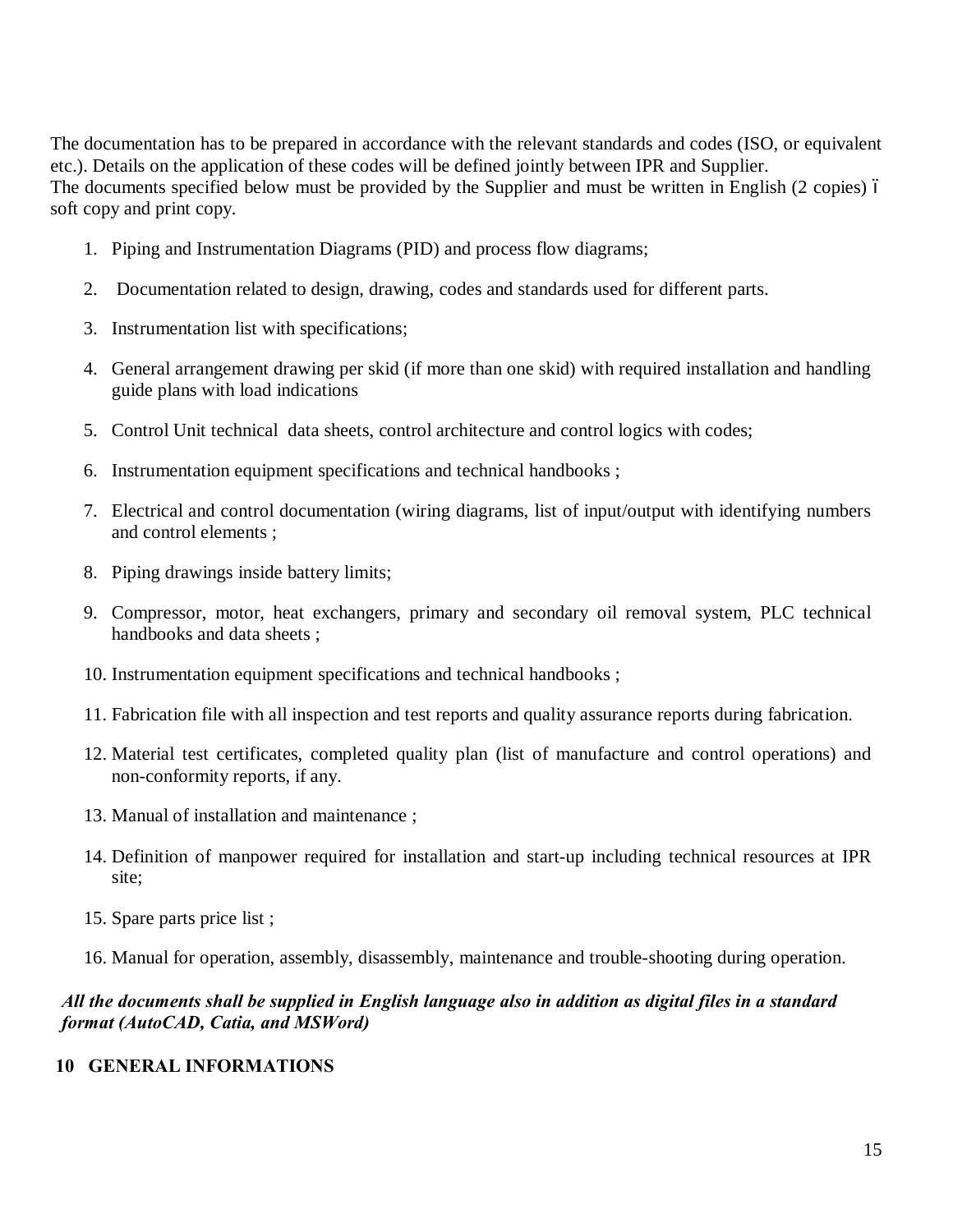The above specifications have been made with the considerations of variable frequency drive (VFD) and slide valve mechanism (SVM) for part-load operations. Hence as per the supply, either VFD or SVM related specs should be considered by the supplier, whatever supplier can supply

Price quotations and technical quotations should be made separately, so that once the technical proposals are discussed and agreed than the price quotations can be opened for comparison.

Please give para-wise response in the similar format with detailed quantitative values/specifications and clearly mention the inclusions and exclusions, if any. Vendor must provide/respond against all the specification values in the format mentioned/specified in this document, besides which vendor may provide other convincing informations in other formats to help decide the suitability of proposal. In case, there is no response to any of the requirements mentioned in this documents, then the offer may be ignored at the Institute that option, or it may be assumed that the offer does not meet that particular requirement.

#### **11 QUOTATION OF PRICE**

This will be a two-part quotation, one for technical and other one for price. For price format, terms and conditions refer to PART-B and other sections of this document. Vendor may provide additional price breakups. All these price formats (without price value) with commercial terms and conditions should be included as separate document in the technical bid for discussion and agreement.

#### **12 PAYMENT STRUCTURE**

- 1. 10% of the FOB value as advance against submission of Invoice along with Advance Bank Guarantee for an equivalent amount. This payment will be made only after signing of the contract and submission of Security Deposit.
- 2. 10% of the FOB value after approval of all related designs and drawings by IPR and on receipt of Bank Guarantee for an equivalent amount, valid till the delivery of the system at IPR.
- 3. 60% of the FOB value against presentation of original shipping documents together with the Shipment Clearance Letter issued by IPR.
- 4. 20% of the FOB value within 30 days after installation and commissioning and completion of satisfactory acceptance tests at IPR site and submission of Invoice with 10% Performance Bank Guarantee of the contract value, valid throughout the warranty period.

#### **13 ELIGIBILITY CRITERIA**

The following criterion shall be met with the vendor,

- 1. Vendor must have more than 5 years of experience in design, development and manufacture of helium compressor and oil removal system as similar capacity mentioned in this document or higher capacity.
- 2. Vendor must have supplied similar products to reputed Govt. / Semi Govt. / Public Sector/ Private sector units within last five years. (Attach copy of Order with offer).
- 3. The vendor should have yearly turn over more than 10 crore INR.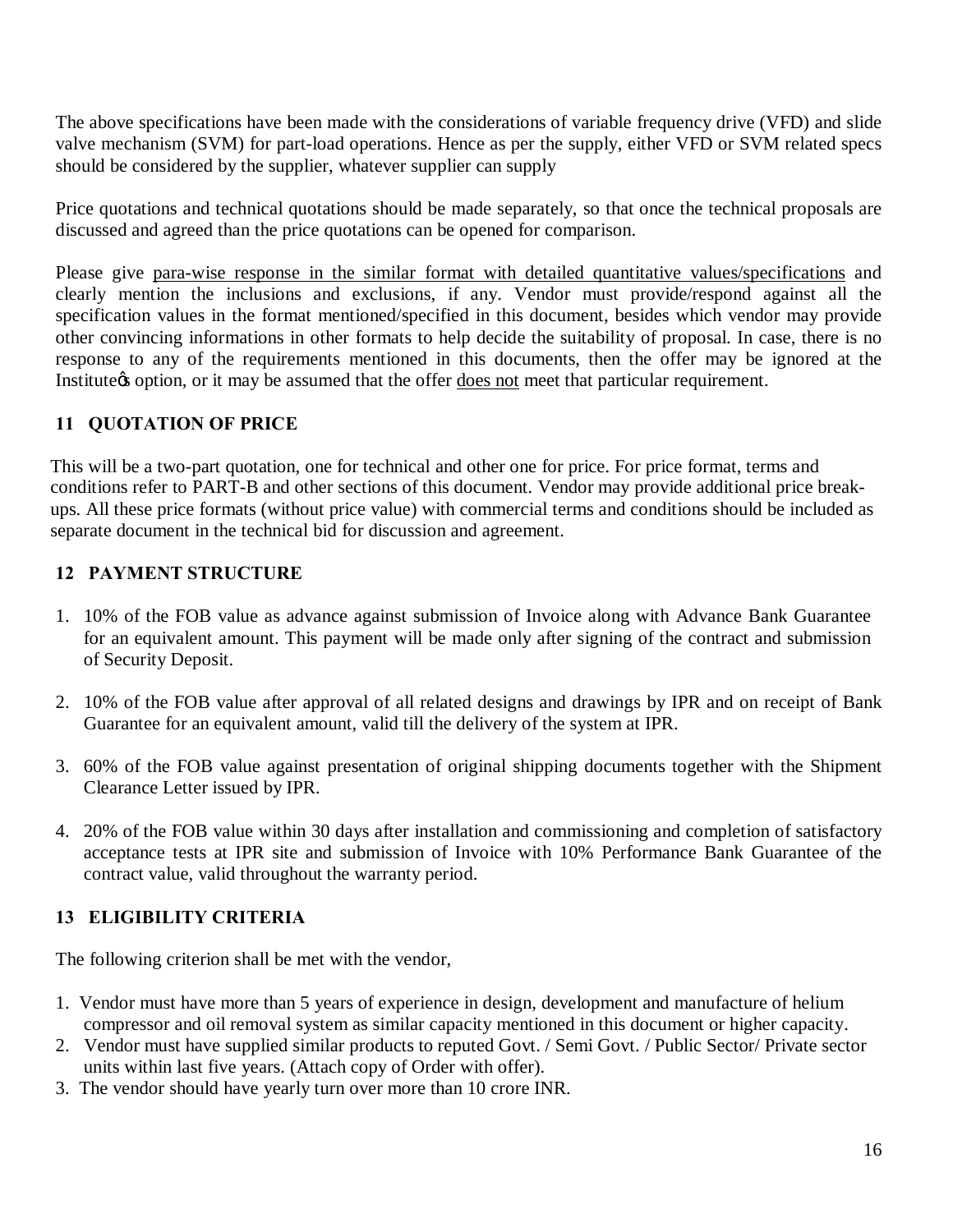#### **14 DELIVERY PERIOD**

The complete unit with spare parts should reach IPR preferably within 8 months from the date of signing of contract.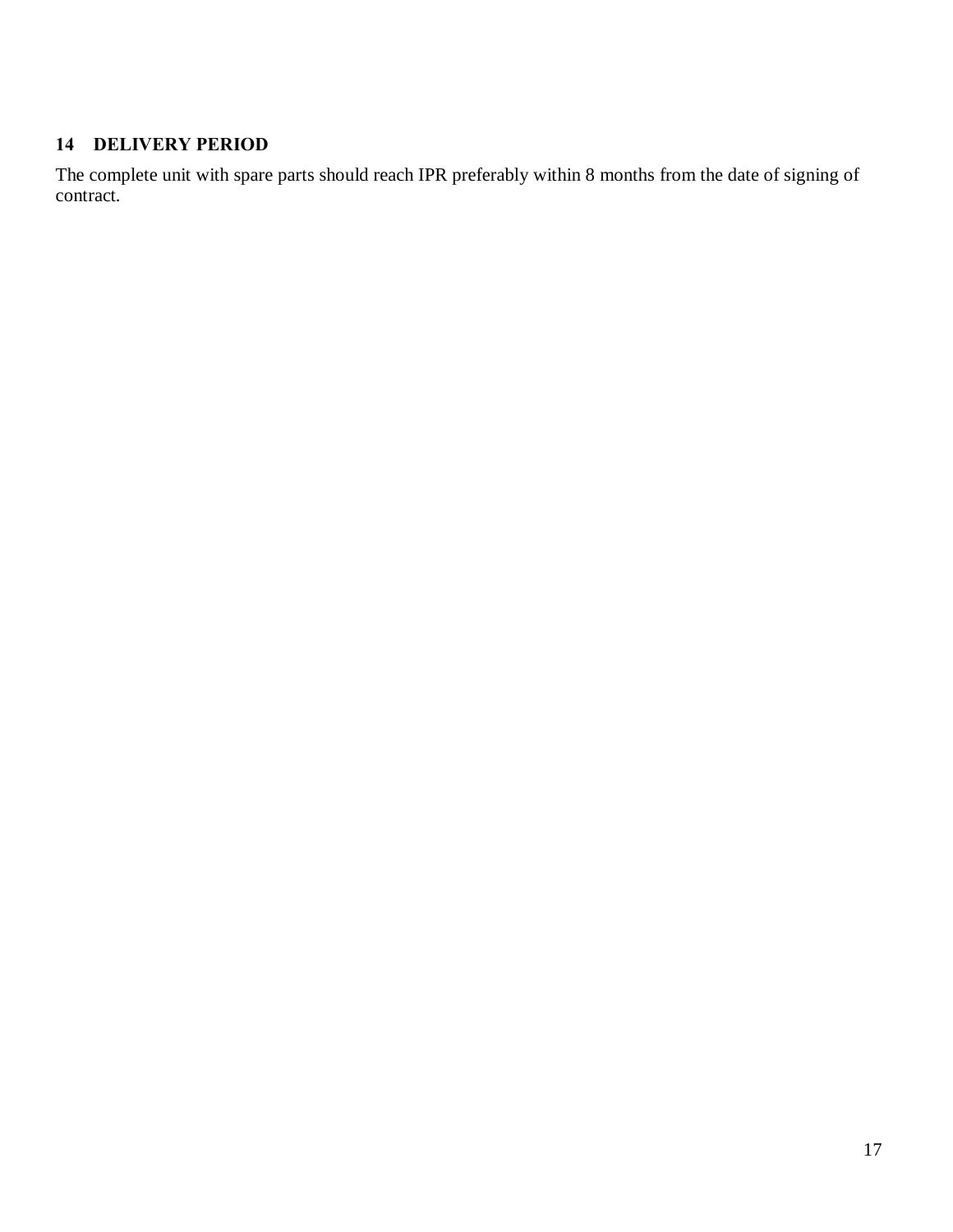# **INSTRUCTIONS TO BIDDERS AND GENERAL TERMS AND CONDITIONS**

**REVISED TENDER DOCUMENTS FOR**

**DESIGN, FABRICATION, PRE-DISPATCH INSPECTION, FACTORY ACCEPTANCE TESTS,** 

**SUPPLY, INSTALLATION & COMMISSIONING, SITE ACCEPTANCE TESTS AND TRAINING OF** 

**HELIUM COMPRESSOR AND OIL REMOVAL SYSTEM FOR CRYOGENIC TEST FACILITY AT** 

**IPR SITE**

**BHAT, GANDHINAGAR, GUJARAT, INDIA**

**(TENDER NOTICE No. IPR/TN/PUR/F/15-16/4 DATED 24-06-2015)**

**(TWO PART TENDER)**



**INSTITUTE FOR PLASMA RESEARCH NEAR INDIRA BRIDGE, BHAT GANDHINAGAR: 382428 GUJARAT STATE (INDIA)**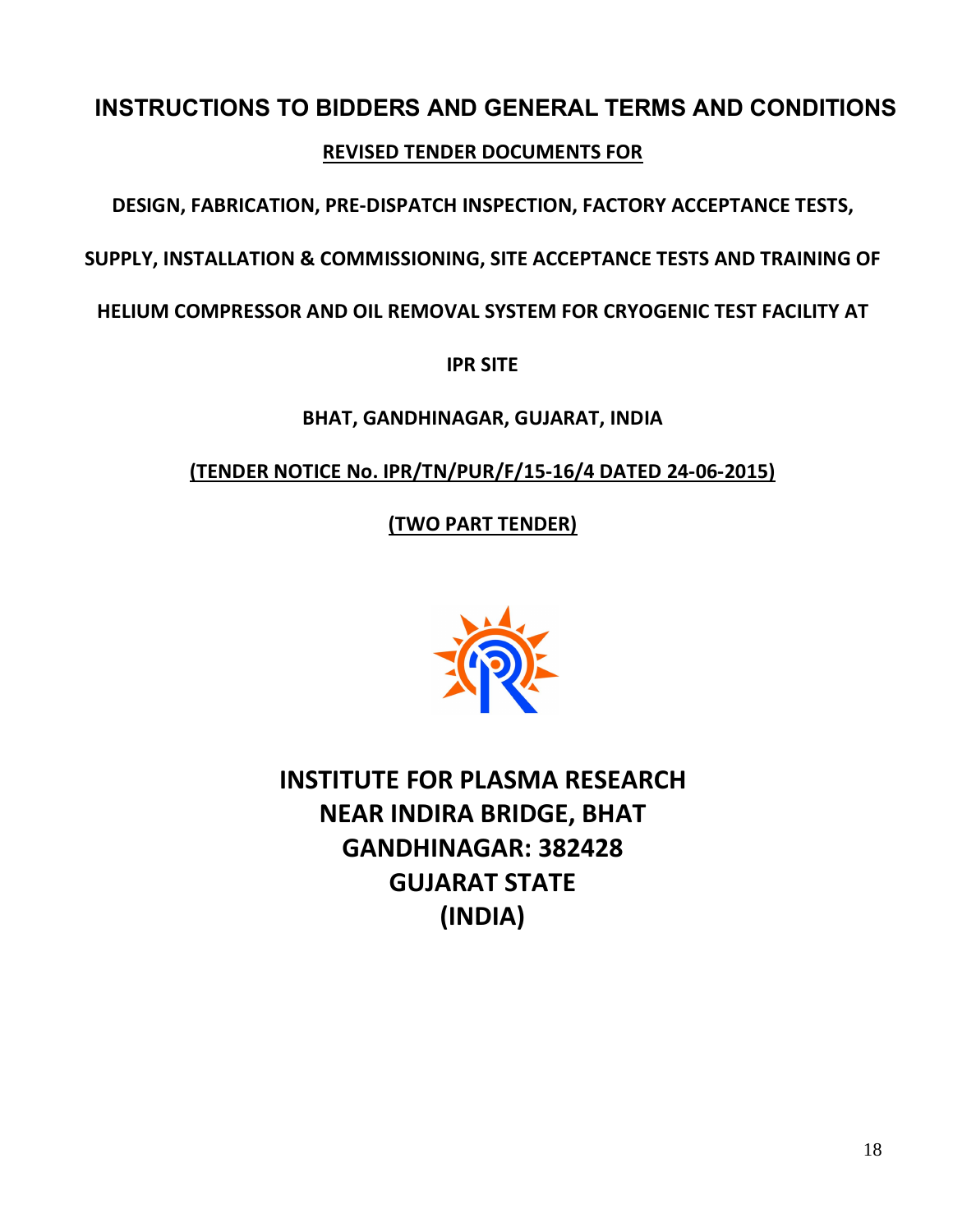## **CONTENTS:-**

| 1. | <b>ELIGIBILITY CRITERIA</b>                                                          |
|----|--------------------------------------------------------------------------------------|
| 2. | <b>INSTRUCTIONS TO THE BIDDERS</b>                                                   |
| 3. | <b>GENERAL CONDITIONS OF CONTRACT (GCC)</b>                                          |
| 4. | <b>ANNEXURE - A: BANK GUARANTEE FORMAT FOR SECURITY DEPOSIT</b>                      |
| 5. | ANNEXURE - B : BANK GUARANTEE FORMAT FOR ADVANCE PAYMENT                             |
| 6. | <b>ANNEXURE - C : BANK GUARANTEE FORMAT FOR PERFORMANCE BANK</b><br><b>GUARANTEE</b> |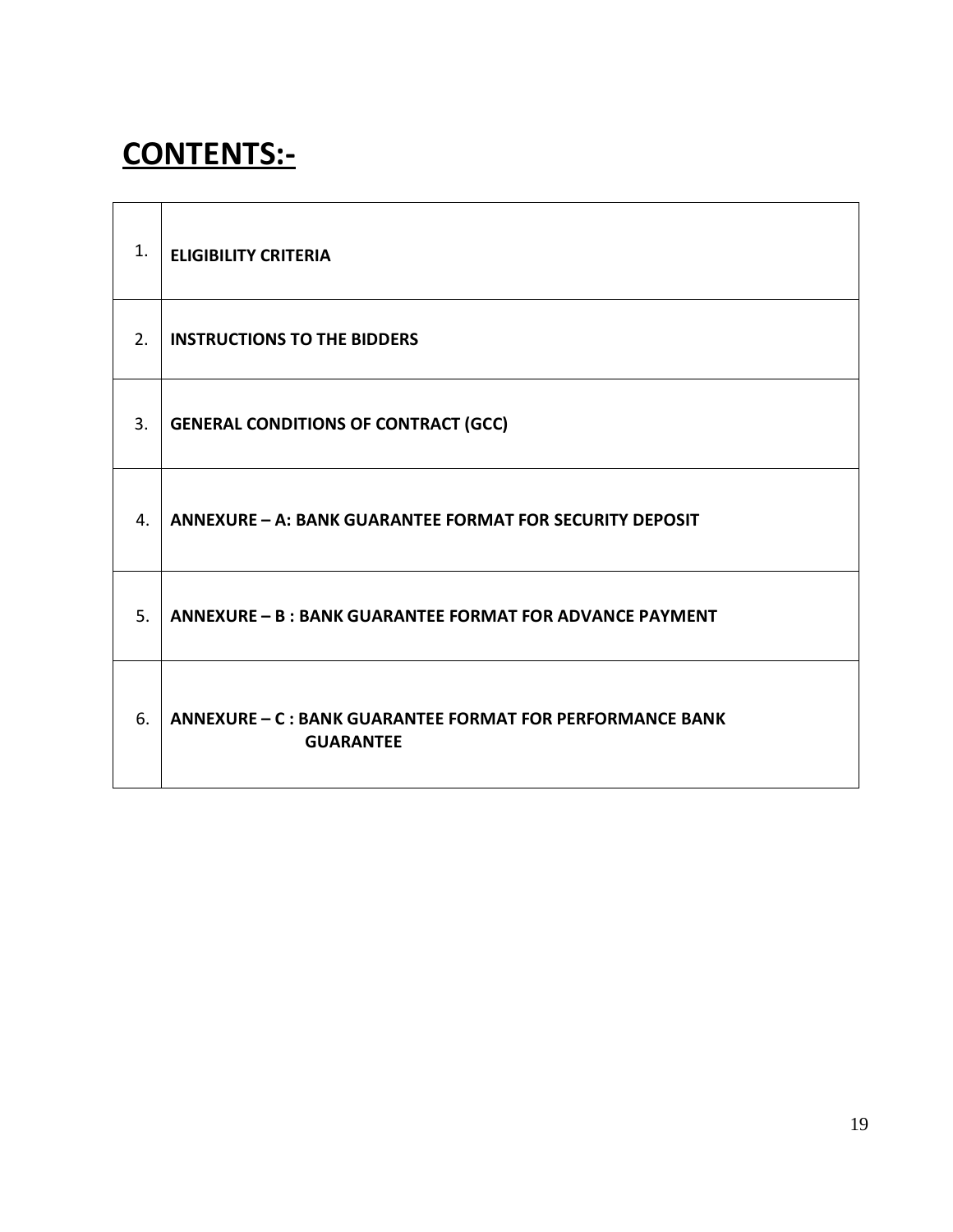**Sealed Tenders are invited in TWO PARTS against this Tender Notice No. IPR/TN/PUR/F/15-16/4 dated 24-06-2015 for Design, Fabrication, Pre-dispatch Inspection, Factory Acceptance Test, Supply, Installation & Commissioning, Site Acceptance Tests and Training of Helium Compressor and Oil Removal System for Cryogenic Test Facility at IPR, Bhat, Gandhinagar, Gujarat, India.**

#### **1.0 ELIGIBILITY CRITERIA:**

Party must satisfy following eligibility criteria to get his offer selected for the further evaluation. The party is required to submit the following elaborations/ details along with the quotation to get qualified for the bid.

- 1. Vendor must have more than 5 years of experience in design, development and manufacture of helium compressor and oil removal system as similar capacity mentioned in this documents or higher capacity.
- 2. Vendor must have supplied similar product to reputed Govt. / Semi Govt. / Public Sector / Private Sector Units within last five years. (Attach copy of orders with offer).
- 3. The vendor should have yearly turn over more than 10 crores INR.

Note : The bidders are required to provide their response to essential eligibility criteria with documentary evidence in the form of priced purchase orders, installation reports, catalogues etc., detailing the system manufactured with major technical details therein.

#### **2.0 INSTRUCTIONS TO BIDDERS**

- **2.1** This is a TWO PART Tender. Bidder should submit the bid in Two Parts,
	- (i) **PART – A** : Technical Bid & Commercial Terms and Conditions **Except price.**
	- (ii) **PART – B** : Price Bid **(Price Alone)**

Bidders shall submit the bid in duplicate.

- **2.2 PRICE BID FORMAT** : Bidder shall quote price on the Price Bid Format given in PART-B of tender documents.
- **2.3** Full details and specifications of the items and general instructions to be followed regarding submission of tenders are indicated in the tender documents.
- **2.4 Proof for fulfillment of eligibility criteria mentioned above should be submitted along with the tender. If the tender is submitted without valid documents, Purchaser shall not consider your offer. Tenders received without proof of eligibility criteria will be rejected.**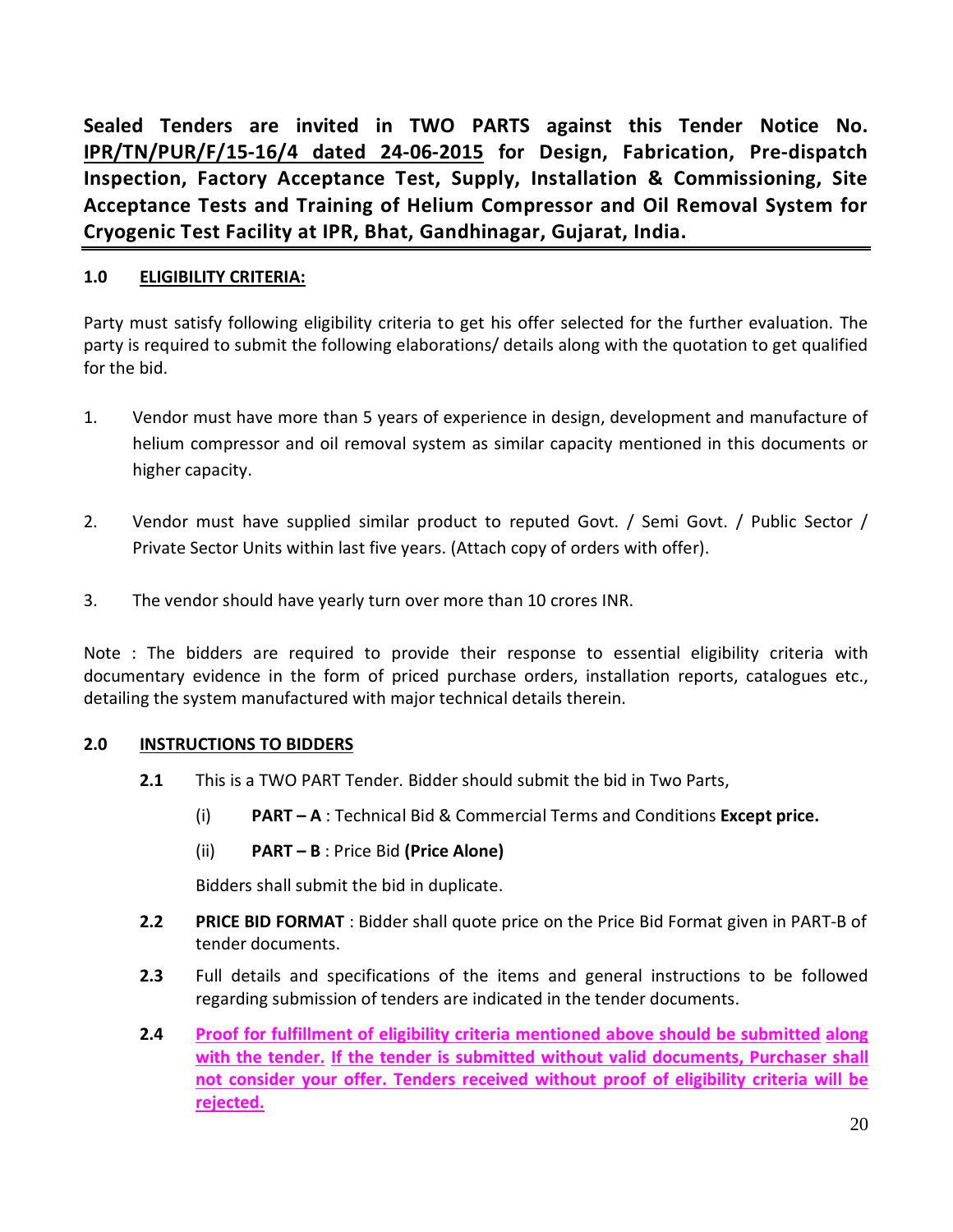- **2.5** Tender documents can also be obtained by submitting a written request to the Purchase Officer together with prescribed tender fee, provided that the eligibility criteria is fulfilled. Last date for issue of Tender documents is **05-08-2015.**
- **2.6** While requesting for Tender Documents, such request shall indicate **the "REQUEST FOR TENDER DOCUMENTS AGAINST TENDER NOTICE NO. IPR/TN/PUR/F/15-16/4 DATED 24-06-2015".**
- **2.7** A Pre-Bid Meeting is arranged on 14-07-2015 at 10:00 A.M. at IPR campus for clarifications/specifications/reply to queries by the tenderers. Tenderers should send their queries (both technical / commercial) at least three (3) days prior to the date of Pre-Bid Meeting.
- **2.8 Tender Fee: The tender fee (non refundable) of USD 16.00 (US Dollar Sixteen only) OR EURO 14.00 (EURO Fourteen only) OR Indian Rs. 1000.00 (Indian Rupees One thousand only) should be made in the form of DEMAND DRAFT drawn in favour of** *Institute for Plasma Research* **and payable at** *Ahmedabad, Gujarat (India)***. Vendor's name and tender number shall be indicated on the reverse side of the Demand Draft.**
- **2.9 DD should not be prior dated to the date of advertisement. Separate request letter and separate Demand Draft shall be sent for each tender.**
- **2.10 Those who use the downloaded tender documents from IPR Website may submit the prescribed Tender Fee keeping in a separate envelope along with the tender. This envelope should be marked as "TENDER FEE".**
- **2.11** No request for the extension of due date will be considered.
- **2.12** Late/Delayed offers will not be accepted.
- **2.13 Earnest Money Deposit:** Bid must be submitted along with Earnest Money Deposit (EMD) for USD 5882.00 (US Dollars Five Thousand Eight Hundred Eight Two only) OR EURO 5241.00 (EURO Five Thousand Two Hundred Forty One only) OR Indian Rs. 3,74,049.00 (Rupees Three Lakhs Seventy Four Thousand Forty Nine only) by way of Demand Draft drawn in favour of **Institute for Plasma Research** payable at **Ahmedabad**, Gujarat, INDIA. EMD of unsuccessful bidder(s) will be returned after finalization of the contract.

Exemption from payment of EMD: The firms registered with DGS&D, NSIC and registered MSME's are exempted from payment of EMD subject to submission of valid registration certificate. In the case of foreign bidders, payment of EMD is exempted if they submit their bid directly or through their Indian agent in Foreign Currency, so that the order can be placed directly on their Principals.

**The EMD shall be forfeited in case the Bidder fails to comply with any of the terms and conditions stipulated in the tender documents, after submission of Bid.**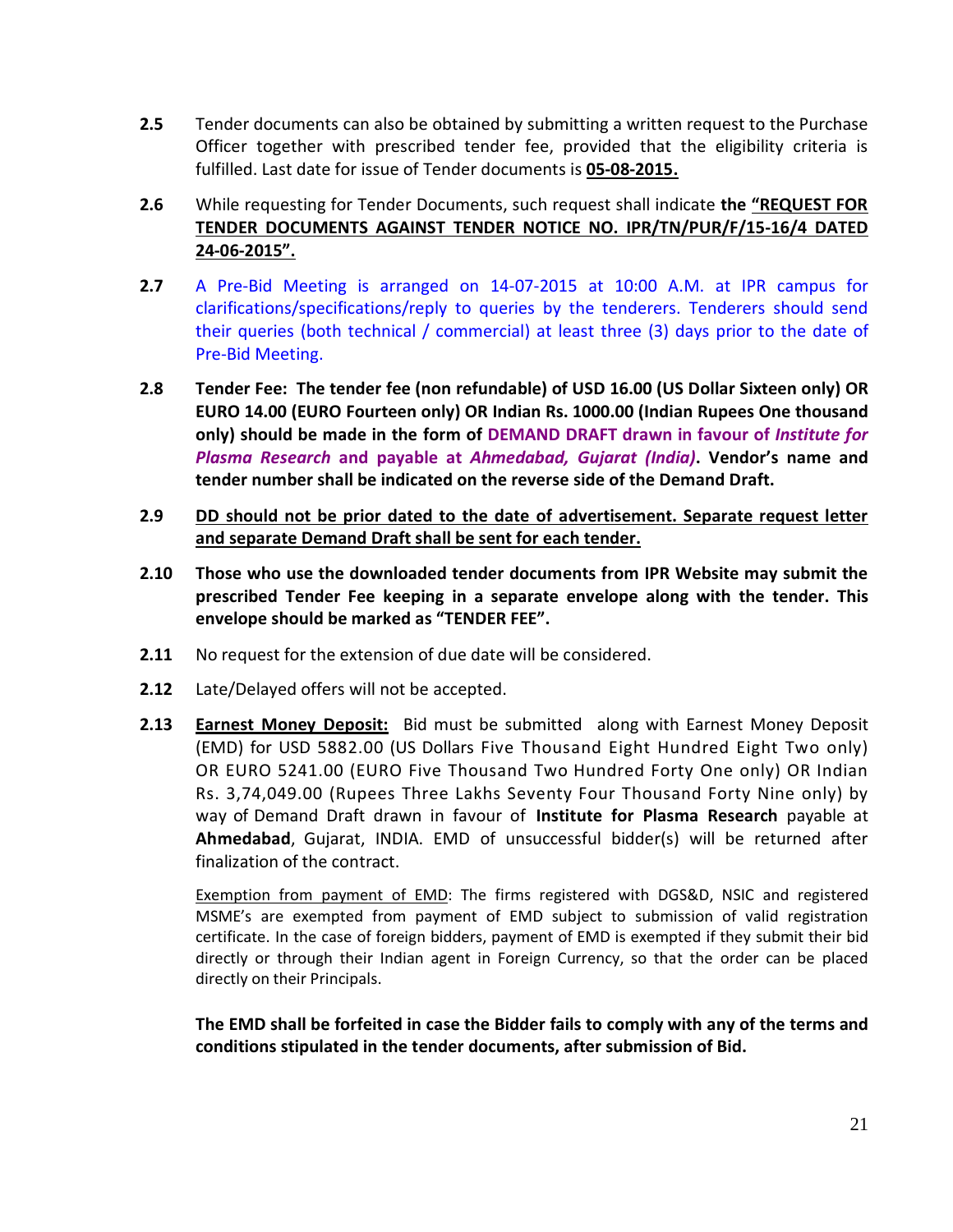- 2.13.1 The Tender Fee/EMD in case of INR shall be from State Bank of India (SBI)/any Nationalized Bank or any one of the Banks mentioned in bracket (ICICI, IDBI, HDFC, AXIS)
	- 2.13.1.1 In case the Tender Fee/EMD is from any foreign Bank, it should be from a first class bank of international repute.
- **2.14 Due date to submission of Tender: Tender in a sealed envelope (Part-A, Tender Fee & EMD in one envelope and Part-B in another envelope) superscribing the envelope with the above tender no., date, due date and brief description of tendered item should be submitted by 1.00 p.m. on 19th August, 2015 to the** *Purchase Officer,* **IPR at the following address**

Purchase Officer Institute for Plasma Research Near Indira Bridge, Bhat Gandhinagar – 382428. Gujarat, INDIA.

**Part – A (Techno-Commercial Bid :- Except Price) will be opened on the same day at 2.30 p.m. in the presence of attending tenderers.**

**Part – B (Price Bid) : Date of opening of Price Bid of eligible Bidder/s will be intimated to them later on.**

**2.15** The representative who attends the tender opening should carry an authorization letter from the organization for participation in the tender opening failing which he/she may not be allowed to participate in the tender opening. However one representative only will be allowed to participate in the tender opening process.

#### **The tenderers representative, who reaches the venue of tender opening late, i.e. after the starting time specified for opening of the tenders, may not be allowed to take part in the tender opening.**

- **2.16** In the event of any date indicated above is declared as a Holiday, the next working day shall become operative for the respective purpose mentioned herein.
- **2.17** IPR will not be responsible for any delay/loss of Tender or documents in transit.
- **2.18** Bids received without the details asked for including proof of eligibility for participating in the tender may not be considered.
- **2.19** Bidders should furnish/enclose full technical details/literature, delivery period and confirm the terms and conditions attached with the tender.
- **2.20 Those who do not meet the eligibility criteria need not submit Tender.**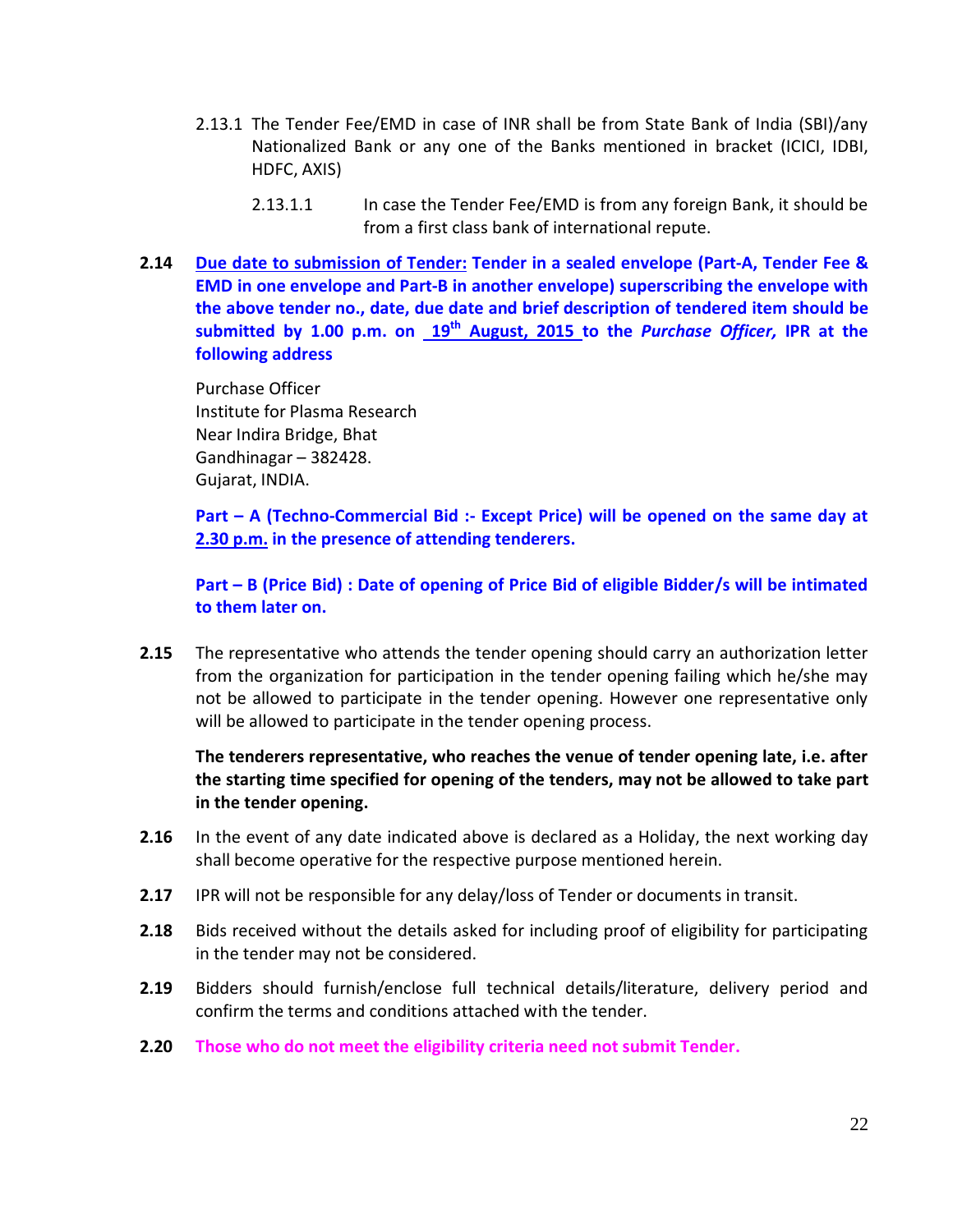**2.21 Those who are quoting on behalf of their foreign principals should submit their offer in the form of Proforma Invoice from their Foreign Principals in foreign currency. Those who are submitting their offer/quotation directly, their offer/quotation must accompany a valid authorization certificate issued by their principal.** 

**Note for Indian Agent : Bidder should submit quotation on behalf of only one foreign supplier.**

- **2.22 Bids received without the prescribed Tender Fee and EMD will not be considered.**
- **2.23** Bidder will submit technical bid, commercial bid and all supporting documents pertaining to this tender in English.
- **2.24 Validity of the bid :** Bid should be valid at least for 120 days from the date of opening of the tender. If asked by the Purchaser, the tenderer shall extend the validity of his bid.
- **2.25 Specifications :** Technical Specifications & drawings are given in Part-A.

#### **2.26 Rejection of bid:**

Non compliance of tender specifications and/or tender documents including terms and conditions will lead to rejection of quotations received.

#### **2.27 Result of the tenders:**

Unsuccessful bidders will not be informed of the result of their bids.

- **2.28** The Director, IPR reserves the right to accept or reject any or all quotation/tenders fully or partly without assigning any reason.
- **2.29** All communications related to this tender must be sent to,

Purchase officer, Institute for Plasma Research Near Indira Bridge, Bhat Gandhinagar – 382428. Gujarat, INDIA. Phone: 079 23962022 Fax : 079 23962277 e-mail : bkbsrao@ipr.res.in/alpesh@ipr.res.in/pinto@ipr.res.in

**NOTE: Issue of tender documents does not mean that a Bidder is qualified to submit bids. IPR's decision to consider as to whether a bidder has met with the eligibility criteria is final.**

#### **2.29 GENERAL INSTRUCTIONS**

- · Parties must review the scope of work and ensure that they can do the entire job.
- · Tenders should furnish full technical details/literature, list of reputed customers, delivery period, terms and conditions.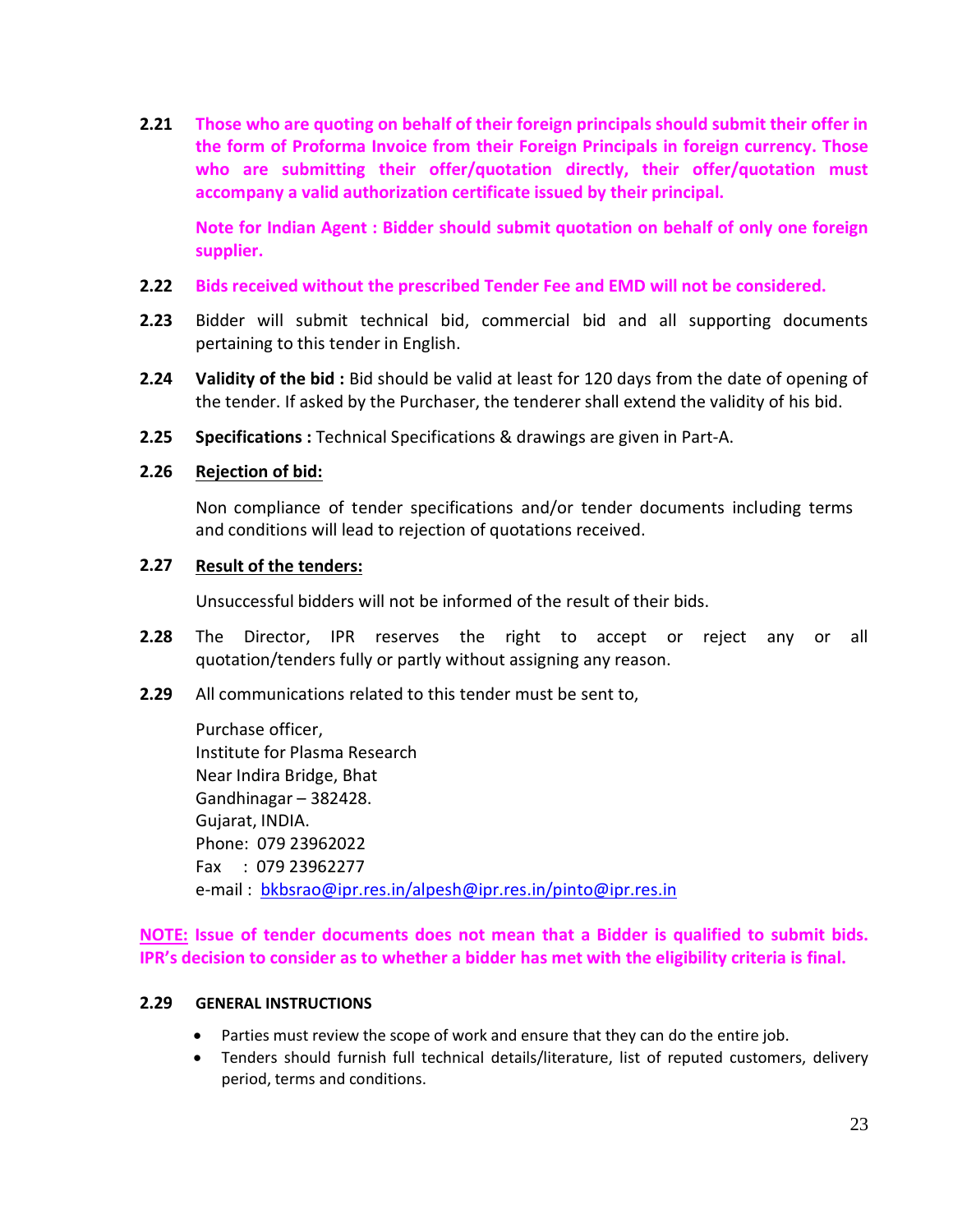- · Vendor's proposal must contain information on the legal status of the vendor's and his relation to a group of companies, if applicable.
- · The vendors shall provide documentation required from any regulatory authority to establish its right to carry out the required job.
- · Vendors should provide details of (a) expertise in various areas of manufacturing, fabrication, quality and assembly and erection activities (b) Quality Policy and Program, (c) Quality Audit program, (d) non-conformity control and reporting (e) testing and inspection facilities (separate list for in house and outsourced facilities). (f) Tie up with other industries for different activities listed above and not available in-house.
- · Vendors will have to provide an organization chart of his company showing the position of the project manager in relation to the overall company management.
- · Vendors will have to give a demonstration of an understanding and appreciation of the work background and technical requirements of each work area and the interactions with other areas.
- · The vendors shall identify the key personnel that will be charged with the execution of the work-and disclose the experience of the individual(s) concerned in the form of Curriculum Vitae (CV).
- · If the vendor is individual he should explain the manner in which he proposes to execute the task covered in this tender document.
- · The details of any technical service, if required for erection, assembly, commissioning and demonstration should be mentioned clearly.
- · The details of import License will be furnished in the Purchase Order/Contract.

#### **3.0 GENERAL TERMS AND CONDITIONS (GCC)**

Following are the General Conditions of the Contract (GCC) applicable to this tender. The contract/order resulting from this tender shall be governed by the terms and conditions given in this GCC. Bidders submitting the bid against this tender shall be deemed to have read and understood the same in toto.

#### **3.1 DEFINITIONS**

- **(a) "ITEM/S"** shall mean "**Design, Fabrication, Pre-dispatch Inspection, Factory Acceptance Tests, Supply, Installation & Commissioning, Site Acceptance Tests and Training of Helium Compressor and Oil Removal System for Cryogenic Test Facility at IPR."**
- **(b) "PURCHASER"** shall mean the Institute for Plasma Research, acting through the Director or his authorized representative [herein after called as "IPR"]
- **(c) "DIRECTOR"** shall mean Director of IPR and includes any other officer entrusted with the function of Contracts by the IPR.
- **(d) "INSPECTOR"** shall mean any person appointed by or on behalf of the Purchaser to inspect or carry out quality surveillance on supplies, items or work under the contract or any person deputed by the Inspector for the said purpose.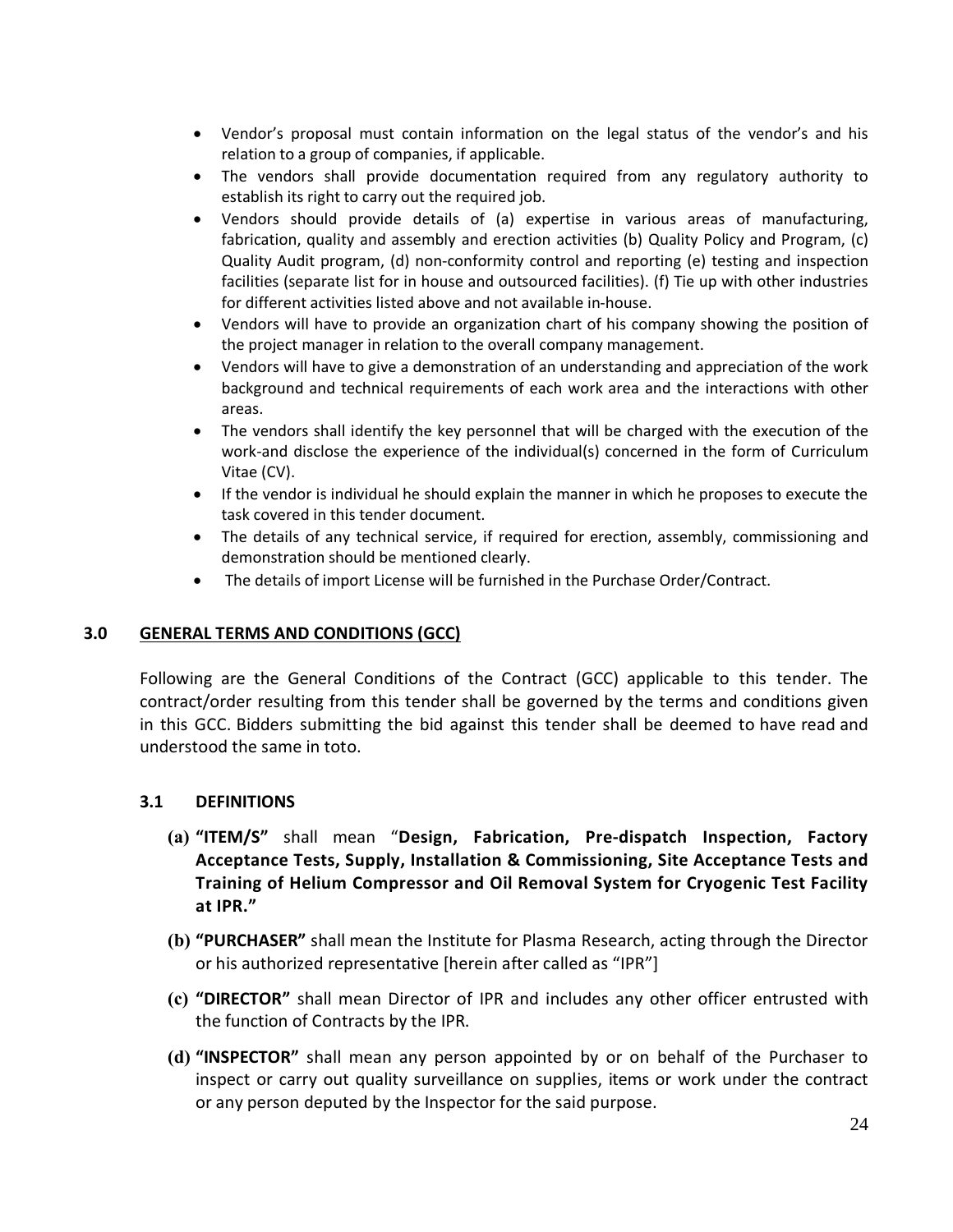- **(e)** The **"TECHNICAL RESPONSIBLE OFFICER (TRO)"** shall mean the person nominated by the Purchaser to carry out all technical functions concerning the contract including inter-alia approval of manufacturing, drawings, post contract technical follow up, accounting of free issue materials where involved and such other technical functions.
- **(f) "PARTICULARS"** shall mean the following:
	- (i) Specification(s);
	- (ii) Drawing(s)
	- (iii) Proprietary make denoting the produce any individual firm; and
	- (iv) Any other details governing the construction, manufacture and/or supply as provided in the Contract.
- **(g) "PARTY"** shall mean either the PURCHASER or the CONTRACTOR
- **(h) "PARTIES"** to the Contract are the Contractor and the Purchaser named in the Contract.
- **(i) "CONTRACTOR"/"SUPPLIER"** shall mean the firm or company with whom or with which the order for **Helium Compressor and Oil Removal System for Cryogenic Test Facility** is placed and shall be deemed to include the Contractor's legal successors and/or assignees (approved by the Purchaser), representatives, heirs, executors and administrators unless excluded by the Contract.
- **(j) "GOODS"/"MACHINERY"/"EQUIPMENT"/"INSTRUMENTS"/"ITEMS"** shall mean and include what the Contractor agreed to supply under the Contract as specified in the Contract.
- **(k) "CONTRACT" or "PURCHASE ORDER"** shall mean the communication or document signed for and on behalf of the Purchaser by an Officer duly authorized confirming the acceptance, for and on behalf of the Purchaser, on the terms and conditions mentioned or referred to in the said communication or document, including all attachments and appendices thereto, while accepting the Tender or Offer of the Contractor for supply of items and any subsequent amendments there to made on the basis of mutual agreement.
- **(l) "SHIPPING RELEASE/DISPATCH CLEARANCE"** shall mean the document issued by the Purchaser authorizing the Contractor to ship the Stores/Goods on satisfactory completion of inspection.
- **(m)"GUARANTEE PERIOD" or "WARRANTY PERIOD"** shall mean the period during which the Contractor shall remain liable without any extra cost to the Purchaser for repair, replace or rectify any defective part or performance of the ITEMS supplied under the Contract.
- **(n) "BID"/"TENDER"/"QUOTATION"** shall mean and include offer and quotation.
- **(o) "PRICE"** shall mean the prices quoted by the Contractor in his Proposal for the entire scope of work covered under the specifications as defined in Part-A.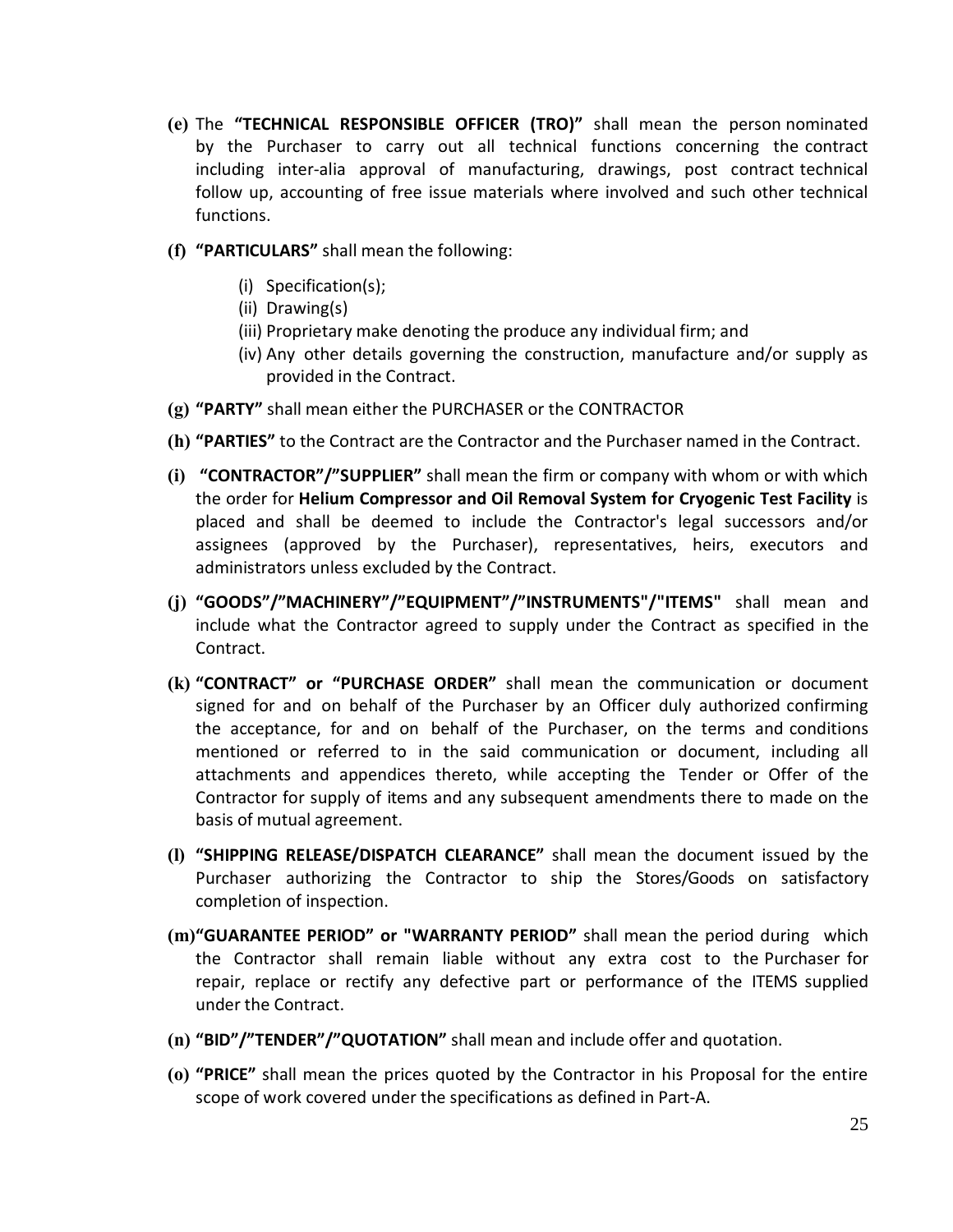- **(p) "DELIVERABLES"** shall mean all the Items/Stores, Documentation, Factory Acceptance Tests and On Site Acceptance Tests as described in Part-A.
- **(q) "TENDERER"/"BIDDER"/"VENDOR"** shall mean the entity who seeks to supply goods by sending Tender/Bid/Quotation.
- **(r) "THIRD PARTY"** shall mean the party authorized to carry out the assigned job on behalf of the Purchaser.
- **(s) "ORDER ACKNOWLEDGEMENT"** shall mean, for administrative reasons, the written acknowledgement sent by the Contractor to the Purchaser as soon as the Contract is signed by the Parties.

#### **3.2 COUNTER TERMS AND CONDITIONS OF BIDDER:**

Where counter terms and conditions have been offered by the bidder, the same shall not be deemed to have been accepted by IPR, unless specific written acceptance thereof is obtained from IPR.

#### **3.3 CLARIFICATIONS:**

Any technical and commercial questions, information, clarifications etc. that may be required pertaining to this tender may be obtained from the Purchase officer. Bidder will send the request for such clarifications to the Purchase Officer minimum 10 working days prior to the due date to submit the bid.

**3.4** Bids shall be complete in all respects and shall include properly filled in prices, schedules, specifications, relevant drawings and catalogues as necessary along with the bid covering letter, all in duplicate.

#### **A Proforma Invoice may also be given which should contain the following information.**

- (a) **FOB Value**: The FOB/FCA value should be inclusive of all taxes, levies and duties arising in the bidder's country.
- (b) **Agency Commission**: The amount of commission included in the price and payable to the Indian Agent of the contractor shall be paid directly to the Indian Agent by the Purchaser in equivalent Indian Rupees on the basis of an invoice from him applying T.T. buying rate of exchange ruling on the date of placement of the Purchaser Order/signing of contract and which shall not be subject to any further exchange variations. The payment will be released to the Indian Agent within 30 days from the date of receipt and final acceptance of stores.
- (c) The contractor shall invoice only for the net amount payable to him, after deducting the amount of Agency commission included in the invoice which would be paid to the Indian Agent directly by the purchaser. However, the Contractor's invoice should separately reflect the amount of commission payable to his Indian Agent.
- (d) The Name and address of the accredited Indian Agent, if any, should be mentioned.
- (e) The earliest delivery period and county of origin of goods/equipment and country of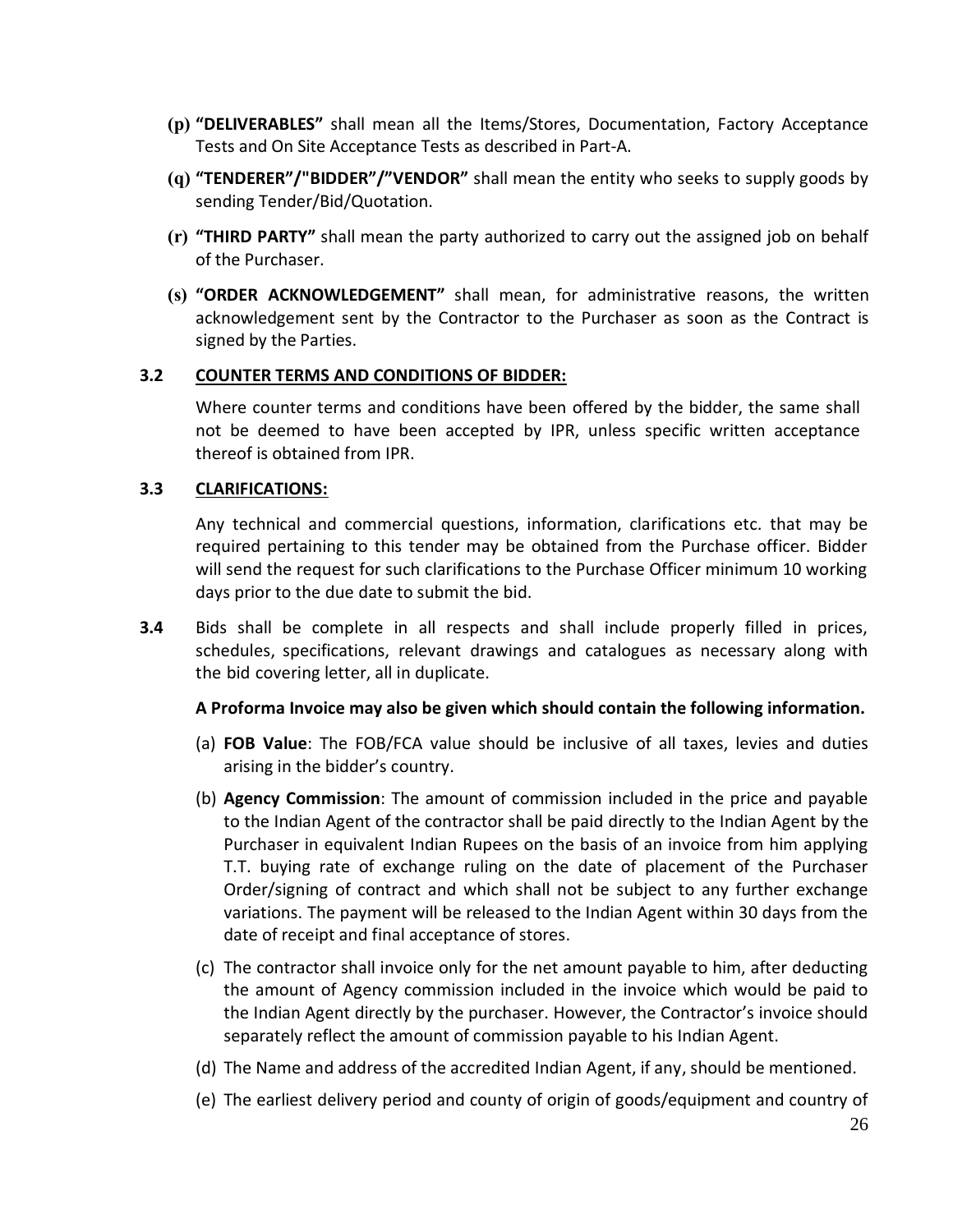shipment should be mentioned.

- (f) Name and address of the Banker of the bidder
- (g) The approximate net and gross weight and dimension of packages/cases may be indicated in your offer.
- (h) Details of any technical services, if required for erection, assembly, commissioning and demonstration should be mentioned clearly.
- (i) Bids/Quotations sent through e-mail/fax will not be considered.
- (j) Samples, if called for, should be sent free of all charges.
- (k) The details of the Import License will be furnished in the Purchase Order/Contract.
- (l) The authority of person signing the tender, if called for, shall be produced.
- $(m)$ It is expressly agreed that the acceptance of the stores/goods contracted for is subject to final approval in writing by the purchaser.
- **3.5** Wherever options are specified in the tender documents, IPR reserves the right to accept any option/s irrespective of whether all the vendors have quoted for all the options or not. The decision of IPR in this regard will be final.
- **3.6** Tender should be free from Corrections and Erasures. Corrections, if any, must be attested. All amounts shall be indicated both in words as well as in figures. Where there is difference between amounts quoted in words and figures, amount quoted in words shall prevail.
- **3.7** IPR shall be under no obligation to accept the lowest or any other bid received in response to this tender and reserves the right of acceptance of the whole or any part of the bid or portion of the quantity offered and the bidder shall supply the same at the rates quoted. IPR is not bound to accept the lowest bid. **IPR reserves the right to split the contract among more than one bidders if found necessary at its sole discretion.**
- **3.8 CONDITIONAL DISCOUNT :** Conditional discount, if any, offered will not be considered.
- **3.9 TAXES:** The FOB/FCA prices quoted should be inclusive of all taxes, levies, duties arising in the bidder's country.
- **3.10 TDS/Work Contract Tax/OR any other leviable taxes or duties :** If applicable, the same shall be recovered from the contractors bill and necessary certificate will be issued to the contractor.
- **3.11 CUSTOMS DUTY:** IPR is exempted from payment of Customs Duty under Notification No.51/96-CUSTOM dated 23-7-1996 (GE21A) as amended by Notification No.93/96- CUSTOM dated 11-12-1996 (GE21A). Necessary Custom Duty Exemption Certificate, wherever applicable, and as per rules will be issued at the appropriate time.

3.11.1 IPR is also exempted from payment of Excise Duty under Notification No.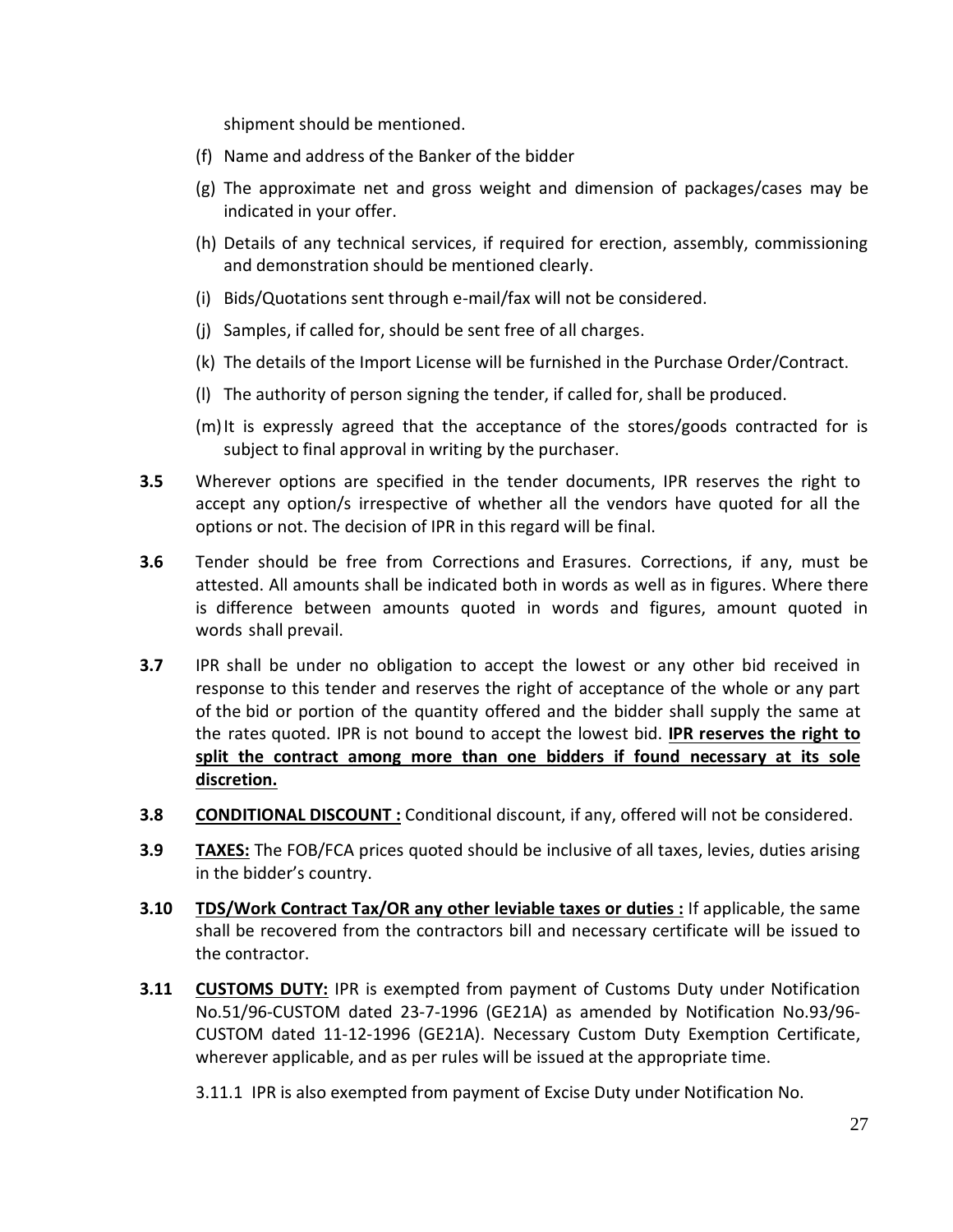10/97-CE (Central Excise) dated 01-03-1997. Indian manufacturers should specify the applicable taxes and duties separately in the offer.

**3.12 DELIVERY DATE:** Bidders must indicate the firm delivery date by which the materials will be despatched/delivered by them from the date of our order.

The time for and the date of delivery stipulated in the Purchase Order/Contract shall be deemed to be the essence of the contract. Delivery must be completed within the dates specified in Delivery Schedule.

#### **3.13 SCOPE OF WORK/SUPPLY AND SPECIFICATIONS:**

- 3.13.1 Scope of work/supply, specifications and drawings under this tender notice are given in Part-A. Materials should be offered strictly conforming to the specifications within acceptable tolerance level given in specifications / drawings given in tender document. Deviations, if any, should be clearly indicated by the bidder in their bid. The supplier should also indicate the Make/Type number of the materials offered and catalogues, technical literature and samples, wherever necessary should accompany the quotation.
- 3.13.2 Any fittings or accessories which may not be specifically mentioned in the specifications or particulars but which are usual or necessary for proper and efficient functioning of the Stores as per the specifications of the tender shall be supplied by the Contractor without extra charge to the Purchaser, the Stores supplied shall be complete in all respects.

#### **3.14 Free Issue Material (FIM) (If specified in the tender documents)**

3.14.1 Wherever contracts envisage supply of Free Issue Material (FIM) by the Purchaser to the contractor, such Free Issue Material shall be safeguarded by an insurance policy to be provided by the Contractor at his own cost for the full value of such materials and the insurance policy shall cover, the following risks specifically and shall be valid for six months beyond the contractual delivery date.

o **Risk to be covered:** Any loss or damage to the Purchaser's material due to fire, theft, riot, burglary, strike, civil commotion, terrorist act, natural calamities etc. and any loss or damage arising out of any other causes such as other materials falling on purchaser's materials.

o **Insured by:** (Name of the Contractor)

o **Beneficiary:** Institute for Plasma Reearch, Near Indira Bridge, Bhat, Gandhinagar-382428.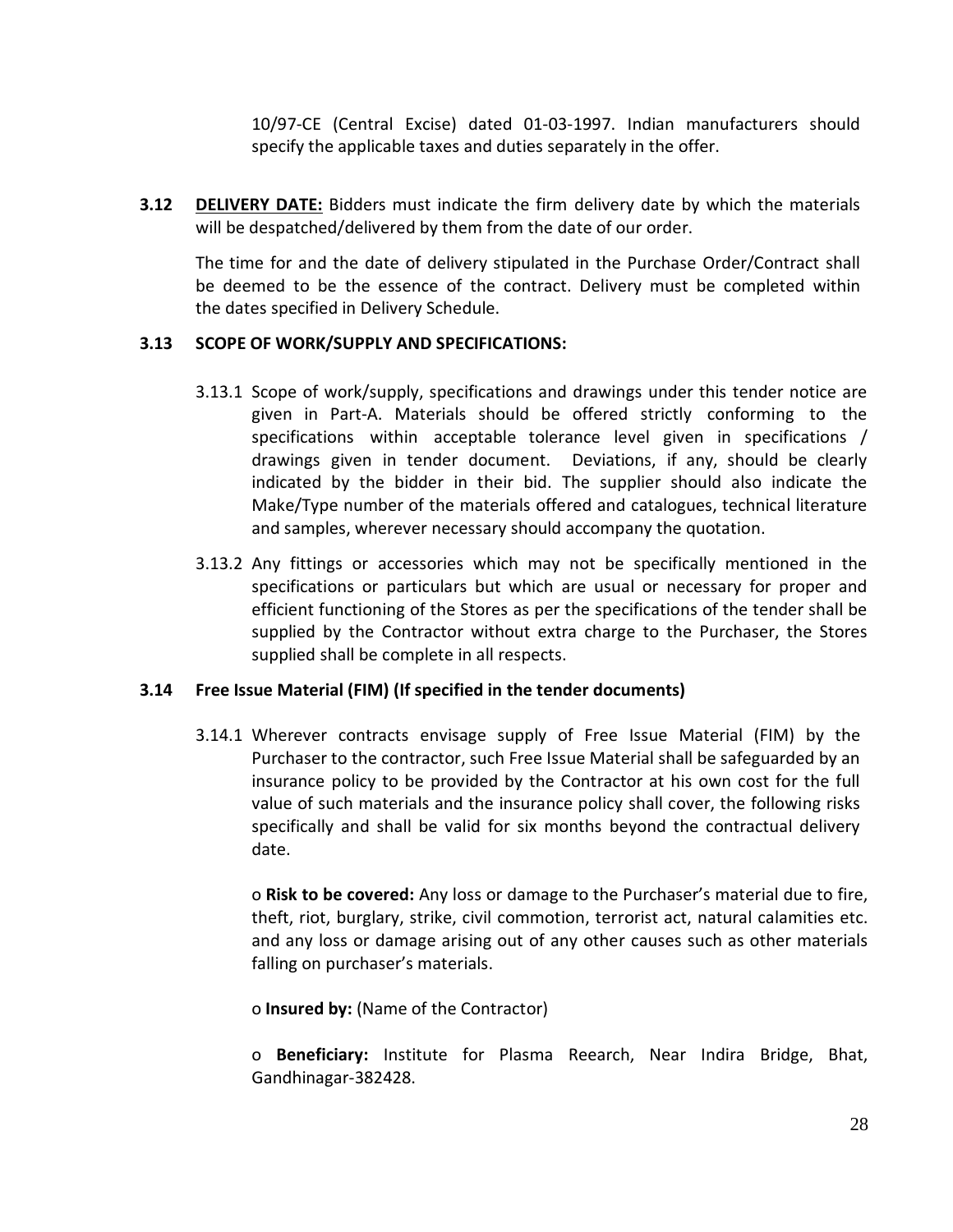o **Amount for which insurance policy to be furnished:** The amount will be indicated in the respective contract.

Free Issue Material (FIM) will be issued to the Contractor only after receipt of the Insurance Policy from the Contractor. The contractor shall arrange collection of the FIM from the Purchaser's premises and safe transportation of the same to his premises at his risk and cost.

In addition to insurance of the FIM, Contractor shall also submit Bank Guarantee from a nationalised/scheduled bank for the value of the FIM, as per IPR format.

Notwithstanding the insurance cover taken out by the Contractor as above, the contractor shall indemnify the purchaser and keep the Purchaser indemnified to the extent of the value of free issue materials to be issued till such time the entire contract is executed and proper account for the FIM is rendered and the left over/surplus and scrap items are returned to the Purchaser. The contractor shall not utilize the Purchaser's free issue materials for any job other than the one contracted out in this case and also not indulge in any act, commission or negligence which will cause/result in any loss/damage to the Purchaser and in which case, the Contractor shall be liable to the Purchaser to pay compensation to the full extent of damage/loss. The Contractor, shall be responsible for the safety of the free issue materials after these are received by them and all through the period during which the materials remain in their possession/control/custody. The free issue materials on receipt at the Contractor's works shall be inspected by them for ensuring safe and correct receipt of the material. The Contractor shall report the discrepancies, if any, to the Purchaser within 5 days from the date of receipt of the material. The Contractor shall take all necessary precautions against any loss, deterioration, damage or destruction of the FIM from whatever cause arising whilst the said materials remain in their possession/custody or control. The FIM shall be inspected periodically at regular intervals by the Purchaser for ensuring safe preservation and storage. The contractor shall also not mix up the FIM with any other goods and shall render true and proper account of the materials actually used and return balance remaining unused material on hand and scrap along with final product and if it is not possible within a period of one month from the date of delivery of the final product covered by this purchase order. The Contractor shall also indemnify the Purchaser to compensate the difference in cost between the actual cost of the FIM lost/damaged and the claim settled to the Purchaser by the insurance company. The decision of the Director, Institute for Plasma Research, as to whether the Contractor has caused any loss, destruction, damage or deterioration of the FIM while in his possession, custody or control from whatever cause arising and also on the quantum of damage suffered by the government, shall be final and binding upon the Contractor.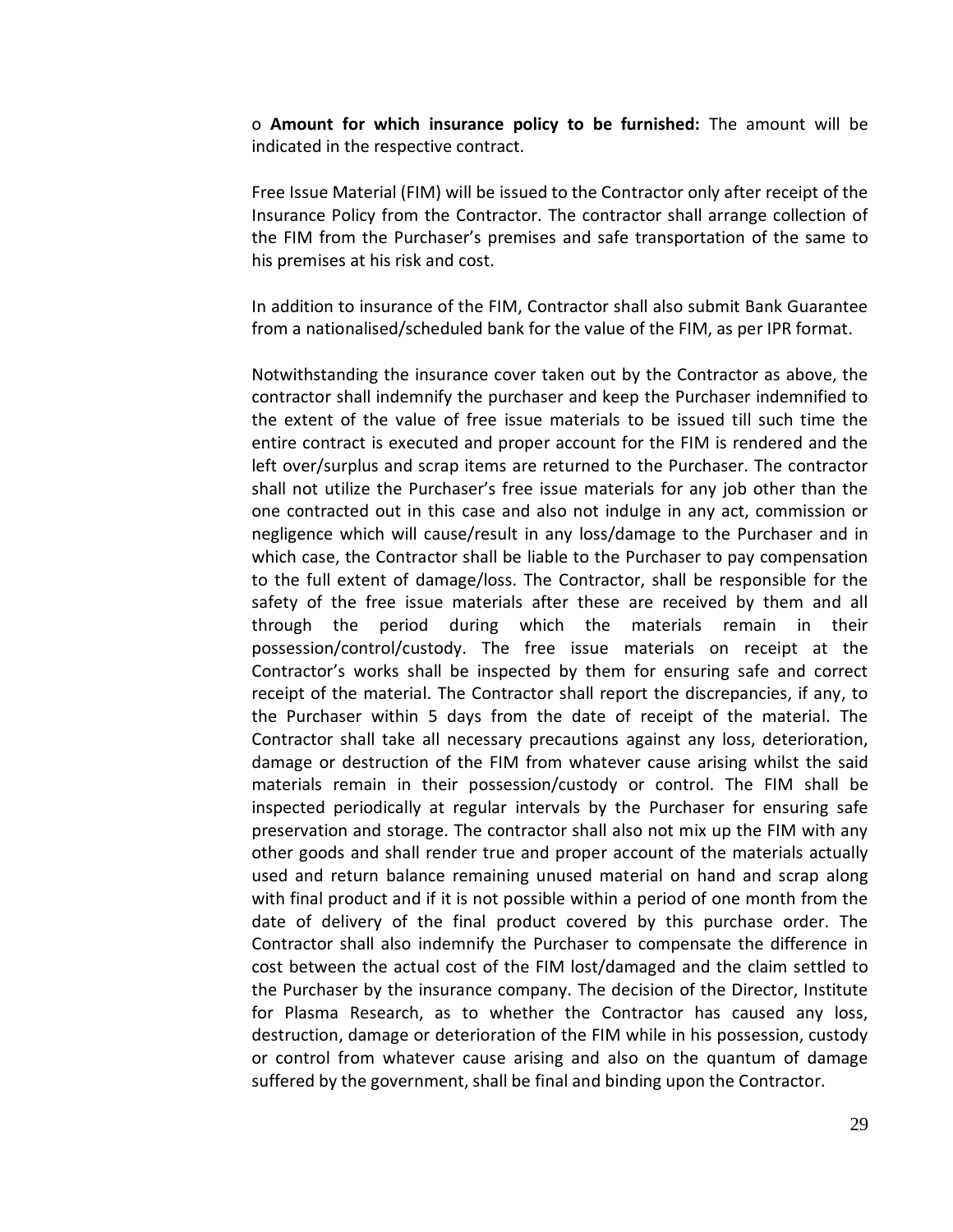#### **3.15 ALTERATION OF SPECIFICATIONS, PATTERNS AND DRAWINGS**

- 3.15.1 The Purchaser reserves the right to alter, whenever necessary, specifications, patterns and drawings. As from the date, the Stores shall be in accordance with the specifications, patterns and drawings so altered, which the contractor is bound to comply with.
- 3.15.2 In the event of such alteration involving a revision in the cost, or in the delivery period, the same shall be discussed and mutually agreed to, taking into account the unit rates of similar items in the Contract. In case of disagreement, the decision of the Purchaser, in the cost or the delivery period, shall be final and conclusive.

#### **3.16 MISTAKES IN DRAWINGS**

The Contractor shall be responsible to make all necessary alterations of the Stores which are occasioned due to any discrepancies, errors or omission in the drawings or particulars submitted by the Contractor irrespective whether these have been approved by the Purchaser or not. If the Contractor fails to make such alterations, the Purchaser may do so at the risk and cost of Contractor.

#### **3.17 MINOR MODIFICATIONS / ADDITIONAL SCOPE OF WORK**

Minor modifications / additional scope of work to the tune of 2% of the total contract value will be carried out by the contractor without any extra cost to IPR.

#### **3.18 SUBLETTING OR ASSIGNMENT OF CONTRACT**

- 3.18.1 The Contractor shall not sublet, transfer or assign the Contract or any part thereof or bills or any other benefits, accruing therefrom or under the contract without the prior written consent of the Purchaser (All Sub-contractors are required to be appraised and approved by the Purchaser before placement of orders by the Contractor/Supplier). However, such consent shall not be unreasonably withheld by the Purchaser, if such stores are not normally manufactured by the Contractor, such assignment or subletting shall not relieve the Contractor from any contractual obligation or responsibility under the Contract.
- 3.18.2 Any breach of this condition shall entitle the Purchaser to cancel the Contract or any part thereof and to purchase from other sources at the risk and cost of the Contractor in terms of clause Nos. 3.43.1 hereof and/or recover from the Contractor damages arising from such cancellations.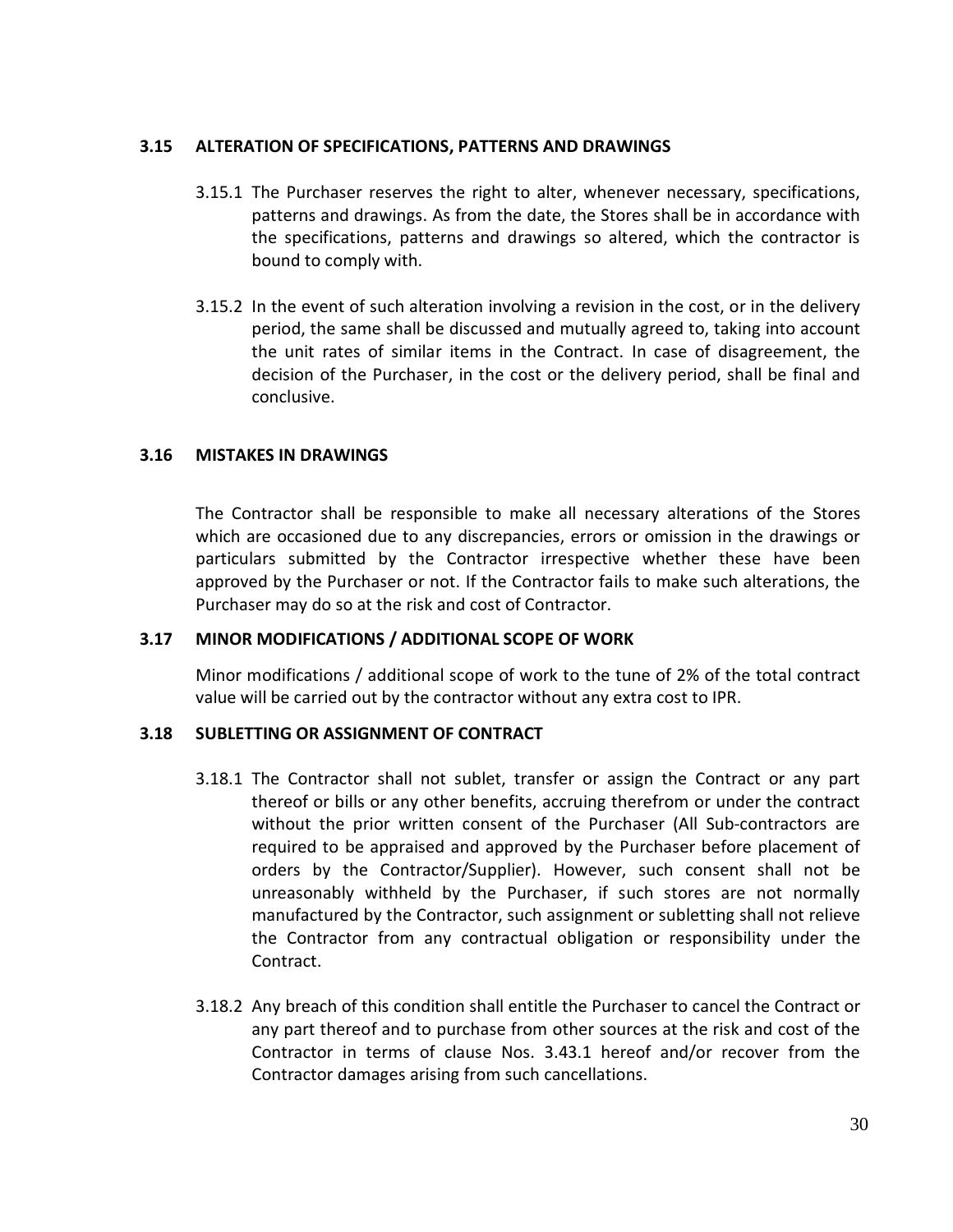3.18.3 In case the Contractor sublets, transfers or assigns any part of the Contract with the prior written consent of the Purchaser, all payments to the Sub-Contractor shall be the responsibility of the Contractor and any requests from such sub-Contractor shall not be entertained by the Purchaser.

#### **3.19 BAR/PERT CHARTS:**

To be provided as per the requirement of the Purchaser.

#### **3.20 SAMPLES**

- 3.20.1 Samples submitted by the Contractor for any reasons, shall be supplied without charge and freight paid without any obligation to the purchaser as regards safe custody and safe return thereof. All samples submitted must be clearly labeled with the Contractor's name and address and tender number. If the Contractor submits the sample with his tender the same shall govern the standard of supply if it has been specifically stated in the Contract that the sample has been accepted instead of the Patent item.
- 3.20.2 Should certified samples be lent to the Contractor by the Purchaser, the Contractor would be responsible for the return in perfect order of all certified samples, with the labels intact.

#### **3.21 TERMS OF PRICES:**

- 3.21.1 Bid/Quotation should be submitted on FOB/FCA basis, inclusive of all taxes, duties, levies, arising in bidder's country and should be FIRM throughout the Contract period. Unit rate/s should be valid throughout the validity of purchase order/contract period for addition/deletion purposes. Break-up of price should be furnished. The quoted price should not be subject to price escalation for whatsoever reasons. The quoted price shall be firm, fixed and non-revisable during the validity/extended validity of purchase order/ contract.
- 3.21.2 Prices are required to be quoted according to the units indicated in the tender form. When quotations are given in terms of units other than those specified in the tender form, relationship between the two sets of units must be furnished.
- **3.22 PRE-DESPATCH INSPECTION AND ACCEPTANCE TEST:** IPR reserves the right to carry out Pre-dispatch Inspection (PDI) of the ordered item/s.

The Purchaser's representative/authorized Third Party shall also be entitled at all reasonable times during manufacturing to inspect, examine and test the material and workmanship of all Stores/Goods to be supplied under this Contract at the Contractor's premises/Sub- contractor's premises and if part of said Stores/Goods are being manufactured at other premises, the Contractor shall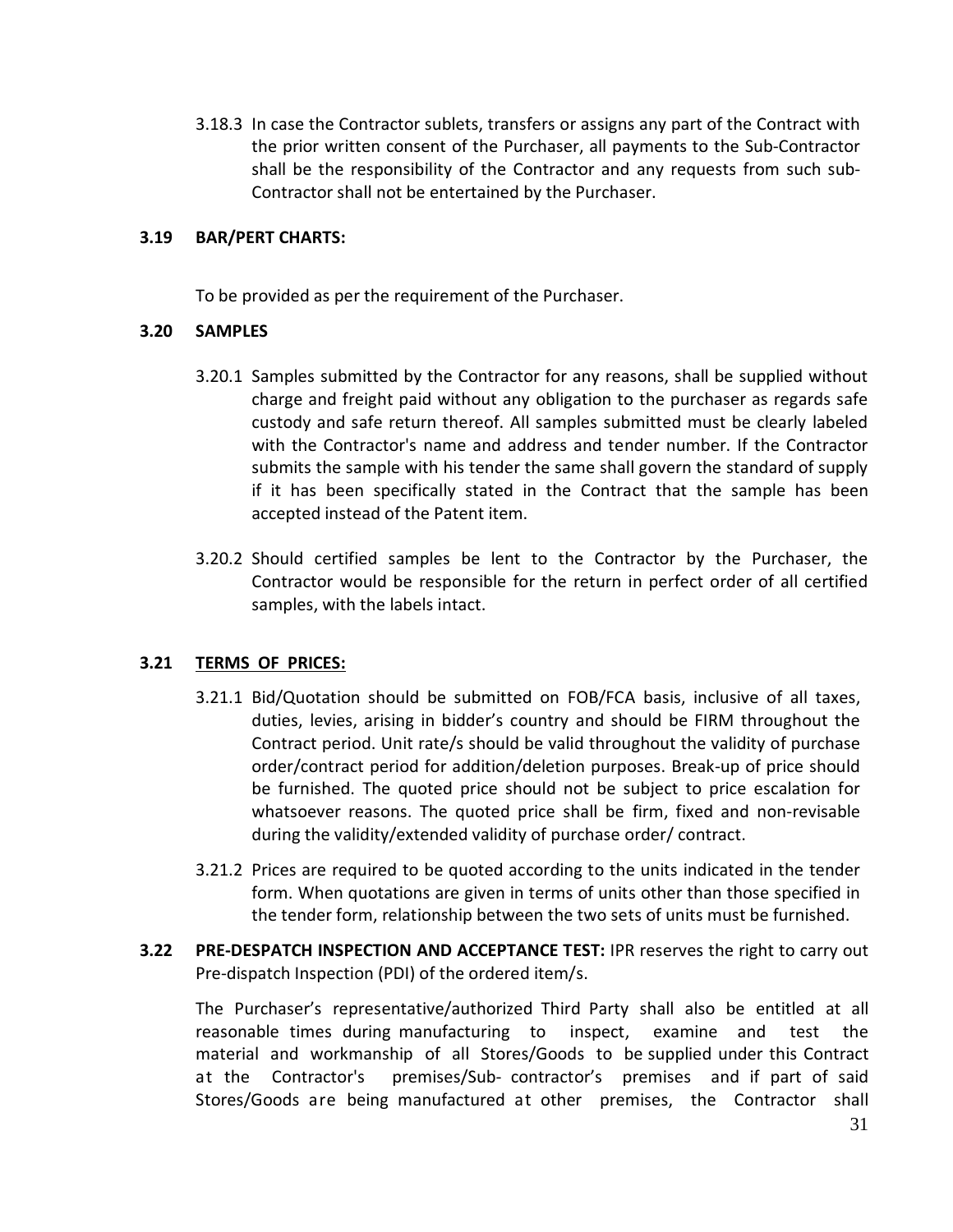obtain from the Purchaser's representative permission to inspect, examine, and test as if the equipment were being manufactured on the Contractor's premises such inspection, examination and testing shall not release the contract from the obligation under this contract.

For tests to be performed at the premises of the Contractor or of any of his subcontractors the Contractor shall provide free of cost assistance, labour, materials, electricity, fuel and instruments as may be required or as may be reasonably needed by the Purchaser's representative to carry out the tests efficiently.

When the Stores/Goods have passed the specified test, the Purchaser's representative shall furnish a certificate to this effect in writing to the Contractor. The Contractor shall provide copies of the tests Certificates to the Purchaser as may be required.

#### **3.23 SHIPPING RELEASE/DESPATCH CLEARANCE**

If Pre-dispatch Inspection is a condition in the Purchase Order/Contract, supplier should obtain shipping release/dispatch clearance letter on satisfactory inspection of the Stores/Goods from IPR before effecting the dispatch.

#### **3.24 FINAL ACCEPTANCE OF STORE/GOODS**

Materials on its arrival at IPR/delivery site will be inspected by Stores Incharge/Engineer In-charge, and his decision in the matter will be final. Final acceptance will be subject to the satisfactory performance of the Stores/Goods at IPR/delivery site.

#### **3.25 INSURANCE**

Purchaser shall make arrangement for insuring the Stores/Goods at its own costs. However, the Contractor shall furnish the following details by fax and courier within one day from the date of shipment of Stores/Goods:

- 1. Port of shipment
- 2. Airway Bill/Bill of Lading No. and date
- 3. Number of packages
- 4. Weight of Cargo
- 5. Invoice

#### **3.26 INSTALLATION/COMMISSIONING/SITE WORKS**

Wherever these activities are part of scope of work/specifications, Contractor should carry out the same without any extra cost to IPR.

#### **3.27 DOCUMENTS TO BE SUBMITTED ALONG WITH OFFER**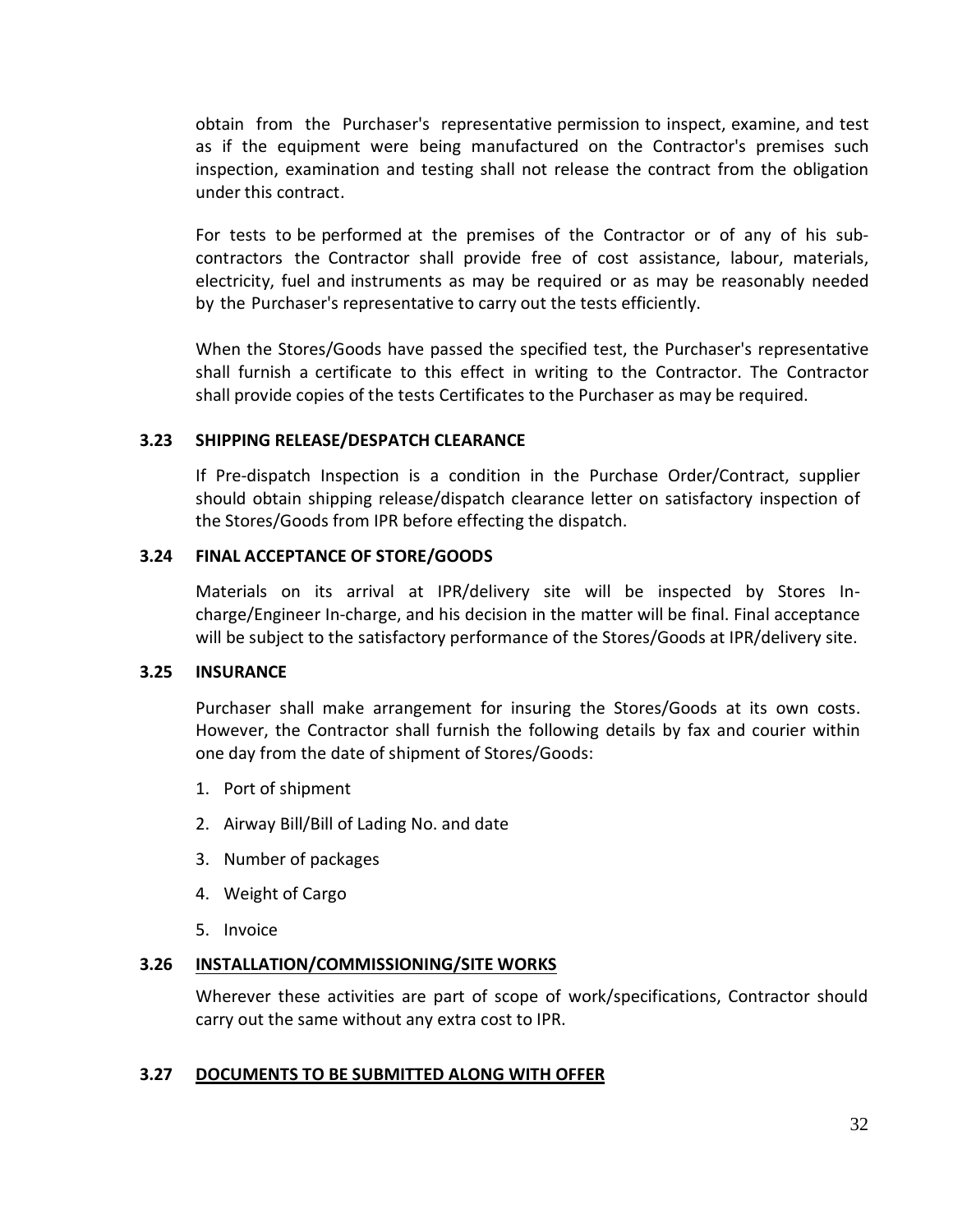Bidder must ensure that all documents a sked in the tender document are included with the bid.

Bidder shall use high quality Plastic bags to protect the bids from any damage in transit.

#### **3.28 TERMS OF PAYMENT**

**IPR is fully funded by Govt. of India and the normal terms of payment are by Sight Draft.** However, other terms of payment like establishment of Letter of Credit may be considered by the Purchaser on such terms and conditions as may be agreed upon. (L/C will be opened through Purchaser's Bankers and all bank charges outside India to be borne by the Supplier.)

Wherever advance payment is involved, advance payment shall be made subject to submission of Bank Guarantee for an equivalent amount from State Bank of India(SBI) or bank acceptable to IPR/their bankers. Bank Guarantees should be furnished as per IPR format given in Annexure-B.

The Sight Draft/Letter of Credit will be operative on presentation of the under mentioned documents.

- (a) Original Bill of Lading/Airway Bill
- (b) Commercially certified invoices describing the Store/Goods delivered, quantity, unit rate and their total value in triplicate. The invoice should indicate the discounts, if any, and Agency Commission separately.
- (c) Packing List showing individual and weight of packages
- (d) Test Certificate (if applicable)
- (e) Declaration by the Seller that the contents in each case are not less than those entered in the invoices and the quality of the Stores are guaranteed as per the specifications asked for by the Purchaser
- (f) Warrantee/Guarantee Certificate
- (g) Certificate of origin

The payment schedule for this tender is given hereunder:

#### **(1) Through Letter of Credit :-**

The Letter of Credit will be established for 80% of contract value and supplier will be allowed to draw payment as below :-

(i) 10% of the FOB value will be paid as advance against submission of Invoice alongwith Advance Bank Guarantee for an equivalent amount. This payment will be made only after signing of the contract and on submission of Security Deposit.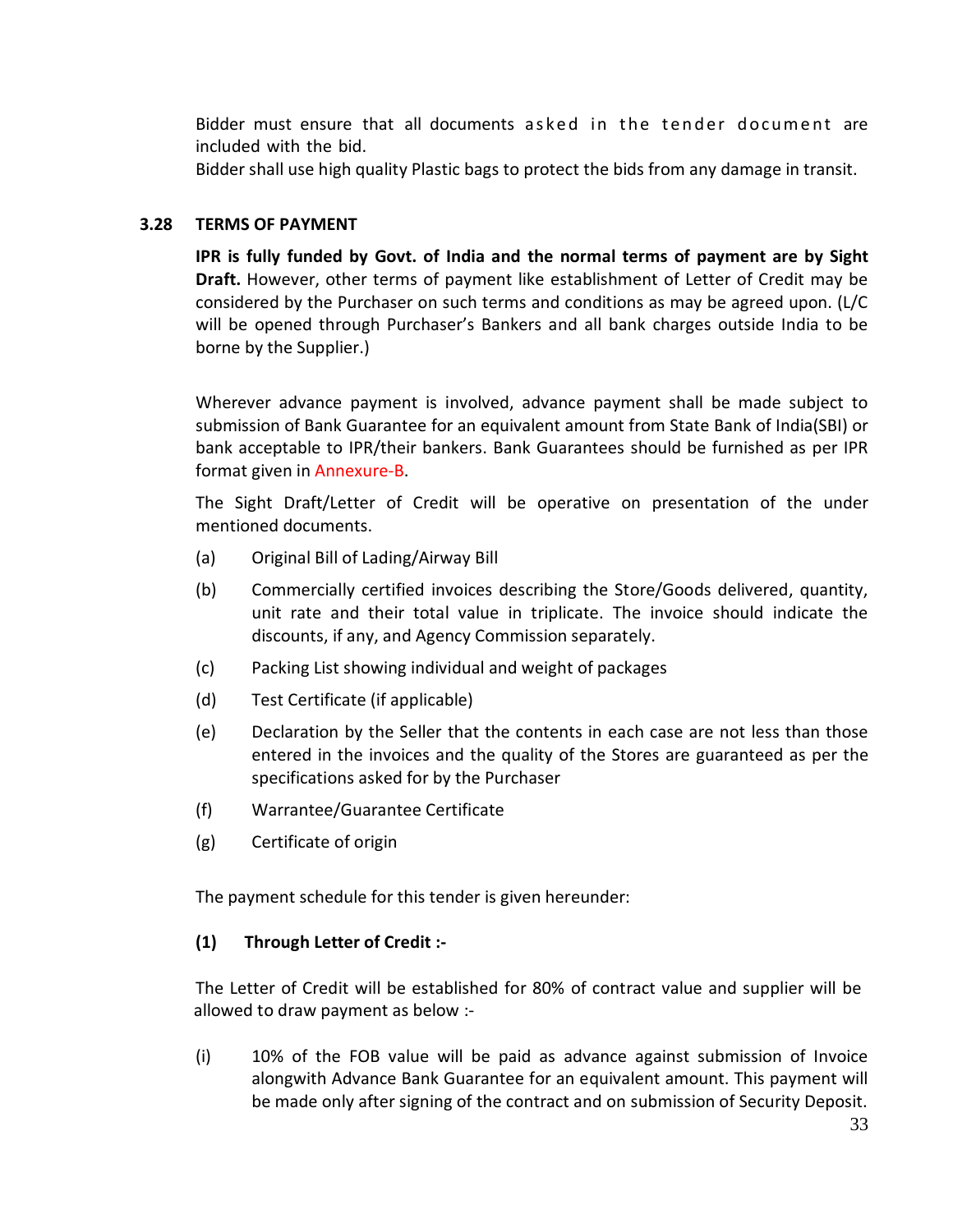- (ii) 10% of the FOB value will be paid after approval of all related designs and drawings by IPR and on receipt of Advance Bank Guarantee for an equivalent amount, valid till the delivery of the system at IPR.
- (iii) 60% of the FOB value will be paid against presentation of clear & unconditional shipping documents together with the shipment clearance letter issued by IPR to the negotiating Bank.

#### **(2) Through Wire Transfer :-**

20% of the FOB value will be paid within 30 days after installation and commissioning and completion of satisfactory acceptance tests at IPR site and on submission of the Invoice with 10% Performance Bank guarantee of the contract value from a first class foreign bank/nationalized/scheduled bank, valid throughout the warranty period and the grace period of 3 months.

However, bidder may propose their payment terms in their quotation that IPR may or may not accept. Acceptance of your payment terms is the sole discretion of IPR.

Release of Payment is subject to signing of contract and furnishing Security Deposit specified in the tender documents and furnishing Bank Guarantee in case of advance payment.

Note :- **All balance payments linked to Performance Bank Guarantee will be made only by Wire Transfer.**

#### **3.29 LOADING CRITERIA :**

1. In case of deviation in payment including demand of advance, interest @12% p.a. will be loaded.

#### **3.30 EXPORT LICENSE**

If the quoted item/s is/are subject to Export License, the Contractor should obtain Export License from the Exporter's country or any other country without any cost to Purchaser. Purchaser shall provide End Use Statement to Contractor on receipt of End Use format and a written request from the Contractor. All payments due to the Contractor shall be made only after obtaining Export License by the Contractor.

#### **3.31 DEMURRAGE**

Supplier shall bear demurrage charges if any incurred by the Purchaser due to delayed presentation of shipping documents as prescribed in clause No. 3.28 to the Bankers within reasonable time (say within 10-12 days) from the date of bill of lading for sea consignment and within 3 to 4 days from the date of Air Way Bill for Air consignment.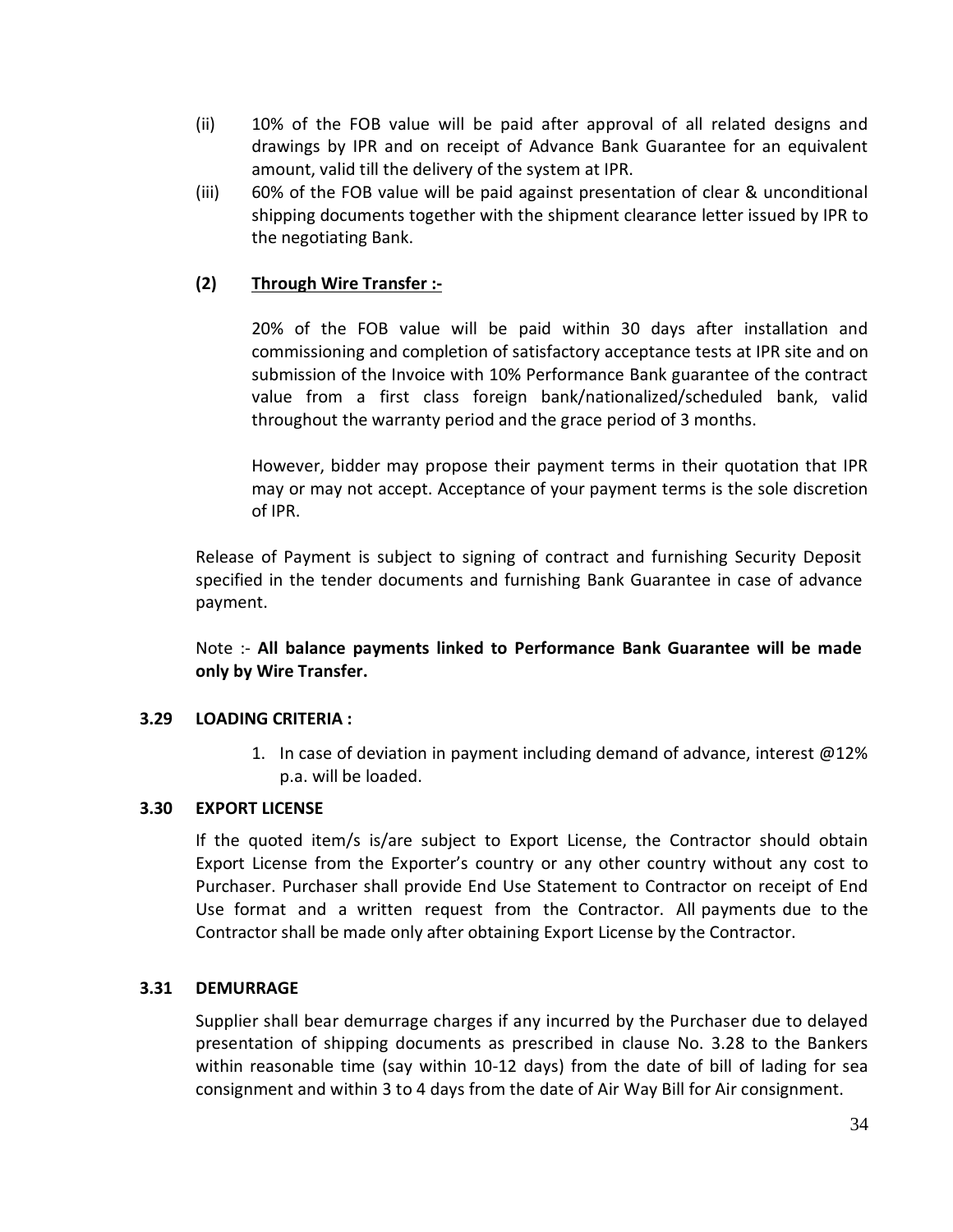#### **3.32 BANK CHARGES**

All bank charges within India shall be borne by the Purchaser. Similarly all bank charges outside India shall be borne by the supplier including the charges towards advising amendment commission.

#### **3.33 PORT OF ENTRY**

Mumbai (for Sea Freight) / Ahmedabad (for Air Freight)

#### **3.34 PORT / ULTIMATE CONSIGNEE**

Purchase Officer, Institute for Plasma Research, Bhat, Gandhinagar, Gujarat, India.

#### **3.35 SHIPPING MARKS**

The marks on the shipping documents such as invoice, bill of lading and on the packages should be as follows:

#### **CONTRACT/PURCHASE ORDER No.\_\_\_\_\_\_\_\_\_\_\_\_\_\_\_\_\_\_\_\_\_\_\_\_\_\_\_\_**

**DT.:** 

#### **INSTITUTE FOR PLASMA RESEARCH GANDHINAGAR**

#### **DESTINATION............................ PORT OF ENTRY: Ahmedabad, India.**

#### **3.36 MODE OF DISPATCH**

By Sea/Air freight through a freight forwarder nominated by the Purchaser.

#### **3.37 CONTRACTOR'S RESPONSIBILITY REGARDING DISPATCH**

In order to facilitate prompt clearance of Stores on arrival in India through Customs, the Contractor shall forward in advance to the Purchaser, by rapid Courier Service, one copy of each of documents as detailed hereunder:

- a) Non-Negotiable Bill of Lading/Airway Bill(s)
- b) Invoice
- c) Packing list indicating items dispatched
- d) Number of packages with their dimensions and weights
- e) Vessel/Flight details, expected date of arrival at India, insurance policy (if applicable).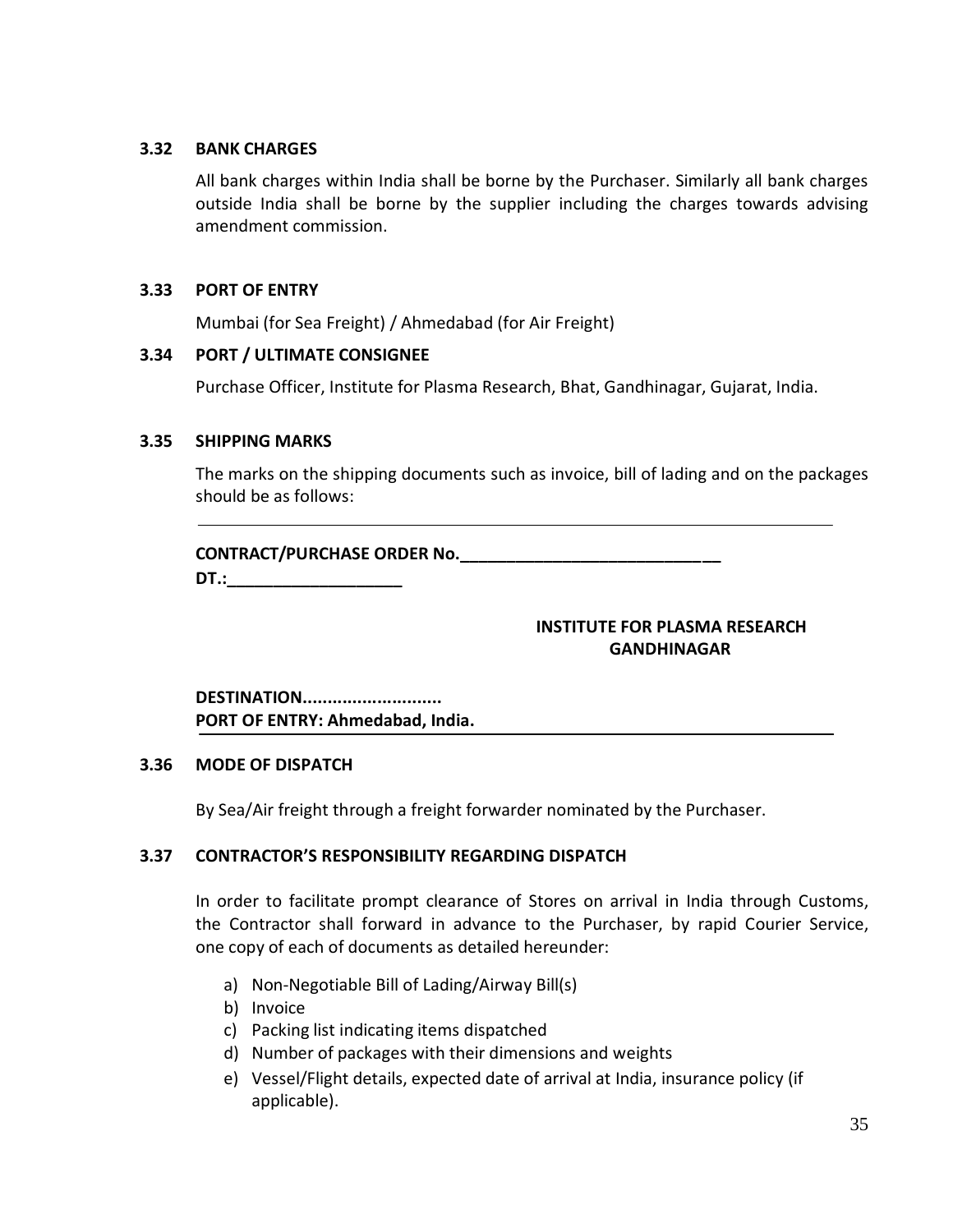The bidder shall indicate in his offer the country of origin of the Stores offered and the name and address of the manufacturer shall be indicated in the "Bid".

The Contractor shall also intimate the Purchaser by fax/scanned copy the shipping details such as Bill of Lading/Air Way Bill number, name of carrier/flight number, date of sailing/flight, expected date and port/airport of arrival, number and weight of packages, value of consignments, Contract number and date so that delivery documents can be made preparatory to customs clearance, by the Purchaser.

#### **3.38 CONTRACTOR'S DEFAULT LIABILITY**

- 3.38.1 The Purchaser may upon written notice of default to Contractor terminate the contract in whole or in part in circumstances detailed hereunder:
	- (a) If in the judgment of the Purchaser the Contractor fails to make delivery of Stores/Goods within the time specified in the Contract Agreement or within the period for which extension has been granted by the Purchaser to the Contractor.
	- (b) If in the judgment of the Purchaser the Contractor fails to comply with any of the other provisions of this contract.
- 3.38.2 In the event the Purchaser terminates the contract in whole or in part as provided in Clause for 3.38.1, the Purchaser terminates the right to Purchase upon such terms and in such a manner as he may deem appropriate stores similar to that terminated and the Contractor shall be liable to the Purchaser for any additional costs for such similar stores and / or for liquidated damages for delay as defined in clause 3. 42 until such reasonable time as may be required for the final supply of stores.
- 3.38.3 If the contract is terminated as provided in clause 3.38.1 the Purchaser in addition to any other rights provided in the Article, may require the Contractor to transfer title and deliver to the Purchaser under any of the following cases in the manner and as directed by the Purchaser.
	- (a) Any completed Stores
	- (b) Such partially completed Stores, drawing information and contract rights thereinafter called manufacturing material as the Contractor has specifically produced or acquired for the performance of the contract as terminated. The Purchaser shall pay to the Contractor the Contract price for completed Stores delivered to and accepted by the Purchaser and for manufacturing materials delivered and accepted.
- 3.38.4 In the event the Purchaser does not terminate the Contract as provided in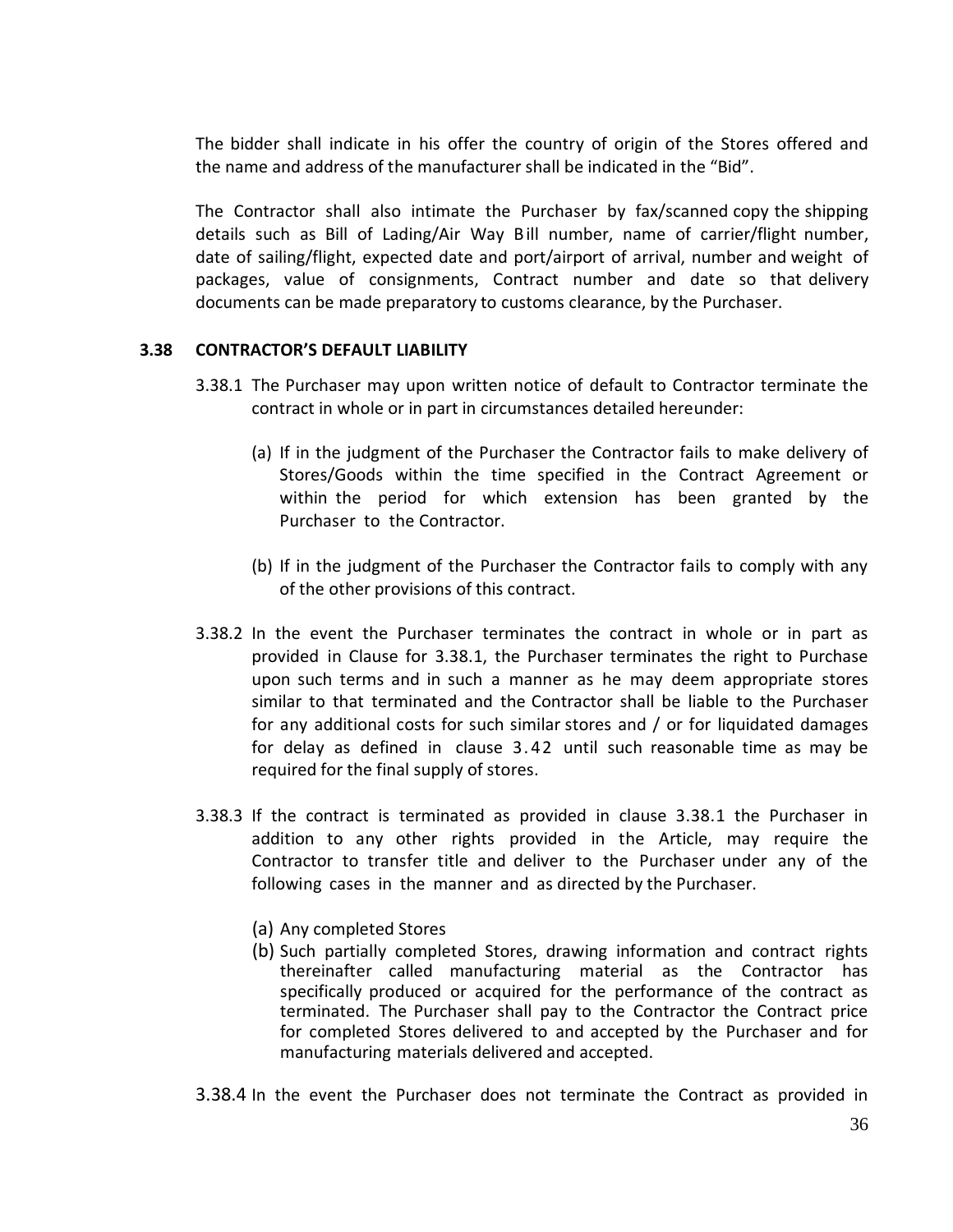Clause 3.38.1 the Contractor shall continue the performance of the Contract in which Case he shall be liable to the purchaser for liquidated damages for delay as set out in Clause 3.42 until the Stores are accepted.

#### **3.39 REPLACEMENT**

If the Stores/Goods or any portion thereof is damaged or lost during transit, the purchaser shall give notice to the Contractor setting forth particulars of such stores damaged or lost during transit. The replacement of such Stores shall be effected by the Contractor within a reasonable time to avoid unnecessary delay in the intended usage of the stores. The price of replacement items shall be paid by the purchaser on the basis of original price quoted in the Tender or as reasonably worked out from the tender. However customs clearance at Port of Entry will be provided by the Purchaser.

#### **3.40 REJECTION**

In the event that any of the Stores/Goods supplied by the Contractor is found defective in material or workmanship otherwise not in conformity with the requirements of the Contract specification, the purchaser shall either reject the Stores/Goods or request the Contractor, in writing to rectify the same. The Contractor, on receipt of such notification shall either rectify or replace the defective Stores/ Goods free of cost to the Purchaser.

If the Contractor fails to do so, the purchaser may at his option either:

- (a) replace or rectify such defective Stores/Goods and recover the extra cost so involved from the Contractor or
- (b) terminate the Contract for default as provided under Clause 3.38 above
- (c) acquire the defective Stores/Goods at a reduced price considered equitable under the circumstances. The provision of this article shall not prejudice the purchaser's rights under Clause 3.46**.**

#### **3.41 EXTENSION OF TIME**

If the completion of supply of Stores/Goods is delayed due to reasons of Force Majeure such as acts of God, acts of public enemy, acts of Government, fires floods, epidemics, quarantine, restrictions, strikes and freight embargoes, the Contractor shall give notice within 5 days to the purchaser in writing of his claim for an extension of time. The purchaser on receipt of such notice after verification, if necessary, may agree to extend the Contract delivery date as may be reasonable but without prejudice to other terms and conditions of the contract.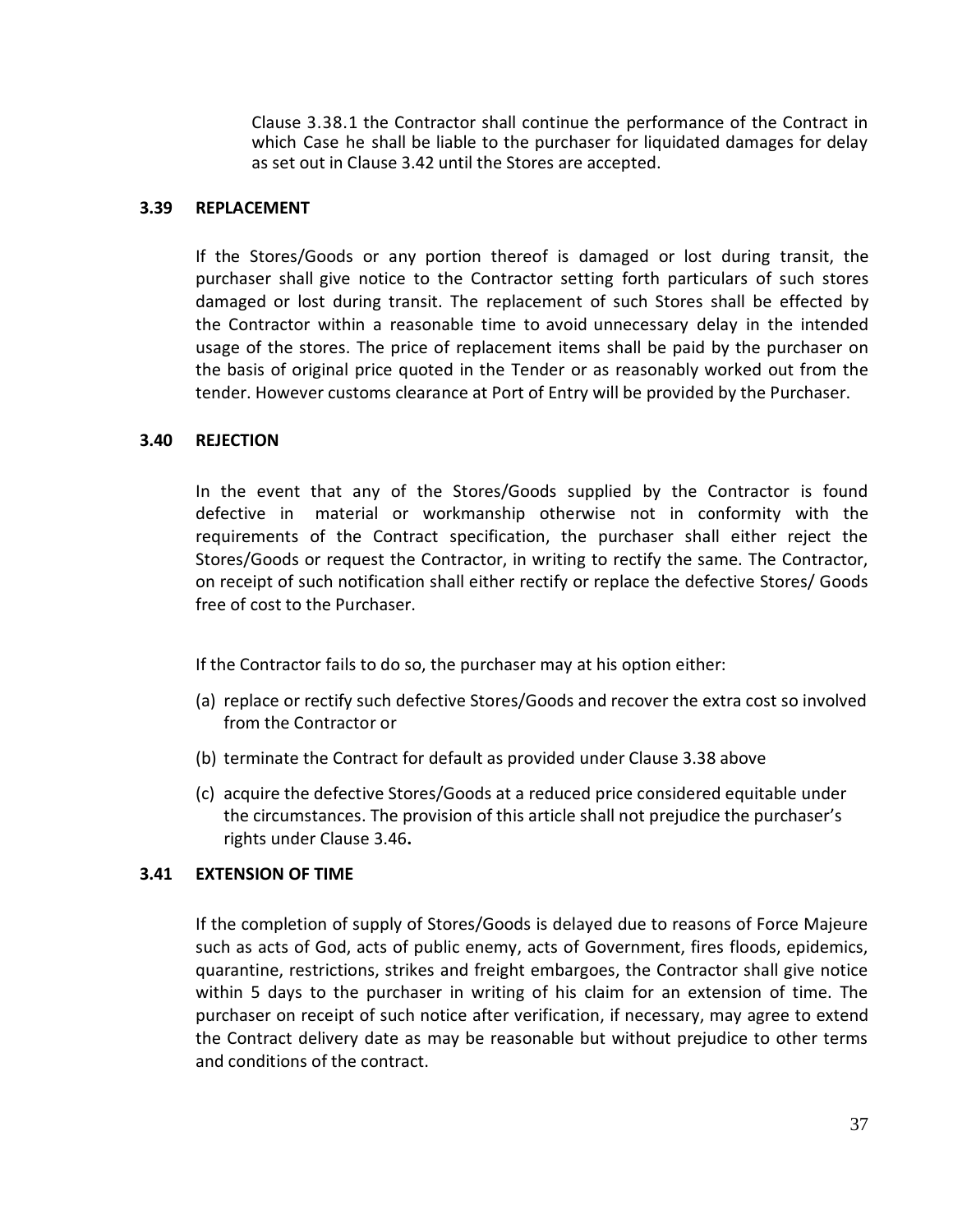#### **3.42 DELAY IN COMPLETION/LIQUIDATED DAMAGES**

- 3.42.1 If the contractor fails to deliver the Stores/Goods within the time specified in the Contract or any extension thereof, the purchaser shall recover from the Contractor as liquidated damages sum of half percent (0.5 percent) of the total Contract price (Basic price) for each calendar week of delay. The total liquidated damages shall not exceed five percent (5 %) of the contract price. Stores/Goods will be deemed to have been delivered only when all its component parts are also delivered If certain components are not delivered in time, the Stores/Goods will be considered as delayed until such time as the missing parts are delivered.
- 3.42.2 Where the Contract entered into is a composite one with supply cum erection and installation/commissioning activities and the completion of erection and installation/commissioning is delayed irrespective of the fact that whether supply of material has been made within the original delivery period, the contract is to be considered as a whole and Liquidated Damages will be recovered on the total contract value.

#### **3.43 RECOVERY OF SUMS DUE**

- 3.43.1 Wherever any claim for the payment of Liquidated Damages or loss suffered by the Purchaser arises in terms of money out of the contract against the Contractor, the Purchaser shall be entitled to recover such sums from any due payment under the Contract. In the event of this amount being insufficient, then the amount of damages or loss shall be recoverable from the payment that may become due to the contractor from this Contract or any other Contract with the Purchaser. Should this sum be not sufficient to cover the amount of damages or loss that may be recoverable, the Contractor shall pay to the Purchaser on demand, amount due. Similarly if the Purchaser had made any claim against the contractor under this contract or any other contract with the Purchaser, the payment of all sums payable under the Contract to the Contractor shall be withheld to the extent of claims due according to the Purchaser till such claims of the Purchaser are finally paid by the Contractor, pending which the same will be adjusted. Notwithstanding the provision for recovery through adjustment the Purchaser shall be free to recover his claims from the contractor as per the terms of this contract.
- 3.43.2 All demurrage, wharfage and allied expenses incurred by the Purchaser, if any, due to delayed clearance of Stores in view of non receipt, incomplete or delayed receipt of documents by the Purchaser, the same shall be recovered from the payment due to the Contractor.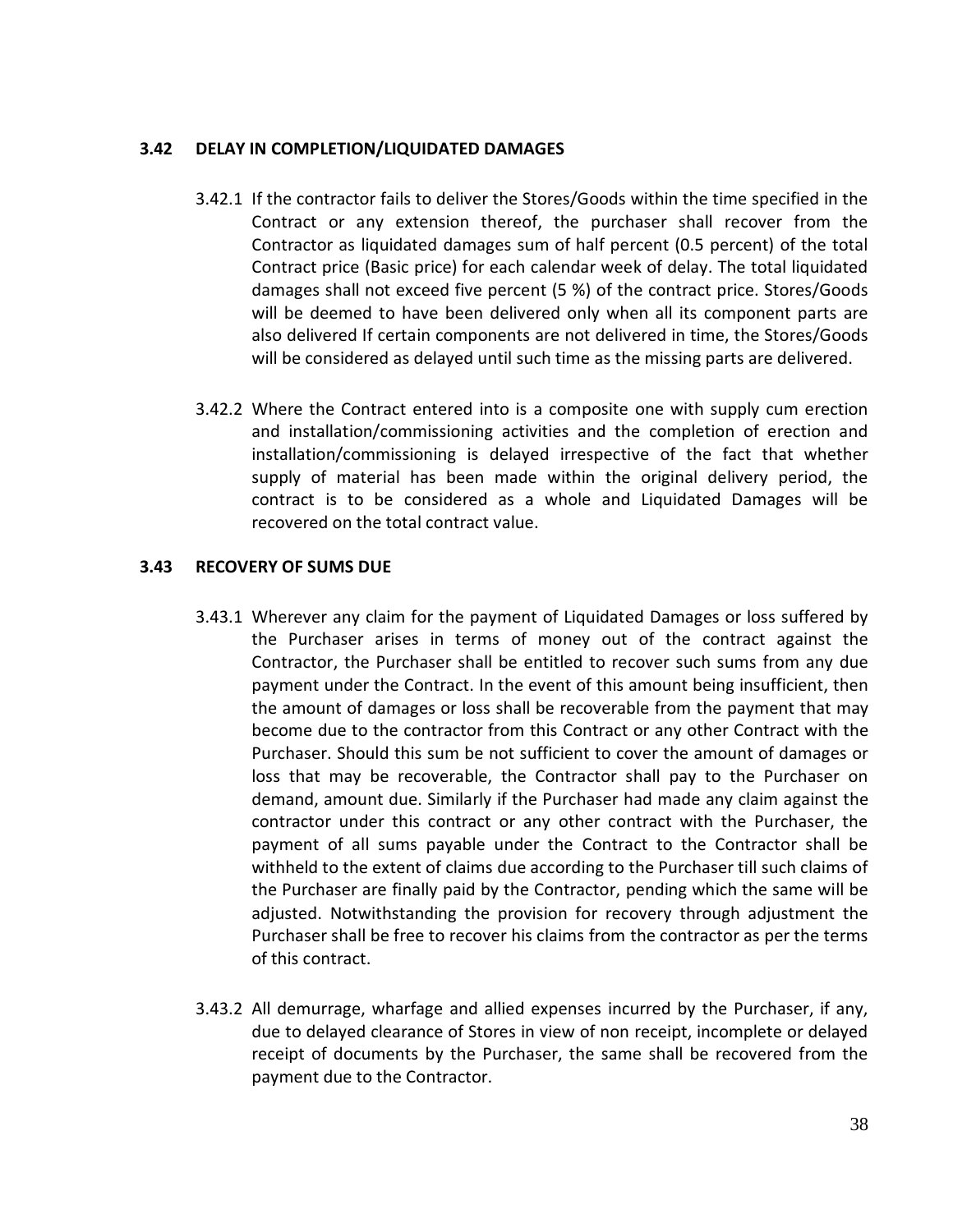#### **3.44 TRANSPORT AND DELIVERY OF THE ITEMS :**

- (i) The material shall be delivered as per FOB/FCA term (including packing, forwarding, internal freight charges and insurance from Factory upto the port of origin) (INCOTERMS 2010). All expenses in this regard are to the account of bidder.
- (ii) The bidder must take an appropriate insurance against a risk of loss or damage to the Items during the transport from Factory to the port of origin/FOB Port.
- (iii)The bidder shall ensure that the Items to be delivered are safely and properly packed according to the nature of goods and to suit the mode of transport. All packages shall contain a packing list detailing numbers and details of items packed.
- (iv)The bidder shall clearly label the Items and provide official documentation that export is on behalf of the IPR and for its official activities. IPR will give detailed instructions related to such documentation at a later stage.
- (v) The bidder shall ensure that any export license or authorization is obtained and shall provide all documents necessary for customs clearance for the export of the Items.
- (vi)Should IPR make a duly justified request to postpone the delivery of the whole or part of the Items at least 60 (sixty) calendar days prior to the stipulated date of delivery, the bidder shall provide storage, protection and maintenance under its own responsibility for a period of 60 (sixty) calendar days free of charge. IPR shall provide the bidder direction on future storage, protection or maintenance requirement no later than the 40th calendar day of the free-of-charge period of 60 (sixty) calendar days in case further postponement of delivery is required. If the period exceeds 60 (sixty) calendar days, the bidder shall continue to provide storage, protection and maintenance. It is understood that an agreement between IPR and the bidder involved will be reached concerning the reimbursement of actual duty documented and justified costs incurred during the period of time in excess of the aforementioned 60 (sixty) calendar days.

#### **3.45 TRANSFER OF RESPONSIBILITIES**

At FOB/FCA port of origin (INCOTERMS 2010)

#### **3.46 GUARANTEE/WARRANTY & REPLACEMENT**

- (a) The Contractor shall guarantee the stores/goods supplied shall comply fully with the specifications laid down, for material, workmanship and performance.
- (b) For a period of 24 months or 8000 hours of operation whichever is e arlier starting from the date of acceptance of the stores, if any defects are discovered therein or any defects therein are found to have developed under proper use arising from faulty materials, design or workmanship, contractor shall remedy such defects at his own cost provided he is called upon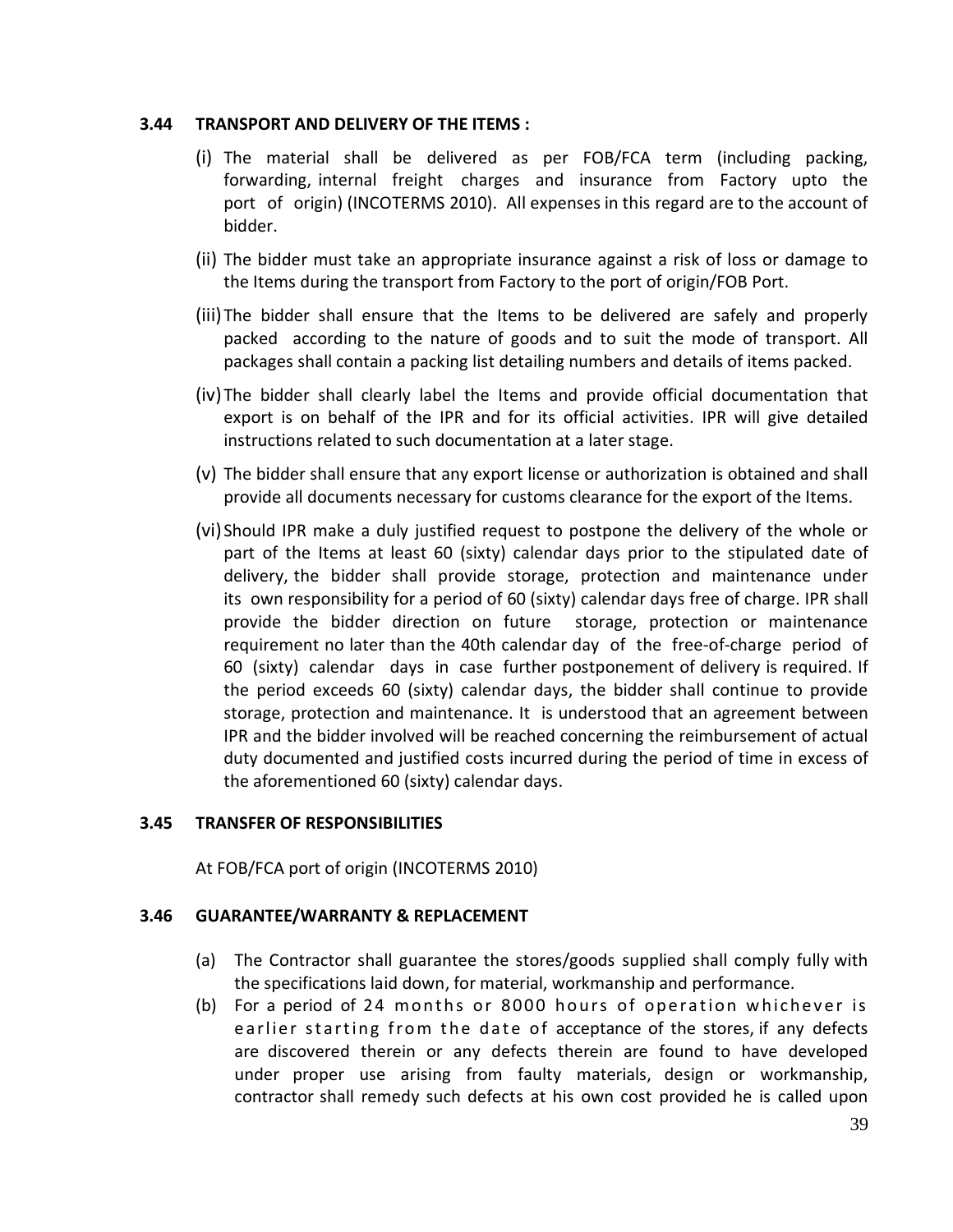to do so within a reasonable period. The repaired/replaced equipment should carry warranty period of 24 months from the date of acceptance.

- (c) Should Contractor fails to rectify, the purchaser shall have the right to reject or repair or replace at the cost of the Contractor the whole or any portion of the defective Stores.
- (d) The decision of the purchaser, notwithstanding any prior approval or acceptance or inspection thereof on behalf of the Purchaser, as to whether or not the Stores supplied by the Contractor are defective or any defect has developed within the said period of fifteen ( 1 5 ) months after the acceptance of the stores or eighteen (18) months from the date of shipments whichever is later or as to whether the nature of the defects requires renewal or replacement, shall be final, conclusive and binding on the Contractor.
- (e) To fulfill guarantee/warranty conditions outlined in Clause 3.46 (a) to (c) above, the Contractor shall at the option of the Purchaser, furnish a Bank Guarantee (as prescribed by the Purchaser, (Bank Guarantee form enclosed) from a Bank approved by the Purchaser for an amount equivalent to 10% of the value of the Contract along with first shipment documents. On the performance and completion of the Contract in all respects, The Bank Guarantee will be returned to the Contractor without any Interest.
- (f) All the replacement Stores/Goods shall also be guaranteed for a period of 24 months from the date of arrival of Stores/Goods at Purchaser's site.
- (g) Even while the 24 months guarantee applied to the Stores/Goods in case where a greater period is called for by our specifications then such a specification shall apply, in such cases the period of 24 months referred to in Caluse- 3.46 (b) and (c) shall be the 'asked for' guarantee period plus two months.

#### **3.47 CONTRACTOR'S LIABILITY FOR DEFECTIVE STORES**

3.47.1 The Purchaser may accept the Stores, if it is complete in all respects or alternatively accept the same on such terms as may be considered appropriate. If the Stores, after the acceptance thereof is discovered to have defects, latent or otherwise, notwithstanding that such defects could have been discovered at the time of inspection, or any defects therein are found to have developed during the Guarantee Period while under proper use of subsequently it is found that Stores failed to fulfill the requirements or Particulars of the Contract or developed defects after erection / put into use within a period of 24 months or 8000 hours of operation whichever is earlier starting from the date of acceptance of the stores, the Purchaser shall be entitled to give a notice to the Contractor within 26 months from the date of acceptance of stores setting forth details of such defects or failure and Contractor shall forthwith make the defective Stores good or alter the same to make it comply with the requirements of the Contract at his own cost. Further, if in the opinion of the Purchaser, defects are of such a nature that the same cannot be made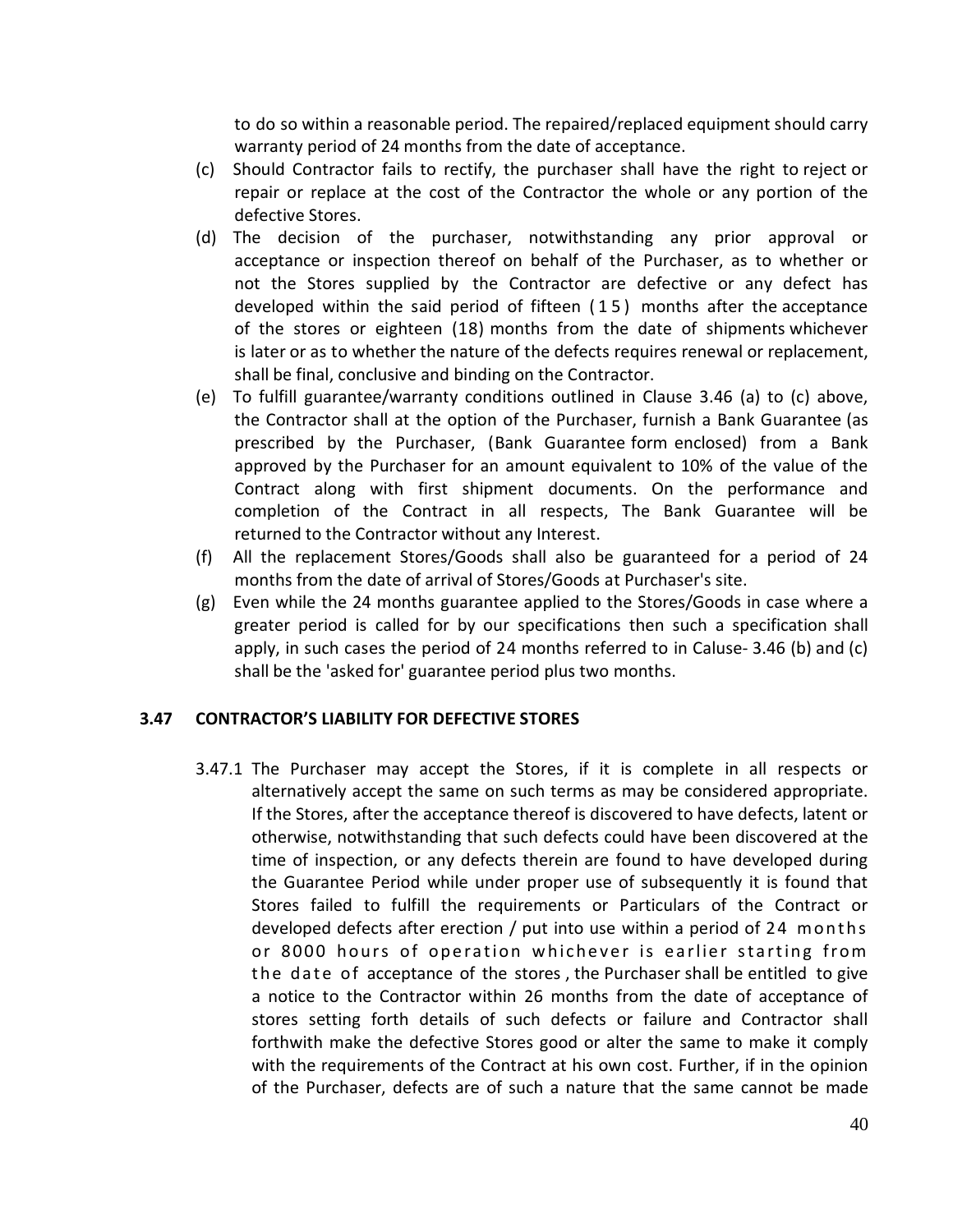good or repaired without impairing the efficiency or workability of the Stores or if in the opinion of the Purchaser, such opinion being final, the Stores cannot be repaired or altered to make it comply with the requirements of the Contract, the Contractor shall remove and replace the same with a Stores confirming in all respects to the stipulated specifications at the Contractor's own cost. If the Contractor fails to make the desired repairs/ replacement within reasonable time then such repairs/replacement at the cost of the Contractor shall be carried out by the Purchaser, with Stores of the same Particulars or when the stores conforming to the stipulated particulars are not in opinion of the Purchaser readily procurable, such opinion being final, then the nearest available substitute thereof.

- 3.47.2 Should the Contractor fails to comply within a reasonable time of issue of notice, the Purchaser may reject at the cost of the Contractor, the whole or any part of the Stores as the case may be, which is defective or fails to fulfill the requirements of the Contract and make the desired repairs/replacement as stipulated in cause no 3.47.1 above.
- 3.47.3 In the event of such rejection the Purchaser shall be entitled to use the Stores in a reasonable and proper manner for such time as sufficient to enable the Purchaser to obtain replacement, as hereinbefore provided.

#### **3.48 REQUIREMENT OF ADDITIONAL NUMBERS OF THE STORES/SPAREPARTS ORDERED**

The Contractor shall also undertake the supply of additional number (Nos.) of items covered by the Order as considered necessary by the Purchaser at a later date. The actual price to be paid shall be mutually agreed to after negotiations

#### **3.49 PACKING INSTRUCTION AND SHIPMENT**

- (a) The Contractor wherever applicable shall pack and crate all Stores: for sea/air shipment as applicable in a manner suitable for export to a tropical humid climate, in accordance with internationally accepted export practices and in such a manner so as to protect it from damage and deterioration in transit by road, rail or sea for space qualified stores. The Contractors shall be held responsible for all damages due to improper packing.
- (b) If packing materials are of any kind of plant origin, Phytosanitary Certificate issued by an authorized Officer at the Country of Origin of the consignment in the format prescribed under the International Plant Protection Convention of the food and agricultural organization shall be sent alongwith the shipping documents. This is a mandatory requirement under law enacted by the Govt. of India. Deviation from this may result in holding of the consignment at customs causing delay which will be the sole responsibility of supplier.
- (c) The Contractor shall ensure that each box/unit of shipment is legible and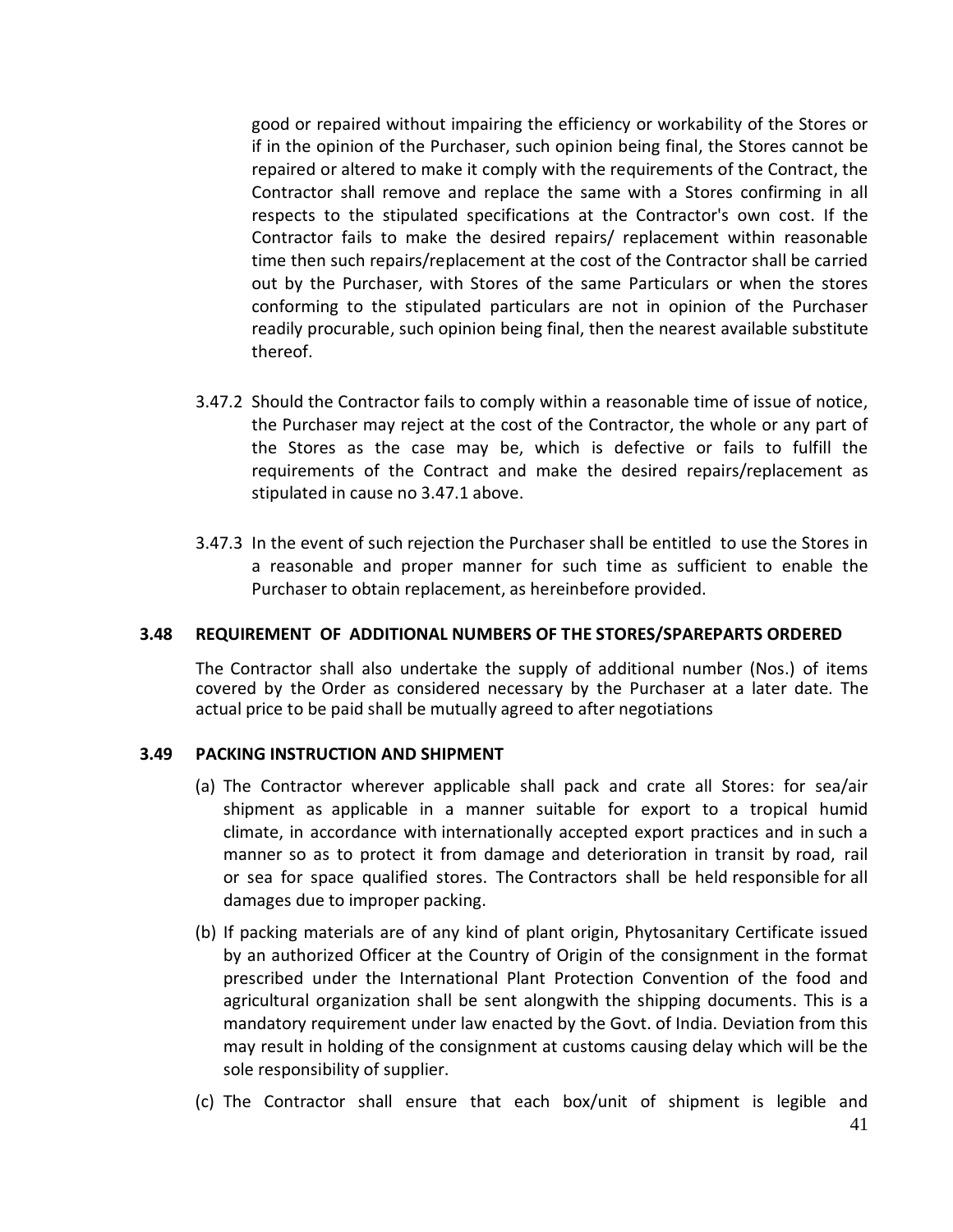properly marked for correct identification. The failure to comply with this requirement shall make the contractor liable for additional expenses involved.

- (d) The Contractor shall notify the Purchaser of the date of shipment from the port of embarkation as well as the expected date of arrival of such shipment at the designated port of arrival.
- (e) The Contractor shall give complete shipment information concerning the weight, size, content of each packages, etc.
- (f) Transhipment of equipment shall not be permitted except with written permission by the Purchaser.
- (g) Apart from the despatch documents negotiated through Bank the following documents shall also be air-mailed to the Purchaser within 7 days from the date of shipment by sea and within 3 days in case of air-consignments.

i) Commercial Bill of Lading / Air Way Bill. (two non- negotiable copies).

ii) Invoice (3 copies)

iii) Packing List (3 copies)

iv) Test Certificates (3 copies) (if applicable)

v) Shipping clearance letter issued by Purchaser

 Contractor shall also ensure that one copy of packing list is enclosed in each case/box.

#### **3.50 MARKINGS (ON PACKAGES)**

All packages shall be clearly, legibly and durably marked with uniform block letters (preferably with waterproof paint) on at least three sides with:

- a) Destination address as communicated
- b) Contract Number and date
- c) Dimensions
- d) Net and gross weights
- e) Sign showing `side up'
- f) Sign showing `fragile' marks in case of delicate Products
- g) Sign showing slinging and sling position as well as tilt and shock indicators
- h) Any handling and unpacking instructions, if considered necessary.
- i) Identification mark relating them to the appropriate shipping documents
- j) In case of spare parts, each spare part shall be clearly marked and labeled on the outside of its packing with its description and catalogue/part number.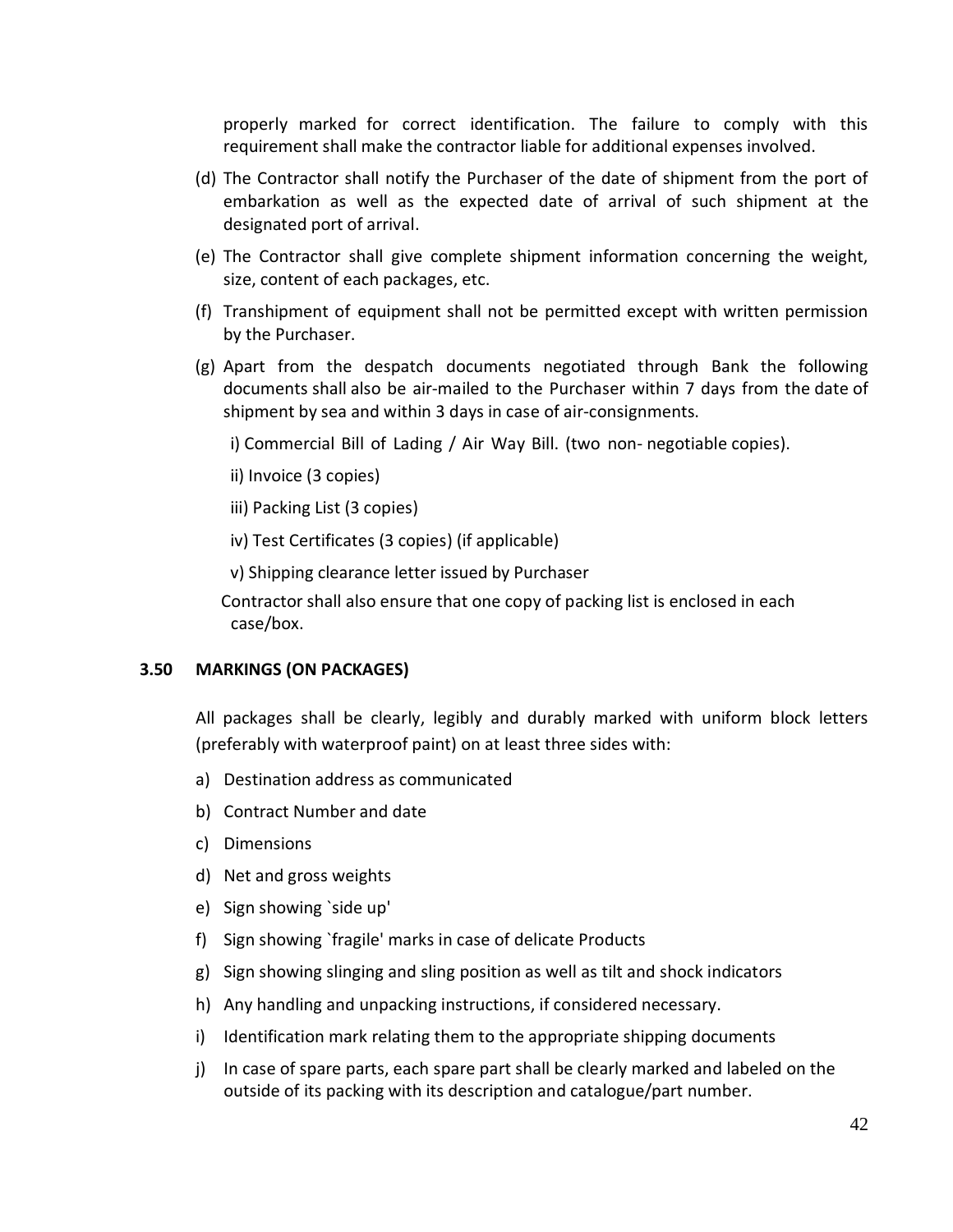k) Write the following conspicuously on the box(es). "PLEASE DO NOT KEEP THIS BOX HORIZONTALLY AND KEEP ONLY VERTICALLY"

#### **3.51 GENERAL ADMINISTRATIVE PROVISIONS**

(i) The Parties shall designate the Technical Responsible Officers (hereinafter referred to as the "TRO") on award of the contract. TRO will be responsible for the execution of the contract and will be the single point of contact. The IPR TRO is the lead responsible official unless otherwise stated herein.

#### **3.52 CANCELLATION/TERMINATION OF CONTRACT FOR DEFAULT**

The Purchaser may, without prejudice to any other remedy for breach of contract, by written notice of default sent to the supplier, terminate the contract whole or in part:

- (a) if the supplier fails to deliver any or all of the stores within the time period(s) specified in the contract, or any extension thereof granted by the Purchaser; or
- (b) if the supplier fails to perform any other obligation under the contract within the period specified in the contract or any extension thereof granted by the Purchaser.

In the event the Purchaser terminates the contract in whole or in part; the Purchaser may take recourse to anyone or more of the following actions. The termination will not relieve the Contractor from submitting the Performance Bank Guarantee for the portion not terminated.

- (a) The Security Deposit is to be forfeited
- (b) The Purchaser may procure, upon such terms and in such manner as it deems appropriate, stores similar to those undelivered, and the supplier shall be liable for all available actions against it in terms of the contract.
- (c) However, the supplier shall continue to perform the contract to the extent not terminated.
- (d) Recovery of Liquidated Damages as per the Contract.

#### **3.52.1 TERMINATION OF CONTRACT FOR INSOLVENCY**

If the supplier becomes bankrupt or otherwise insolvent or goes into liquidation, the Purchaser may, at any time, terminate the contract, by giving written notice to the supplier, without compensation to the supplier provided that such termination will not prejudice or affect any right of action or remedy which has accrued or will accrue thereafter to the Purchaser.

#### **3.52.2 TERMINATION OF CONTRACT FOR CONVENIENCE**

After placement of contract, there may be some unforeseen situation compelling the Purchaser to cancel the contract. In such case, the Purchaser is to send a suitable notice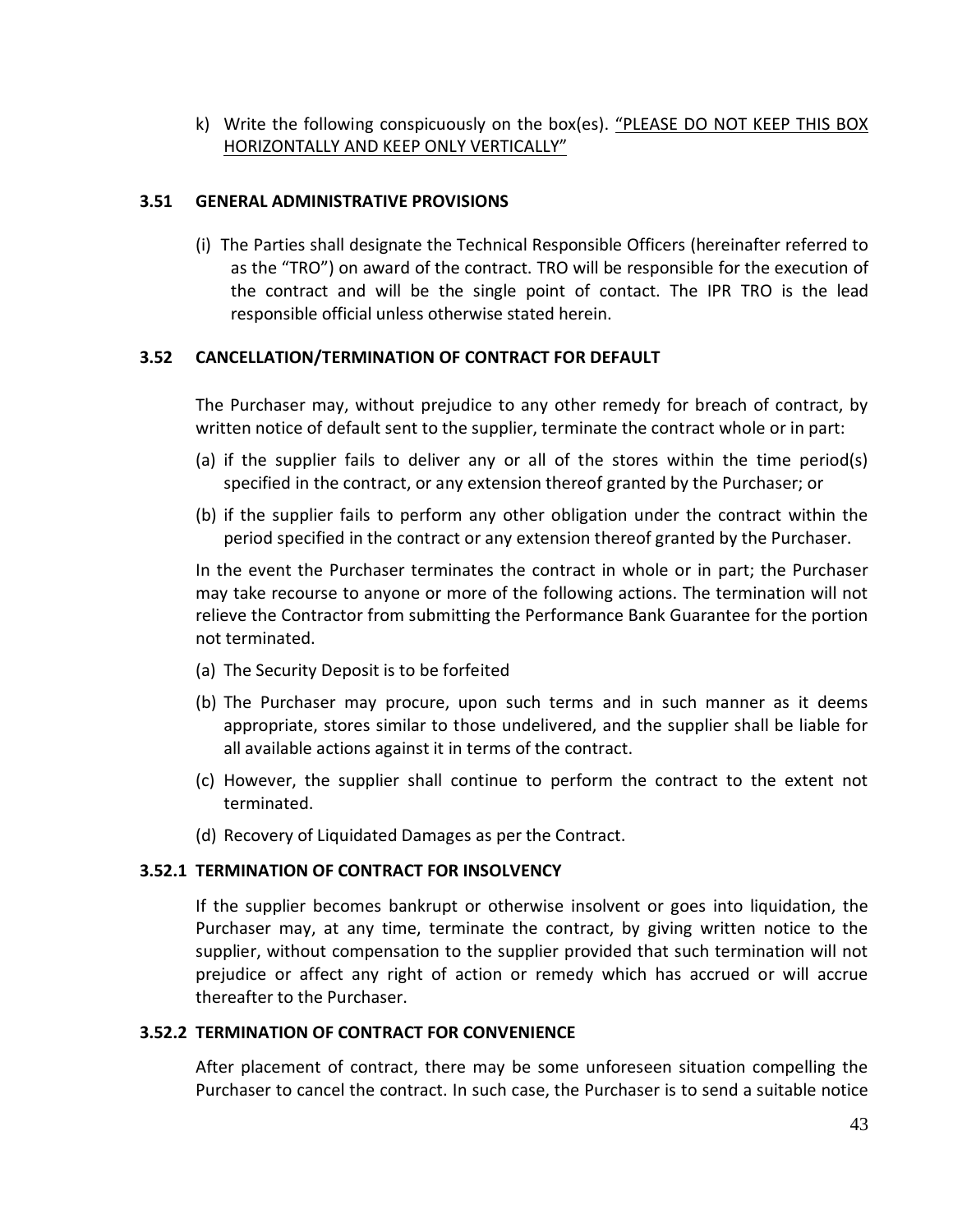to the supplier for cancellation of the contract, in whole or in part, for its (Purchaser's) convenience, *inter alia*, indicating the date with effect from which the termination is to become effective. Depending on the merits of the case, the Purchaser suitably compensates the Supplier on mutually agreed terms for terminating the Contract.

#### **3.53 AMENDMENTS**

Any amendment to the Contract which may be necessary will be a result of a mutual agreement between the Parties. It will be established within a reasonable time in the form of an amendment to the Contract, to be signed by both the Parties.

#### **3.54 SETTLEMENT OF DISPUTES**

Both the parties will try to resolve all the disputes during execution of this tender through negotiations and mutual understanding.

#### **3.55 ARBITRATION**

In the event of any dispute or difference arising under this Contract, the matter shall be referred to the Arbitrators one each nominated by the Purchaser and Contractor from their respective organizations. In case they said Arbitrators are not able to settle the dispute by themselves, the matter shall be referred to the Arbitrator mutually nominated by the Purchaser and the Contractor and whose decision will be final and binding on both the parties. The venue of arbitration will be IPR. Subject to as aforesaid the Arbitration Act, 1996 and the rules there under and any statutory modification thereof for the time being in force shall be deemed to apply to the Arbitration proceedings under this Contract.

#### **3.56 JURISDICTION**

The Courts of Ahmedabad, India only shall have exclusive jurisdiction to deal with and decide any legal or dispute arising out of the contract.

#### **3.57 PRECEDENCE**

In case of conflict, decision of IPR shall have precedence over this tender.

#### **3.58 FORCE MAJEURE**

Force Majeure is herein defined as any cause which is beyond the control of the Contractor or the Purchaser, as the case may be which they could not foreseen or with a reasonable amount of diligence could not have foreseen and which substantially affects the performance of the Contract, such as:-

(i) Natural Phenomena, including but not limited to floods, droughts, earthquakes, and epidemics.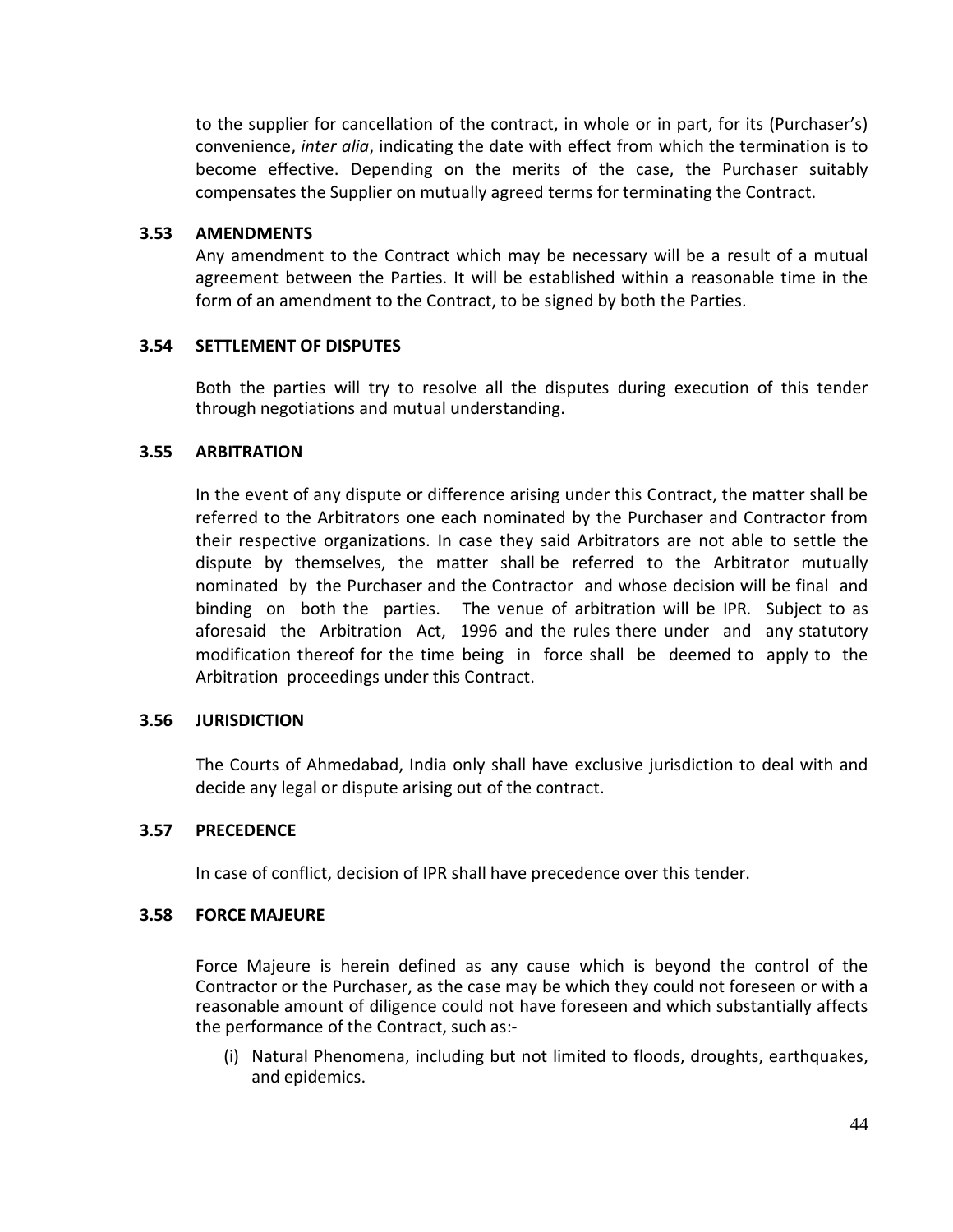- (ii) Acts of any Government, domestic or foreign including but not limited to wardeclared or undeclared, priorities, quarantines, embargoes.
- (iii) Other Phenomena including but not limited to hostilities riots, civil commotion and declared lock-out in Contractor's works.
- (iv) Provided that Parties shall not be liable for delays in performing its obligations resulting from any Force Majeure causes as referred to/or defined above. The date of completion will subject to hereinafter provided, be extended by reasonable time even though such cause may occur after contractors performance of his obligations has been delayed for other cause. However, the Contractor is not entitled to increase in statutory levies that has come into force during the extended delivery period.

#### **3.59 LANGUAGE AND MEASUREMENT**

All documents pertaining to the contract including specifications schedule notices, correspondence operating and maintenance instructions drawing or any other writing shall be written only in English language. The metric system of measurement shall be used exclusively in this contract.

#### **3.60 EXERCISING THE RIGHTS AND POWERS OF THE PURCHASER**

All the rights, discretion and powers of the Purchaser under the Contract shall be exercised by the Purchaser through written communications which shall be given by the Director, IPR or other officers authorized by him for and on behalf of the Purchaser.

#### **3.61 INDEMNITY**

The Contractor shall warrant and be deemed to have warranted that all Stores/Goods, supplied against this contract are free and clean of infringement of any patent, copy right or trade mark and shall at all times indemnity the Purchaser against all claims which may be made in respect of the Stores/Goods of infringement of any right protected by Patent, Registration of design or Trade Mark and shall risk of accidents or damage which may cause a failure of the supply from whatever cause arising and the entire responsibility for the sufficiency of all the means used by him for the fulfillment of the contract.

#### **3.62 ASSIGNMENT**

This Contract shall ensure to the benefit of and be binding upon the successors and assigns of the parties hereto. It will not be assigned in whole or in part by either party without prior written consent of the other. If the Contractor becomes insolvent or goes into bankruptcy or is caused to be wound up, except for reconstruction purposes or carries on its business under a Receiver, the representatives in law of the state of the Contractor or any such receiver, Liquidator or any person in whom the Contract may be vested shall forthwith give notice thereof in writing to the Purchaser and shall remain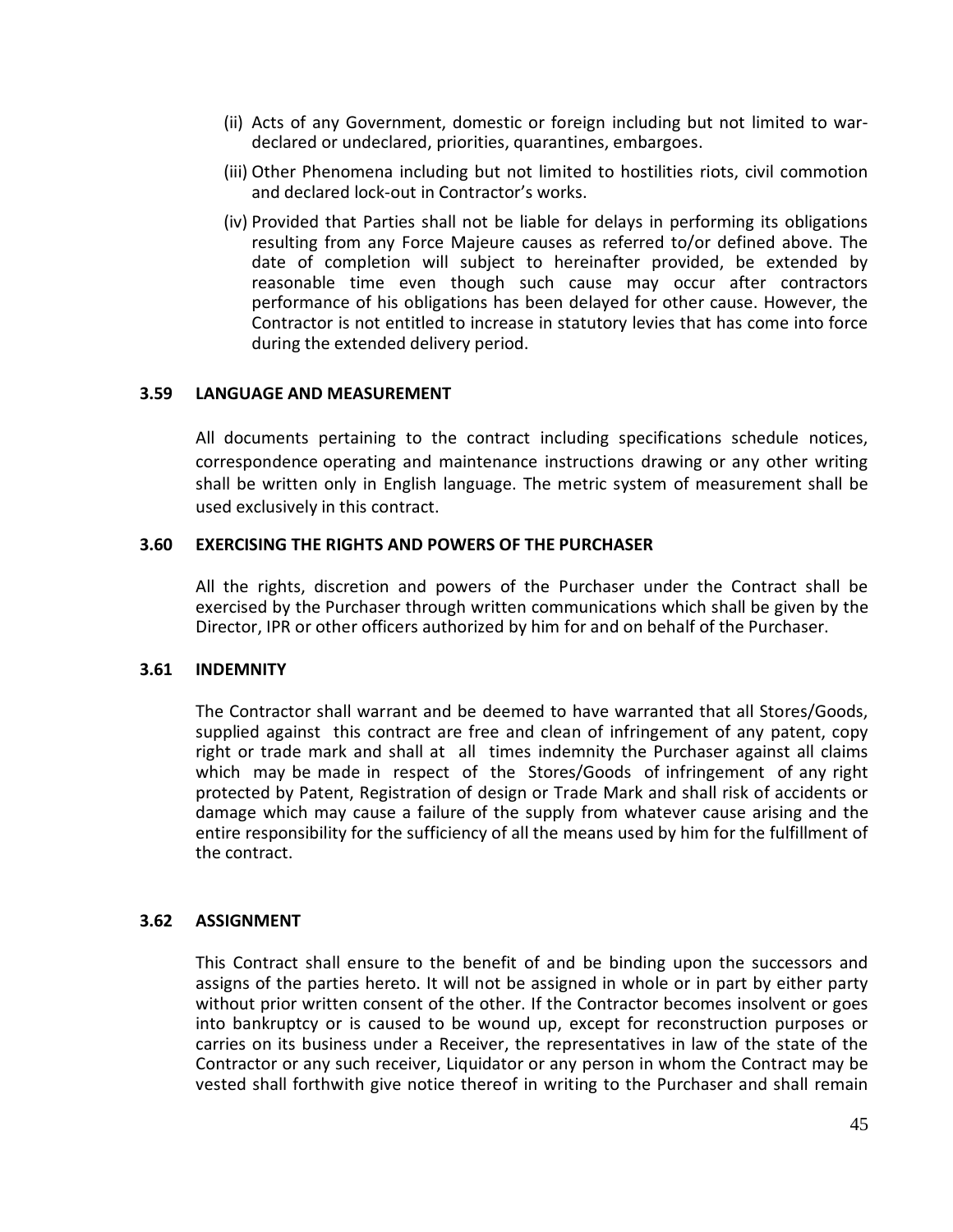liable for the successful performance of the Contract and nothing aforesaid shall be deemed to relieve the Contractor or the successors of their obligations under this Contract under any circumstances.

#### **3.63 SECURITY INTEREST**

On items to be delivered under this Contract, including an item of work in progress in respect of which payment have been made in accordance with terms of the Contract, Purchaser shall have a security interest in such items which shall be deemed to be released only at the time when the applicable deliverable item is finally accepted and delivered to the Purchaser in accordance with terms of the Contract. Such security interest of the Purchaser shall constitute a prior charge as against any other charge or interest created in respect of such items by any other entity.

#### **3.64 APPLICABLE LAW**

The Contract shall be interpreted, construed and governed by the laws of India.

#### **3.65 PERMITS AND LICENSES**

The Contractor shall secure and pay for all permits and license which he may require to comply with in respect of all laws, ordinances and regulations of the Government or Public Authorities in connection with the performance of his obligations under the Contract. The Contractor shall be responsible for all damages and shall indemnify and save the Purchaser harmless from and against all claims for damages and liability which may arise due to his failure to comply with what is stated above.

#### **3.66 PUBLICITY**

No publicity of any kind whatsoever regarding the contract shall be given by the Contractor without prior written permission of the Purchaser.

#### **3.67 SECRECY**

- a. All information, drawings, designs and specifications imparted to the Contractor shall, at all times, remain the absolute property of the Purchaser, the Contractor shall not use them for purposes other than for which they are provided for and shall treat all these documents as confidential. These shall not be reproduced in whole or in part for any other purpose.
- b. The Contractor shall use his best endeavors to ensure that such information are not divulged to third parties except where needed for the performance of the Contract by the Contractor with the prior consent of the Purchaser. In such cases, the Contractor shall ensure and obtain similar obligation of confidence, from third parties in question.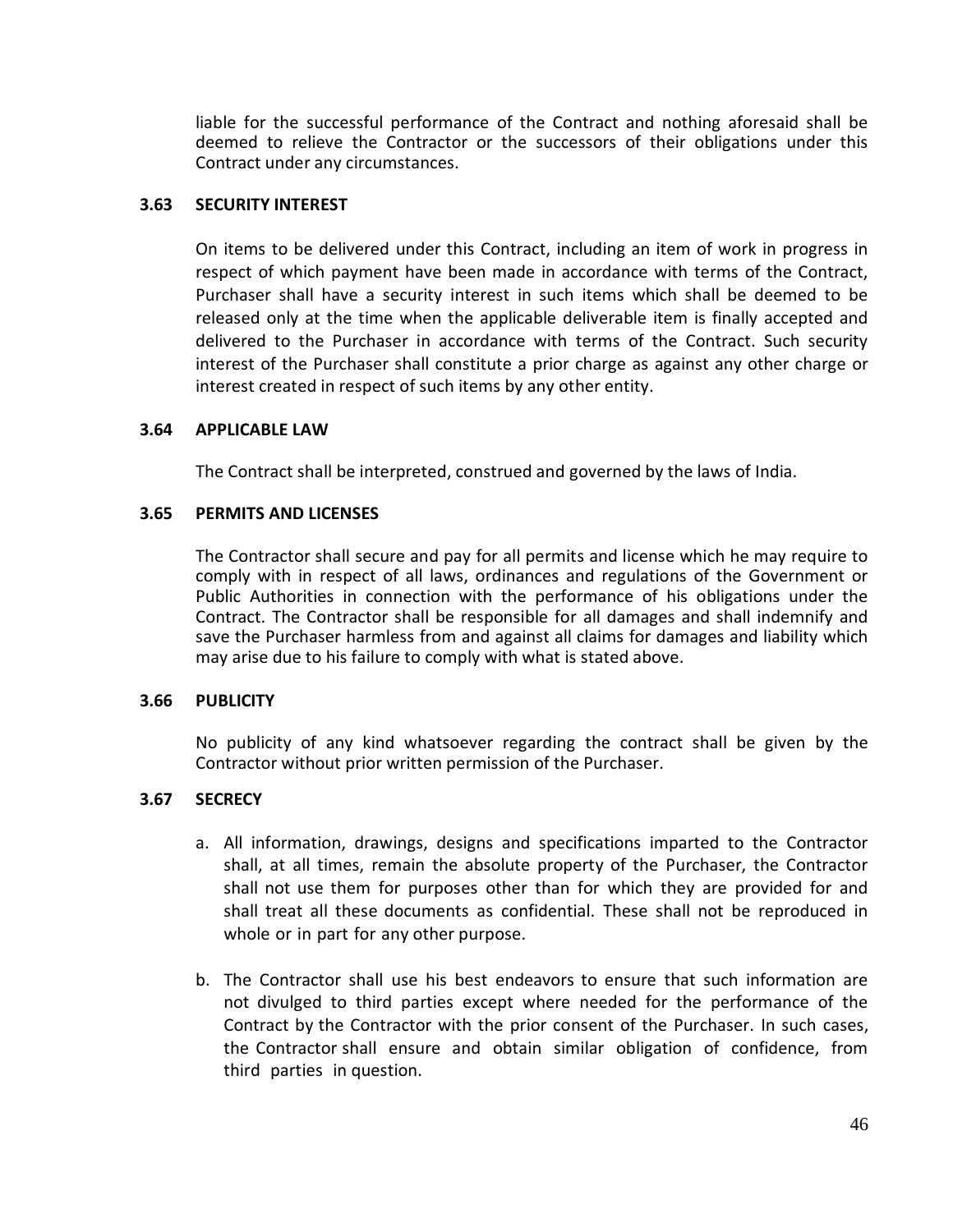#### **3.68 SIGNING OF CONTRACT**

The Contract shall be signed by authorized representatives of Contractor and Purchaser on Indian non-judicial stamp paper of appropriate value.

#### **3.69 TITLE TO THE PLANT / EQUIPMENT / MACHINERY / INSTRUMENTS/ STORES / GOODS**

In addition to other remedies under the law and the Contract, the Purchaser shall be the owner of each consignment in respect of which 80% (eighty percent) of the Contract price has been paid, to secure refund of such amount in the event the same becomes refundable under the terms of the Contract or under the law and to secure payment of any dues under other contract or under the law, the responsibility for safe and proper storage, replacement of defective or lost equipment and erection of the plant/equipment/machinery/instruments/ stores/goods prior to its acceptance by the Purchaser shall always remain with the Contractor.

#### **3.70 TRAINING**

The Contractor shall, if required by the Purchaser, provide facilities for the practical training of Purchaser's engineering or technical personnel for their active association on the manufacturing processes throughout the manufacturing period of the Goods/Stores, number of such personnel to be mutually agreed upon. If demanded by the Purchaser, such training shall be conducted at Purchaser's site by the Contractor free of charge. The duration of training shall be mutually decided upon by the Purchaser and the Contractor.

#### **3.71 OPERATION / INSTRUCTION MANUAL**

Where operation/instruction manual is essential to enable the Purchaser to put the Stores to proper use, the Contractor shall furnish such operation/instruction manual along with the Stores in duplicate or the quantity required by the Purchaser.

#### **3.72 SECURITY DEPOSIT**

Within fifteen (15) days from the date of issue of Purchase Order/Contract by the Purchaser, the Contractor shall submit a **Bank Guarantee equal to 10% (ten percent) of the contract value, as "Security Deposit"** towards execution and performance of the Contract.

The Security Deposit shall be submitted in the form of Bank Guarantee issued by a Nationalized Bank, Bank acceptable to IPR/their banker as per the bank guarantee format given in Annexure – A.

The Bank Guarantee shall remain valid till satisfactory performance of the Contract, here it means acceptance of the material in respect of supply and satisfactory completion of installation and commissioning and acceptance of the material/equipment. If need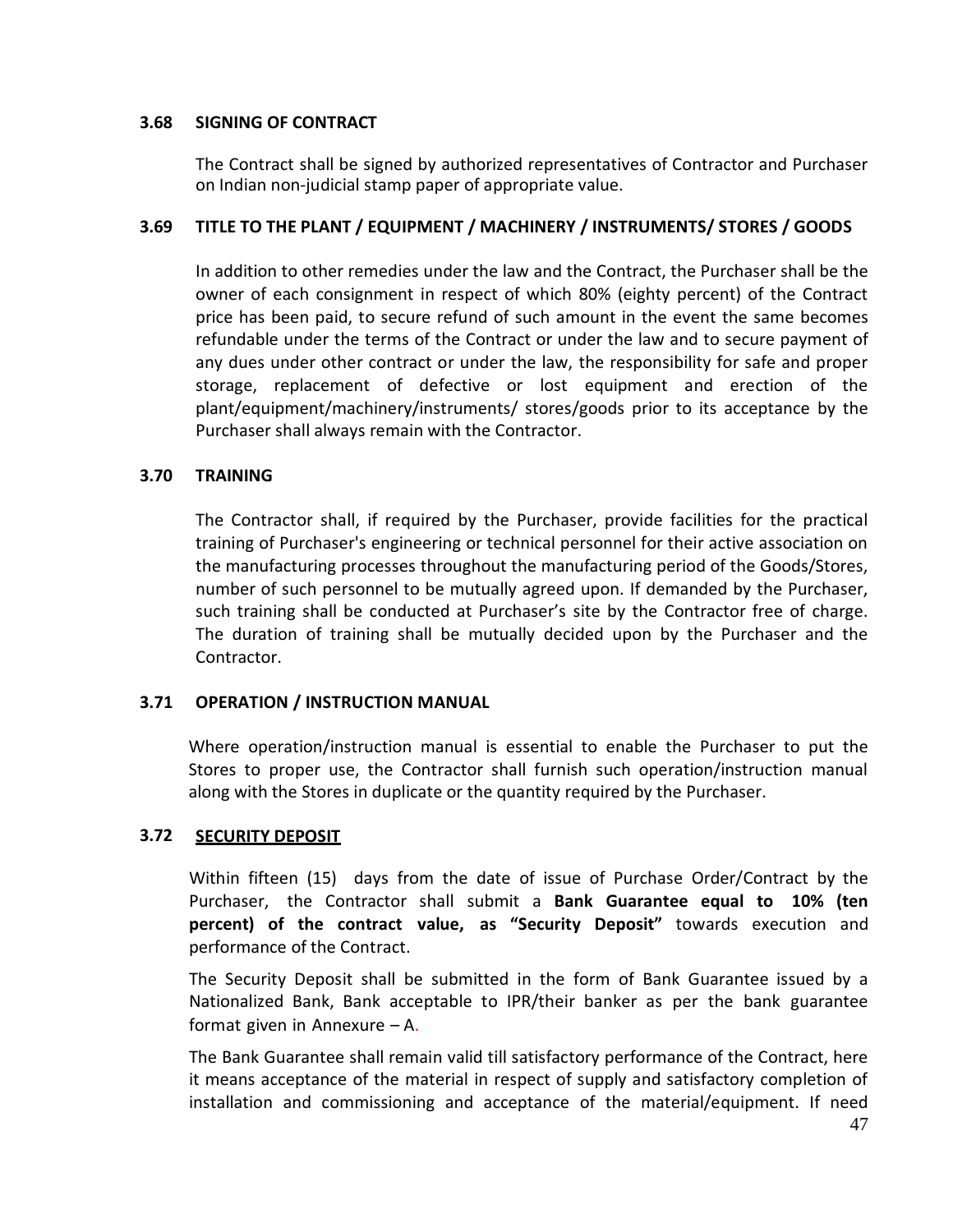arises, the Contract shall extend the validity of the Bank Guarantee for suitable period at his expenses.

If the Contractor fails to provide the Security Deposit as stated hereinabove, within 15 days from the date of issue of Purchase order/Contract, such failure shall constitute a breach of contract and the Purchaser shall be entitled to cancel the Contract and make alternate arrangements for the purchase of the Stores/Goods contracted from other sources at the risk and expenses of the Contractor and recover from the contractor the damages arising from such cancellation.

In the event, the Contractor fails to fulfill the obligations under the Contract; the Purchaser shall have the right to encash and appropriate the Security Deposit.

Where the Contractor fails to maintain the Contractual delivery date, the Contractor shall extend the validity of Bank Guarantee(s) suitably to cover the extended/expected delivery date, failing which, the Purchaser shall have the right to invoke the Bank Guarantee(s) without prejudice to the terms and conditions of the Contract.

Upon satisfactory execution of the Purchase order/Contract, the original Bank Guarantee shall be returned to the Contractor without any interest on receipt of a request from the Contractor.

**In case the tenderer registered with DGS&D, NSIC or MSME, they can be considered for exemption from Security Deposit to the extent of the monetary limit of such registration, provided the past performance of the Contractor is satisfactory. In respect of contracts beyond the monetary limits of such registration, the Contractor shall furnish a Bank Guarantee of the excess value, towards security deposit.**

#### **3.73 PERFORMANCE BANK GUARANTEE**

The Contractor/Supplier will have to furnish to the Purchaser (IPR) an interest free **performance bank guarantee for 10% (Ten percent) of the total order value/contract value** by way of providing a Bank Guarantee from a Nationalized Bank/ Bank acceptable to IPR/their banker on a non-judicial stamp paper for the satisfactory performance of the plant/machinery/instruments/goods supplied against the Contractor. The Performance Bank Guarantee (PBG) will be effective from the date of final acceptance and shall remain in force **THREE** months beyond the warranty period mentioned in the Contract. In the event that the Bank Guarantee needs extension, the Contractor shall extend the validity of PBG for a suitable period at his expenses. On the performance and completion of all contractual obligations, the original PBG shall be returned to the Contractor without any interest on receipt of a request from the Contractor. The performance bank guarantee format is given in Annexure  $-$  C.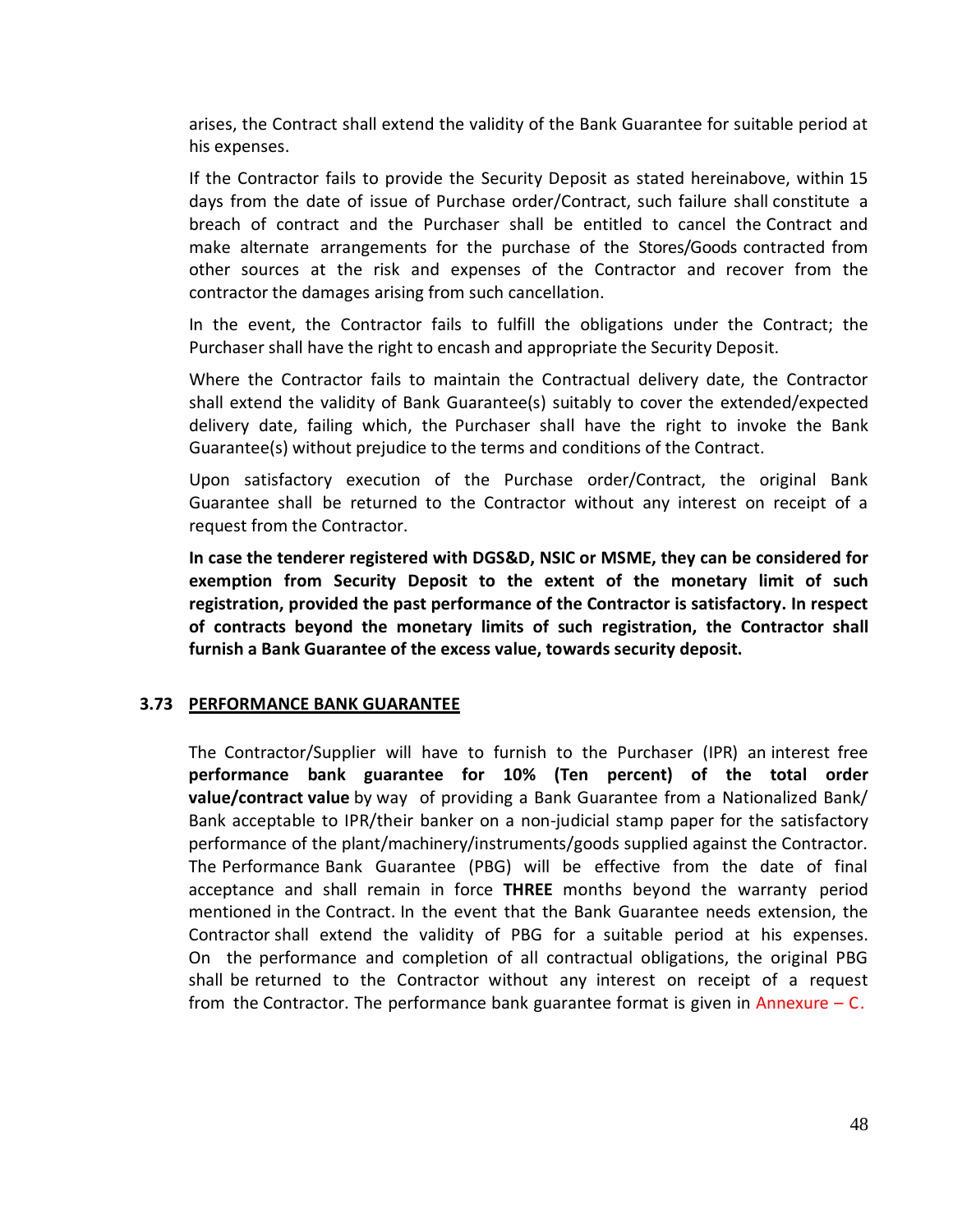#### **3.74 BIDDER'S CONFIRMATION**

#### **1. BIDDER'S TERMS AND CONDITIONS, IF OTHER THAN SPECIFIED IN INSTRUCTION TO BIDDERS & GENERAL CONDITIONS OF CONTRACT - PART-A**

Bidder may specify his terms and conditions, if other than specified in Part-A. Bidder must note that this may be rejected if not acceptable to IPR.

#### **2. BIDDER'S DEVIATIONS FROM TECHNICAL SPECIFICATIONS, DRAWINGS, TERMS AND CONDITIONS, IF OTHER THAN SPECIFIED IN TECHNICAL SPECIFICATIONS OF PART-A**

Bidder may specify his deviation from technical specifications, drawings, terms and conditions, if other than specified in Technical Specification of Part-A. However, bidder should note that such request may not be accepted by IPR.

#### **3. BIDDER'S PAYMENT TERMS AND CONDITIONS.**

Bidder may specify his Payment schedule, if different than specified under clause No. 3.28 hereinabove. However, bidder should note that such request may or may not be accepted by IPR.

#### **4. ANY ADDITIONAL INFORMATION BIDDER WANTS TO GIVE IN SUPPORT OF HIS BID:**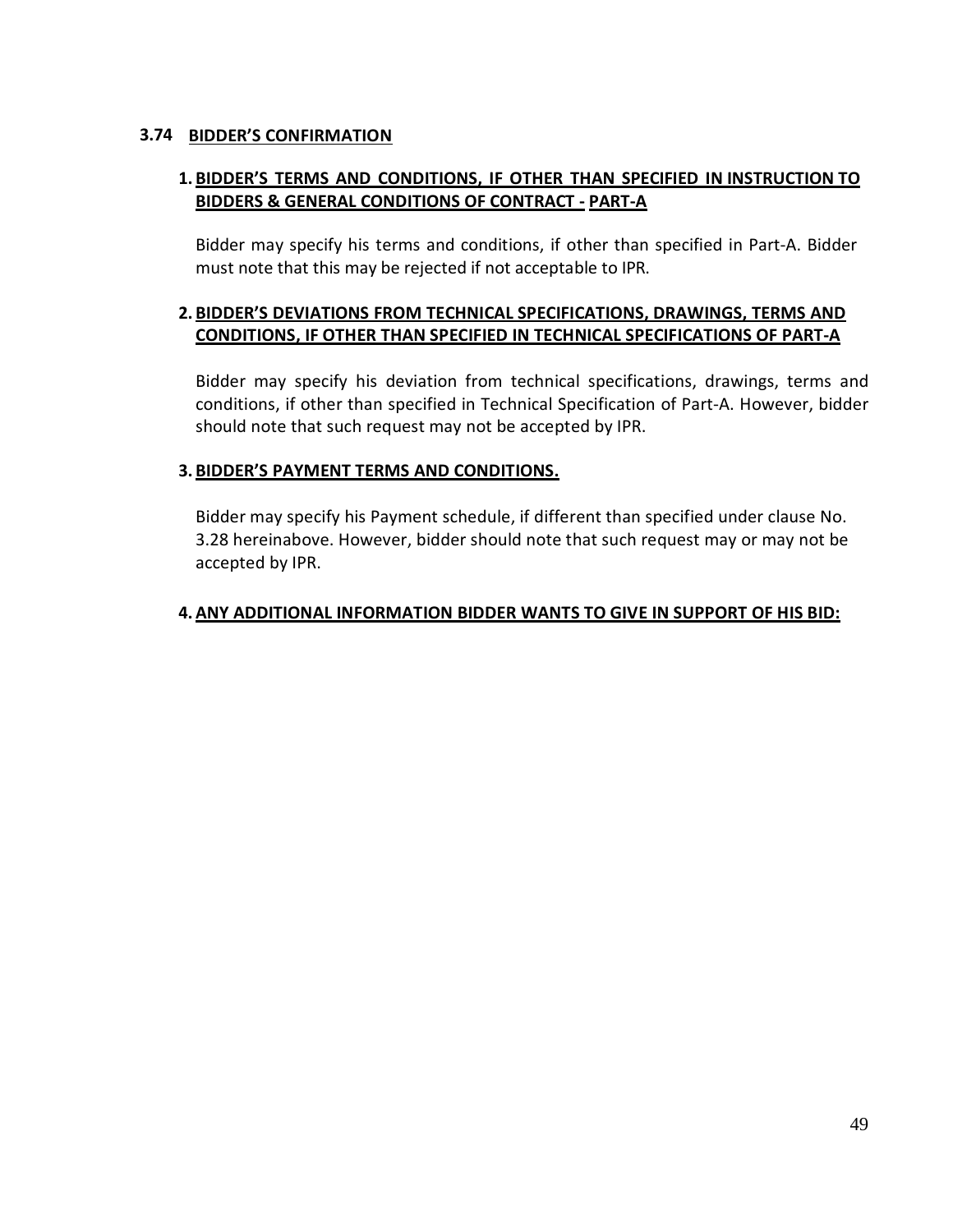#### **5. CONFIRMATION LETTER FROM BIDDER:**

#### Bidder will attach a confirmation letter (draft given below) with Part-A of the bid.

"This is to confirm that we have studied all documents and specifications of Tender notice for "**Design, Fabrication, Pre-dispatch Inspection, Factory Acceptance Tests, Supply, Installation & Commissioning, Site Acceptance Tests and Training of Helium Compressor and Oil Removal System for Cryogenic Test Facility at IPR"** Bhat, Gandhinagar, Gujarat, India; **Tender Notice No. : IPR/TN/PUR/F/15-16/4 DATED 24-06-2015.** We also hereby confirm that our Price Bid is in-line with the terms and conditions, management specifications and technical specifications given in this tender."

Place: Signature Signature

Date: Name: Name: Name: Name: Name: Name: Name: Name: Name: Name: Name: Name: Name: Name: Name: Name: Name: Name: Name: Name: Name: Name: Name: Name: Name: Name: Name: Name: Name: Name: Name: Name: Name: Name: Name: Name:

Name of the bidder:

Official Seal: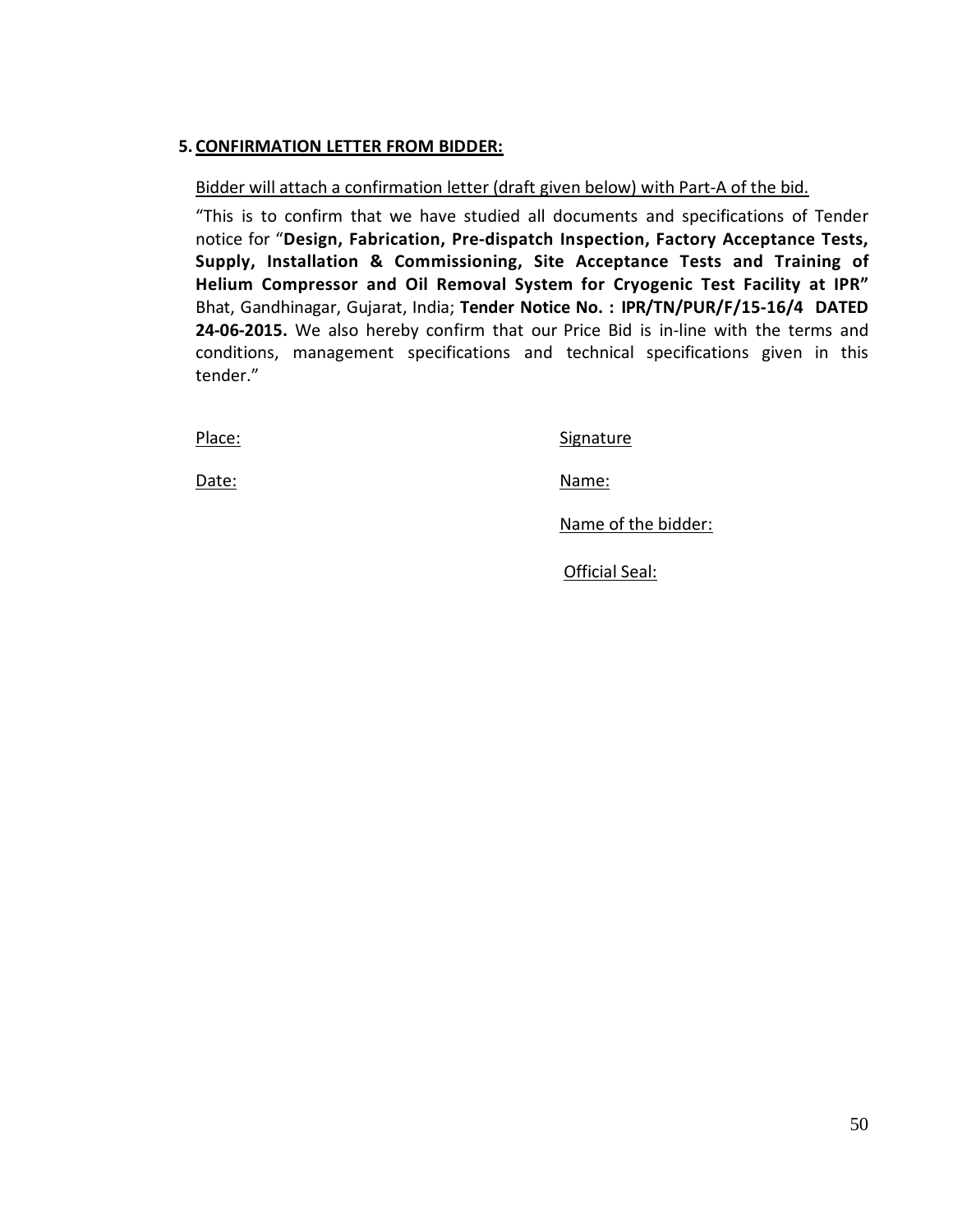#### **ANNEXURE – A**

#### **BANK GUARANTEE (SECURITY DEPOSIT)**

#### **(On non-judicial stamp paper of appropriate value)**

| THIS DEED OF GURANTEE MADE AT                                                                                                                                                                                               |         | this<br>day of |
|-----------------------------------------------------------------------------------------------------------------------------------------------------------------------------------------------------------------------------|---------|----------------|
|                                                                                                                                                                                                                             | between |                |
| having its registered office at                                                                                                                                                                                             |         | and            |
| one of its branches at (hereinafter called "the Bank" which expression shall                                                                                                                                                |         |                |
| mean and include the said and its successors and assigns) of the one                                                                                                                                                        |         |                |
| part AND IPR (INSTITUTE FOR PLASMA RESEARCH) Near Indira Bridge, Bhat,                                                                                                                                                      |         |                |
| Gandhinagar 382 428, Gujarat, India (hereinafter called "the purchaser" which expression<br>shall mean and include the said INSTITUTE FOR PLASMA RESEARCH, ANDHINAGAR and its<br>successors and assigns) of the other part. |         |                |

| <b>WHEREAS</b>                                                             |                    | (hereinafter called    |
|----------------------------------------------------------------------------|--------------------|------------------------|
| "the Contractor/Supplier") having its registered office at                 |                    |                        |
| have entered into a Contract having order / contract value of Rs./USD/Euro |                    |                        |
| (Rupees/USD/Euro                                                           |                    |                        |
| with the purchaser being Purchase                                          | order/Contract No. | dated                  |
| for                                                                        |                    | in accordance with the |
| terms, specifications and conditions contained therein.                    |                    |                        |

AND WHEREAS under the terms of the aforesaid order/contract, the contractor/Supplier is to furnish to the Purchaser a Bank guarantee for an amount of Rs./USD/Euro (Rupees/USD/Euro ) being 10% of the total value of the purchase order/contract by way of security for fulfilment of the Contractual obligations on the part of the Contractor/Supplier thereunder.

AND WHEREAS the Contractor/Supplier has requested the Bank to guarantee the due payment of the aforesaid amount by the contractor/supplier to the purchaser in case the contractor/supplier fails to fulfil any of the aforesaid contractual obligations.

#### NOW THIS DEED WITNESSES AS FOLLOWS:

- 1. The Bank hereby agrees unequivocally and unconditionally to pay within 48 hours, on demand, in writing from the purchaser or any officer authorised by it in this behalf and without demur, any amount upto and not exceeding Rs./USD/Euro\_\_\_\_\_\_\_\_\_\_\_\_\_\_\_\_\_\_\_\_\_\_\_\_\_\_\_\_\_\_\_\_\_\_\_\_\_\_\_\_\_\_\_\_\_\_\_\_\_\_ (Rupees/USD/Euro\_\_\_\_\_\_\_\_\_\_\_\_\_\_\_\_\_\_\_\_\_\_\_\_\_\_\_\_\_\_\_\_) to the Purchaser on behalf of the Contractor/Supplier.
- 2. This guarantee is valid and binding upon the Bank till final acceptance of the ordered item/s by the Purchaser and fulfillment of all the contractual obligations to the satisfaction of the Purchaser and shall not be terminable or affected by notice of any change in this constitution of the Bank or of the firm of Contractor or on account of any reason whatsoever.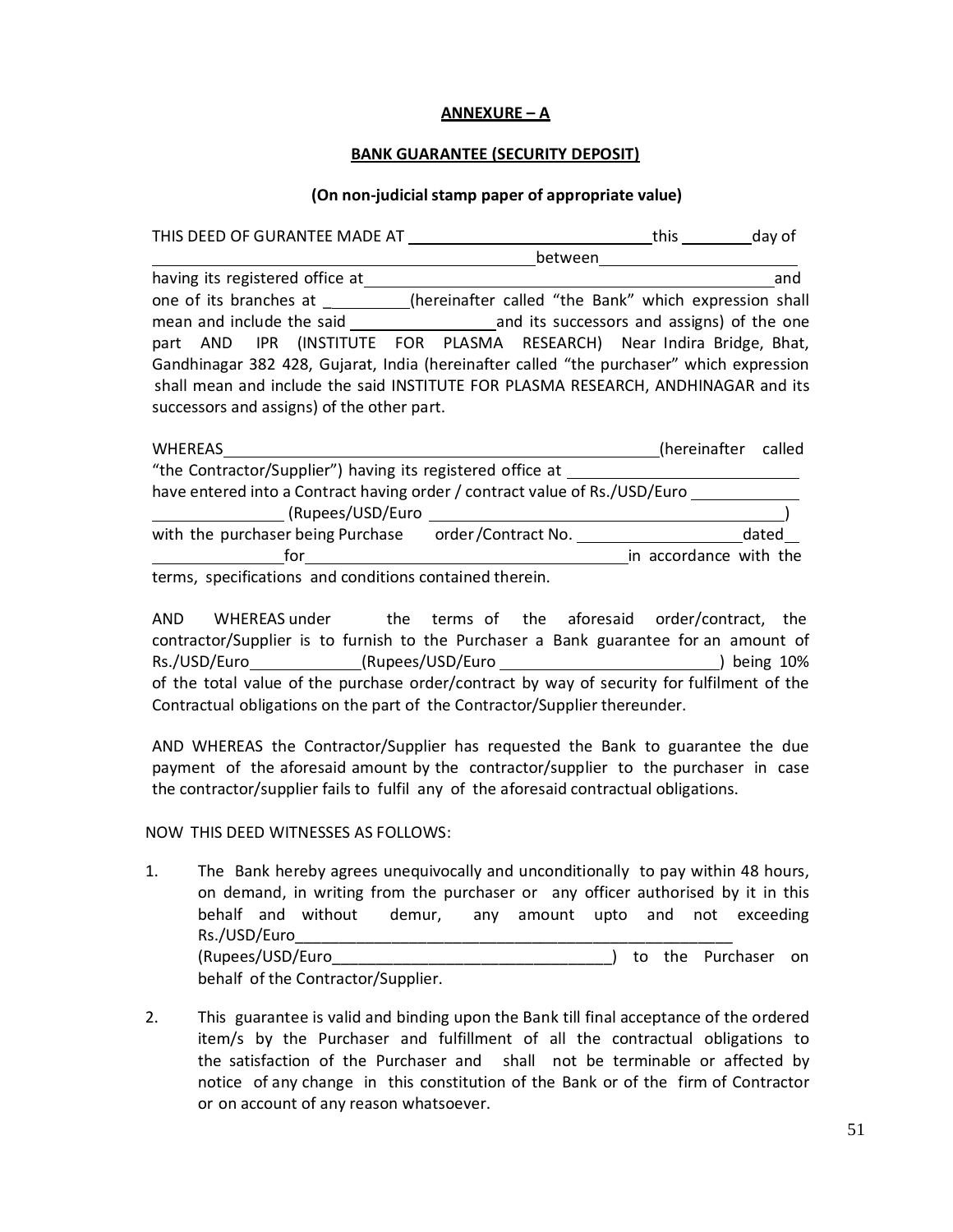- 3. The liability of the Bank hereunder shall not be impaired or discharged by any extension of time or variations or alterations made or conceded or agreed within or without the knowledge or consent of the Bank or by or between the parties to the said Purchase order.
- 4. The liability of the Bank under this deed is restricted to the sum of Rs./USD/Euro (Rupees/USD/Euro \_\_\_\_\_\_\_\_\_\_\_\_) and same shall remain in force till final acceptance of the ordered item/s covered in the Purchase order (two months beyond final acceptance date). In case any further extension of the present guarantee is required the same shall be granted on receiving instructions in writing there for from the contractor/supplier on whose behalf this guarantee is issued.
- 5. Unless proceeding for enforcing this guarantee is commenced against the Bank within two months from the expiry of the aforesaid period or such extended period or periods as aforesaid all the rights of the Purchaser under this guarantee shall be extinguished and the Bank shall be relieved and discharged from all liabilities hereunder.
- 6. The neglect or forbearance of the Purchaser in enforcement of any of its rights under the aforesaid purchase order against the contractor/supplier shall in no way relieve the Bank of its liability under this deed.

| In witness whereof, we the |     |  | have executed this.                                                                                                                                                                                                                     |
|----------------------------|-----|--|-----------------------------------------------------------------------------------------------------------------------------------------------------------------------------------------------------------------------------------------|
| This the day of            |     |  | $20$ .<br>the control of the control of the control of the control of the control of the control of the control of the control of the control of the control of the control of the control of the control of the control of the control |
|                            |     |  | For                                                                                                                                                                                                                                     |
|                            |     |  | (Indicate the name of bank with Postal address, Fax<br>Number & email address)                                                                                                                                                          |
| Witnesses: (1)             |     |  |                                                                                                                                                                                                                                         |
|                            | (2) |  |                                                                                                                                                                                                                                         |
|                            |     |  |                                                                                                                                                                                                                                         |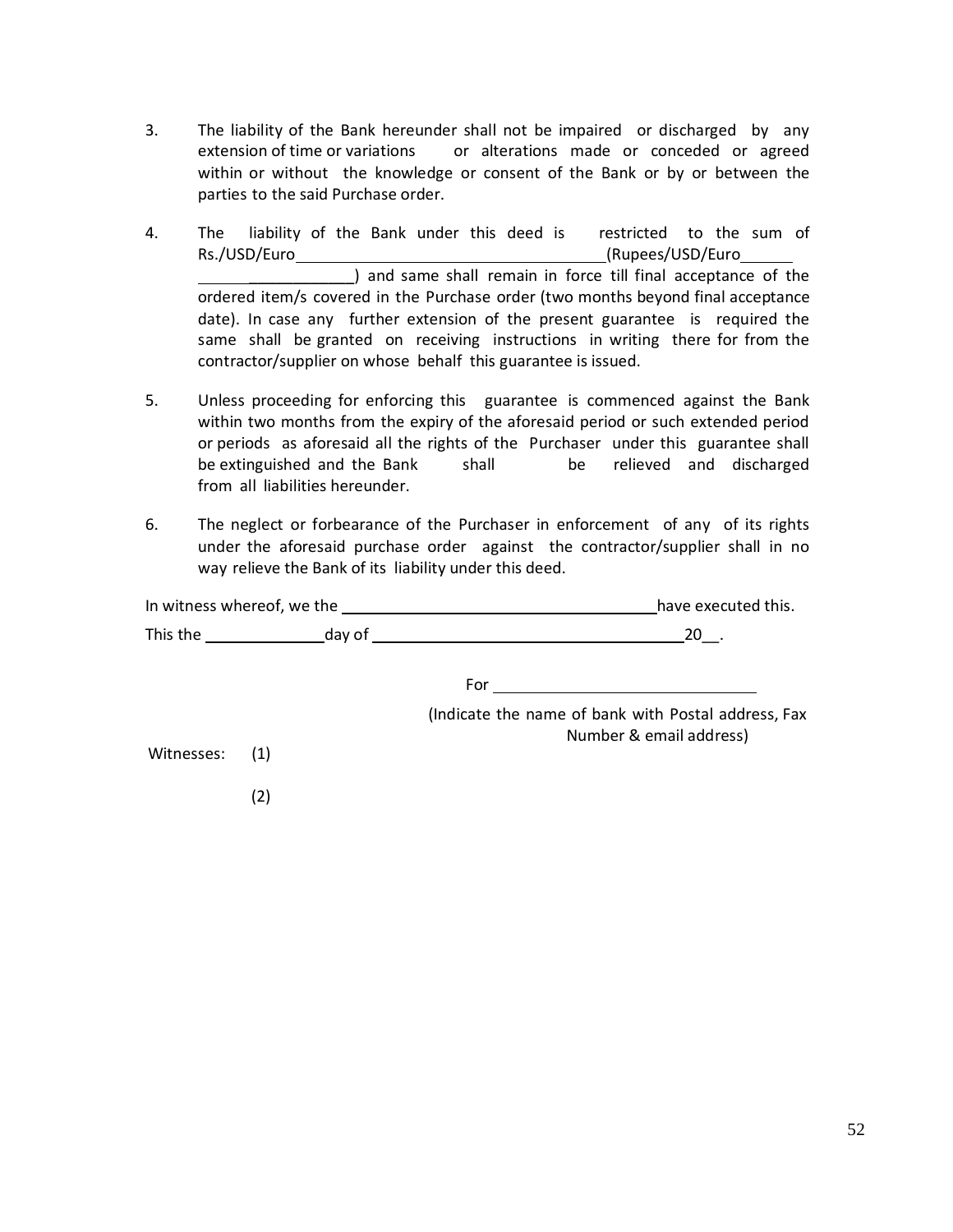#### **ANNEXURE-B**

#### **BANK GUARANTEE (ADVANCE PAYMENT)**

#### **(On non-judicial stamp paper of appropriate value)**

BANK GUARANTEE NO.\_\_\_\_\_\_\_\_\_\_\_\_\_\_\_\_\_\_\_\_\_\_\_ DATE:\_\_\_\_\_\_\_\_\_\_\_\_\_\_\_\_\_\_

1. WHEREAS on or about the the day of M/s M/s and having its registered office at \_\_\_\_\_\_\_\_\_\_\_\_\_\_\_\_\_\_\_\_\_\_\_\_\_\_\_(hereinafter referred to as "the Contractor/Supplier") entered into an Agreement/Contract/Purchase Order bearing No. \_\_\_\_\_\_\_\_\_ date\_\_\_\_\_\_\_ with IPR (INSTITUTE FOR PLASMA RESEARCH), Near Indira Bridge, Bhat, Gandhinagar 382 428, Gujarat, India (hereinafter referred to as "The Purchaser") for the supply of  $\qquad \qquad$  (hereinafter referred to as "the Equipment").

2. AND WHEREAS under the terms and conditions of the contract an amount of Rs./USD/Euro\_\_\_\_\_\_\_\_\_\_\_\_\_(Rupees/USD/Euro\_\_\_\_\_\_\_\_\_\_\_\_\_\_\_\_\_\_\_\_\_\_only) representing \_\_\_\_\_ percent advance payment out of the contract value of Rs./USD/Euro (Rupees/USD/Euro can be paid by the Purchaser.

3. AND WHEREAS IPR has agreed in pursuance of the said terms and conditions of the contract to make an advance payment of Rs.  $\qquad \qquad$  (Rupees  $\qquad \qquad$  only) to the contractor on the Contractor furnishing a Bank Guarantee in the manner herein contained.

4. NOW WE, **Example 20 Increase (Name and Address of the Bank)** in consideration of the Purchaser having agreed to pay to the Contractor an advance payment of Rs./USD/Euro (Rupees/USD/Euro **Digitary Only)** do hereby agree and undertake to indemnify the Purchaser and keep the Purchaser indemnified to the extent of a sum not exceeding the said sum of Rs./ USD/Euro \_\_\_\_\_\_\_\_\_\_\_\_\_\_\_(Rupees/ USD/Euro \_\_\_\_\_\_\_\_\_\_\_\_\_\_\_\_Only) against any damage or loss that may be suffered by the Purchaser by reason of non-fulfillment of any of the terms and conditions of the contract by the Contractor.

5. WE, **EXELG ANCE (Bank)** do hereby undertake to pay the amount due and payable under this guarantee without any demur merely on a demand from the Purchaser stating that the amount claimed is due by way of loss or damage caused to or would be caused to or suffered by the Purchaser by reason of breach by the said Contractor(s) of any of the terms and conditions contained in the said Agreement/Contract/Purchase Order or by reason of the Contractor(s)'s failure to perform the said Agreement/Contract/Purchase Order. Any such demand made on the bank shall be conclusive as regards the amount due and payable by the Bank under this guarantee. However, our liability under this guarantee shall be restricted to an amount not exceeding Rs./USD/Euro \_\_\_\_\_\_\_\_\_\_\_\_\_\_\_\_\_\_\_\_\_\_\_ (Rupees/ USD/Euro

\_\_\_\_\_\_\_\_\_\_\_\_\_\_\_\_\_\_\_\_\_\_\_\_\_\_\_Only).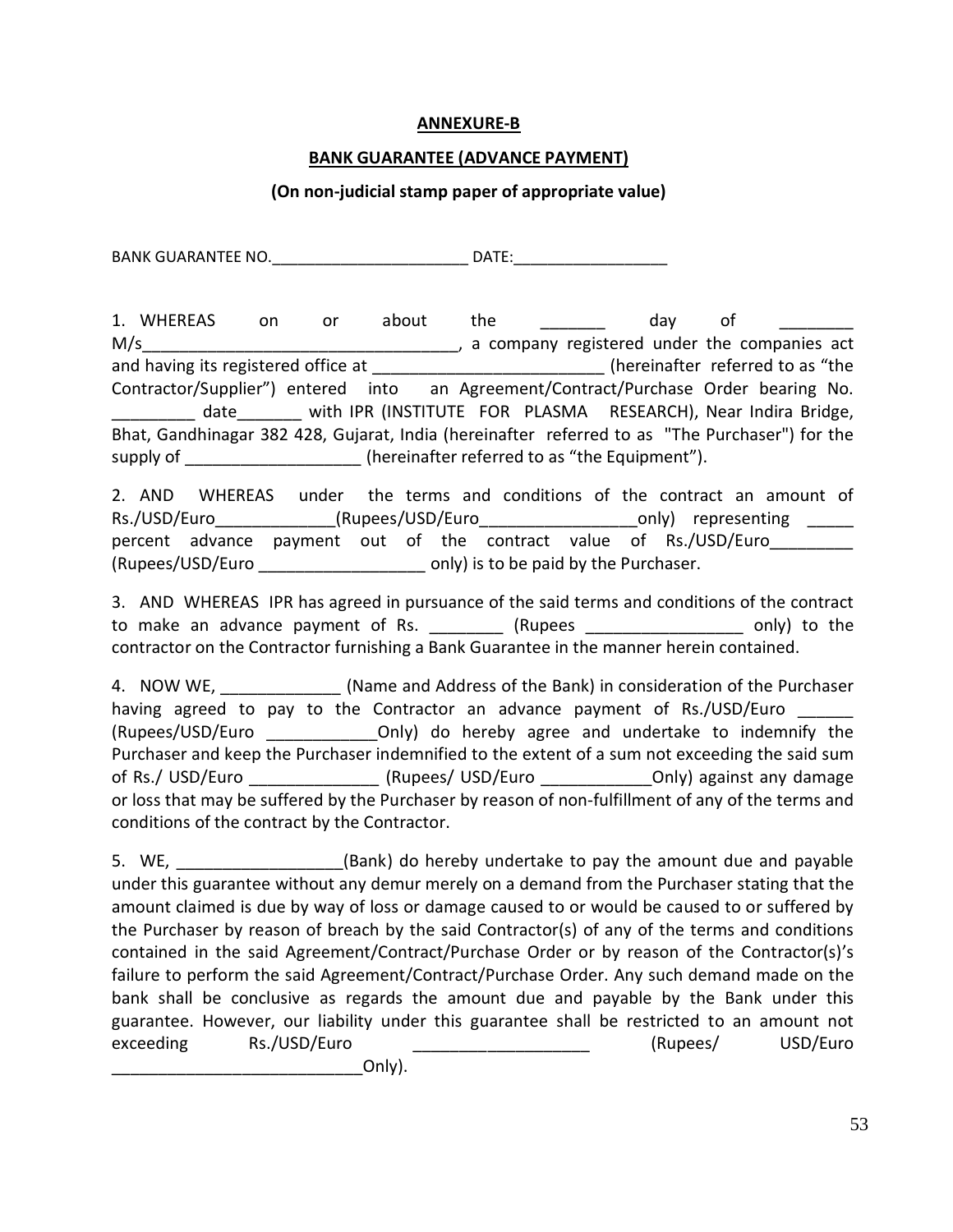6. WE, Sank) undertake to pay to the Purchaser any money so demanded notwithstanding any dispute or disputes raised by the Contractor(s) in any suit or proceeding pending before any Court or Tribunal relating thereto our liability under this present guarantee being absolute an unequivocal. The payment so made by us under this bond shall be a valid discharge of our liability for payment thereunder and the Contractor(s) shall have no claim against us.

7. AND WE, **Solution** (Bank) hereby further agree that the decision of the said Project Director, IPR as to whether the Contractor has committed breach of any such terms and conditions of the contract or not and as to amount of damage or loss assessed by the said Project Director as damage or loss suffered by the Purchaser/IPR on account of such breach would be final and binding on us.

8. WE Sank) further agree with the Purchaser that the Purchaser shall have the fullest liberty without our consent and without affecting in any manner our obligations hereunder to vary any of the terms and conditions of the said Agreement/Contract/Purchase Order or to extend time of performance by the said Contractor(s) from time to time or to postpone for any time or from time to time any of the powers exercisable by the Purchaser against the said Contractor(s) and to forbear or enforce any of the terms and conditions relating to the said Agreement/Contract/Purchase Order and we shall not be relieved from our liability by reason of any such variation or extension being granted to the said Contractor(s) or for any forbearance, act or commission on the part of the Purchaser or any indulgence by the Purchaser to the said Contractor(s) or by any such matter or thing whatsoever which under the law relating to sureties would, but for this provision, have the effect of relieving us.

9. THIS GUARANTEE will not be discharged due to the change in the constitution of the Bank or the Contractor(s).

10. OUR GUARANTEE shall remain in force until example the serve the contract completion date) and unless a claim under the guarantee is lodged on or before the above date, all rights of Purchaser under the guarantee shall be forfeited and we shall be relieved and discharged from all liabilities thereunder.

In witness whereof, we the latter the latter than the latter have executed this.

Dated the day of 20 .

For \_\_\_\_\_\_\_\_\_\_\_\_\_\_\_\_\_\_\_\_\_\_\_\_\_\_\_\_\_\_ (Indicate the name of bank with Postal address, Fax Number & email address)

Witnesses:(1)

(2)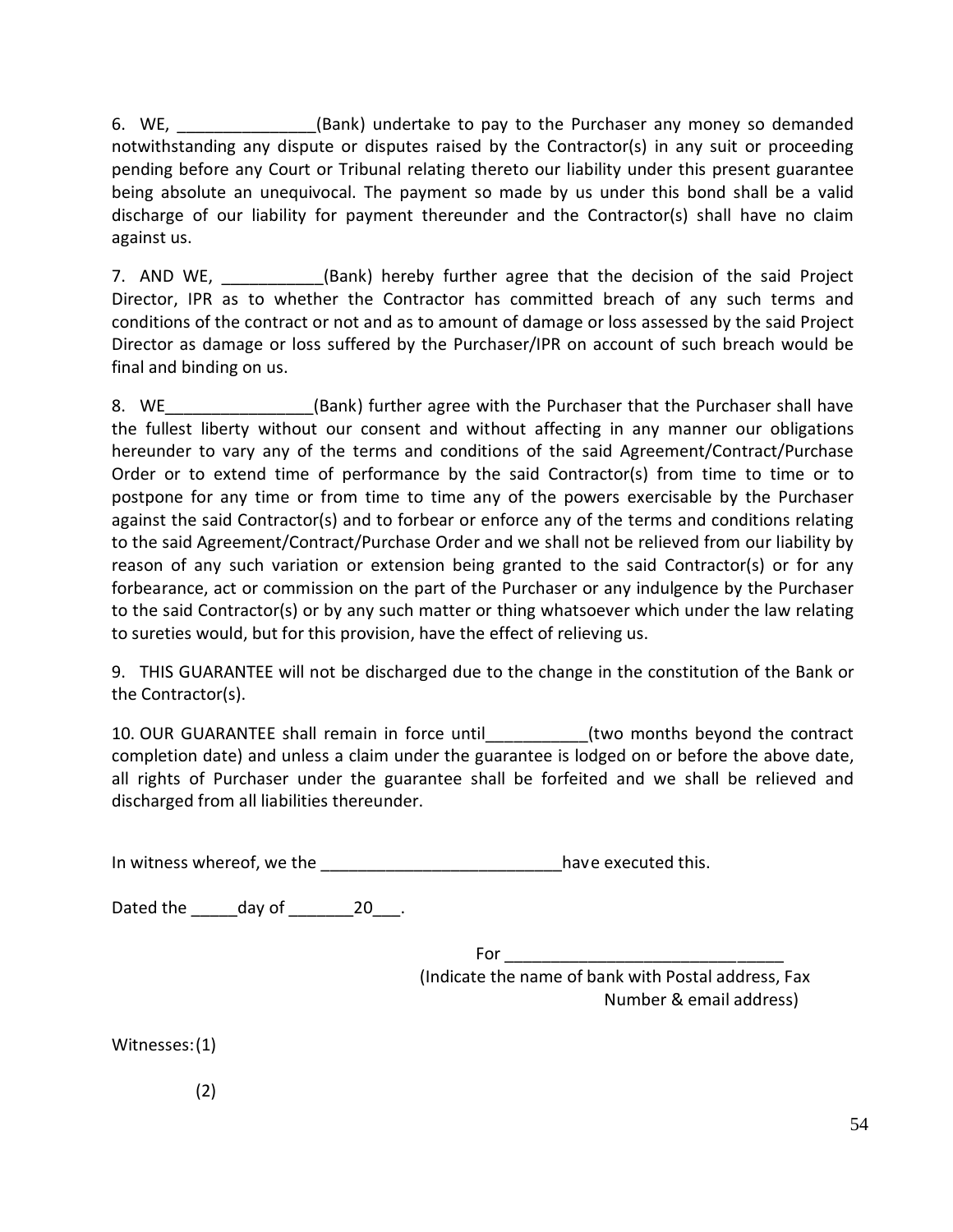#### **ANNEXURE – C**

#### **PERFORMANCE BANK GUARANTEE**

#### **(On non-judicialstamp paper of appropriate value)**

BANK GUARANTEE NO. DATE: 1. WHEREAS on or about the day of 20 M/s\_\_\_\_\_\_\_\_\_\_\_\_\_\_\_\_\_\_\_\_\_\_\_\_\_\_\_\_\_, a company registered under the Companies and having its registered office at  $\qquad \qquad$  (hereinafter referred to as the "Contractor/Supplier") entered into an Agreement/Contract/Purchase Order bearing No. dated (hereinafter referred to as "The Contract") with IPR (INSTITUTE FOR PLASMA RESEARCH), Near Indira Brdige, Bhat, Gandhinagar 382 428, Gujarat, India (hereinafter referred to as "The Purchaser") for the supply of  $\qquad \qquad \qquad \qquad$  (hereinafter referred to as "the Equipment"). 2. AND WHEREAS under the terms and conditions of the contract an amount of Rs/USD/Euro (Rupees/USD/Euro only) representing balance \_\_\_\_\_\_\_\_\_\_\_\_\_\_\_\_percent payment out of the total value of the contract of Rs/USD/Euro (Rupees/USD/Euro only) is to be paid to the Contractor on the final acceptance of the equipment and on the Contractor furnishing a bank guarantee in a manner herein contained towards satisfactory performance of the equipment during warranty period, viz. months from the date of final acceptance/commissioning of the said equipment or months from the date of despatch of the last lot of consignment whichever is earlier (Specify as per warranty clause in the Order). 3. NOW WE, (Name and Address of the Bank) in consideration of the promises and the payment of said sum of Rs/USD/Euro (Rupees/USD/Euro Only) by the Purchaser to the Contractor do hereby agree and undertake to pay to the Purchaser the amount due and payable under the guarantee without any demur, merely on a demand from the Purchaser stating that the amount claimed is due by way of loss or damage caused to or suffered by the Purchaser by reason of unsatisfactory performance of the equipment during the warranty period. Any such demand made on the bank shall be conclusive as regards the amount due and payable by the bank under this guarantee. However, our liability under this guaranteeshall be restricted to an amount no exceeding Rs/USD/Euro (Rupees/USD/Euro metal only).

4. WE, \_\_\_\_\_\_\_\_\_\_\_\_\_\_(Bank) undertake to pay to IPR any money so demanded notwithstanding any dispute or disputes raised by the Contractor(s), in any suit or proceeding pending before any Court or Tribunal relating thereto, our liability under this present guarantee bond being absolute and unequivocal. The payment so made by us under this bond shall be a valid discharge of our liability for payment thereunder and the Contractor(s) shall have no claim against us for making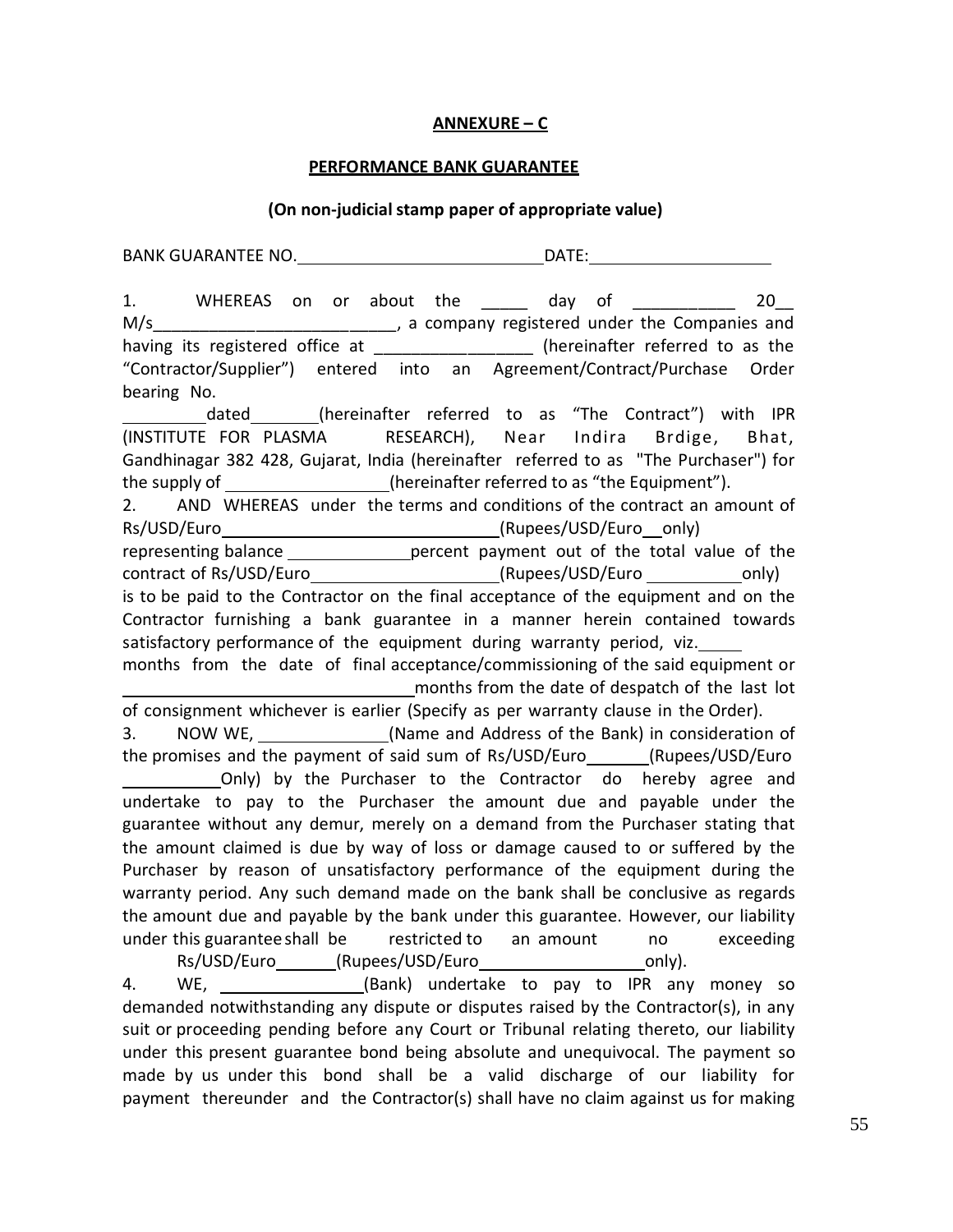such payment.

5. WE, (Bank) hereby further agree that the decision of the Project Director, IPR as to whether the said equipment is giving satisfactory performance or not during the warranty period and as to the amount of damages suffered by the Purchaser on account of the unsatisfactory performance of the said equipment shall be final and binding on us.

6. AND WE, the (Bank) do hereby agree that our liability hereunder shall not be discharged by virtue of any Agreement/Contract/Purchase Order between the Purchaser and the Contractor whether with or without our knowledge and/or consent or by reason of the Purchaser showing any indulgence or forbearance to the Contractor whether as to payment, time for performance, or any other matter whatsoever relating to the contract which but for this provision would amount to discharge of the surety under the law.

7. THIS GUARANTEE will not be discharged due to the change in the constitution of the Bank or the Contractor(s).

8. OUR GUARANTEE shall remain in force until (two months beyond the contract warranty period) and unless a claim under the guarantee is lodged with us on or before the above date, all rights of the Purchaser under the guarantee shall be forfeited and we shall be relieved and discharged from all our liabilities thereunder.

In witness whereof, we the have executed

this. Dated the day of 20 .

For

(Indicate the name of bank with Postal address, Fax Number & email address)

Witnesses:

(1)

(2)

Official Seal